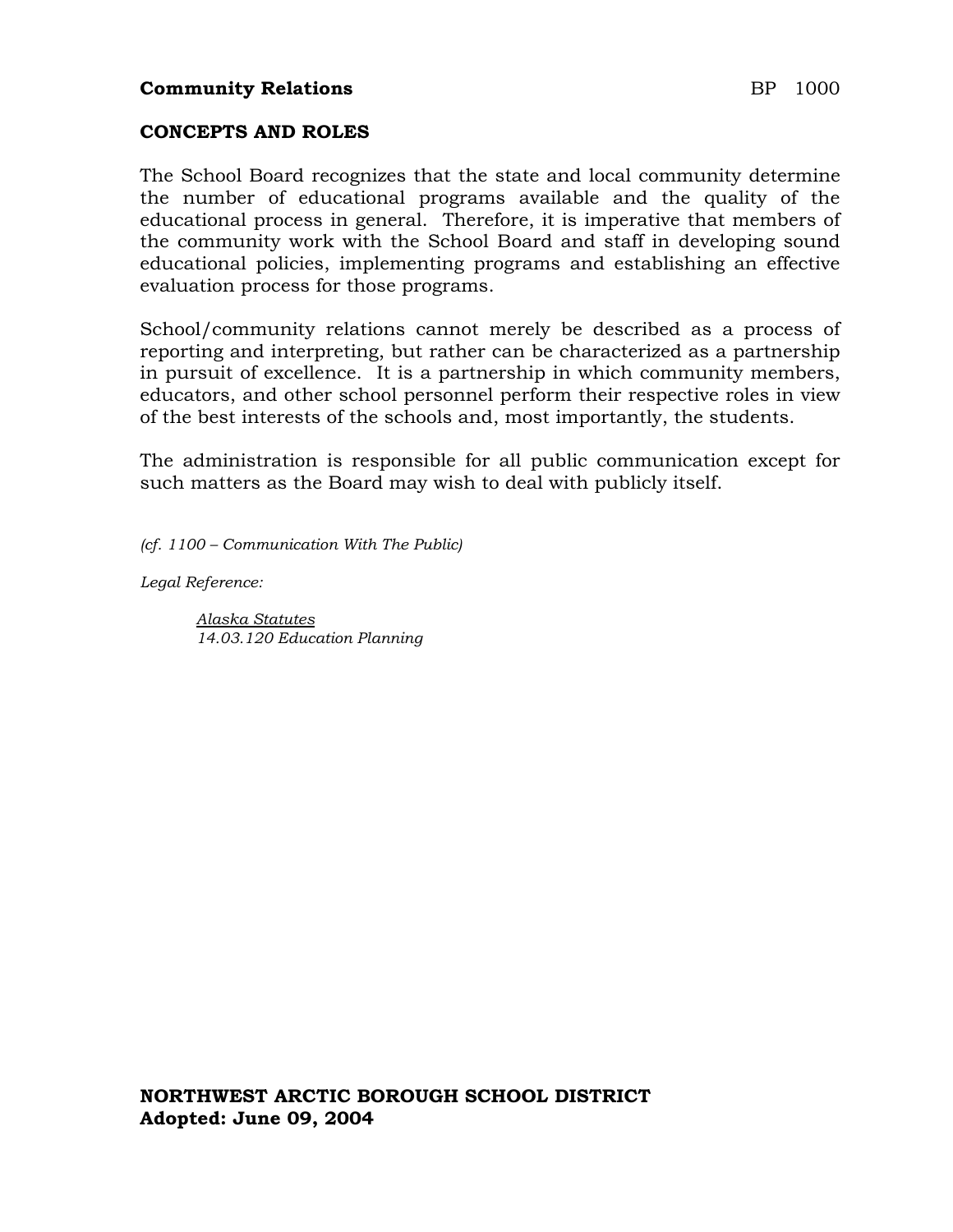## **Community Relations BP** 1020 **YOUTH SERVICES**

Children who come to school with unmet physical, social and emotional needs are unable to devote themselves to learning. Our future depends upon these children becoming literate, independent and productive citizens. The Board believes that all aspects of a child's welfare must become our society's top priority.

The Board realizes that local schools alone cannot meet our children's complex individual needs. The schools have, therefore, a legitimate interest in cooperating with public and private agencies that provide day care, nutrition, and health services for children. The victims of homelessness, exploitation, substance abuse and child abuse may need multiple services which should be coordinated in order to avoid gaps, duplication, or delay. Schools, local government, businesses, foundations and charitable organizations all must work together to improve conditions for our community's youth.

Children have a right to have their physical, emotional and intellectual needs met. The Board supports public policies which respect children by meeting their needs. The Board will advocate for local, state and national public and private policies, legislation and programs designed to provide or better coordinate services that help children to make the most of their educational opportunities.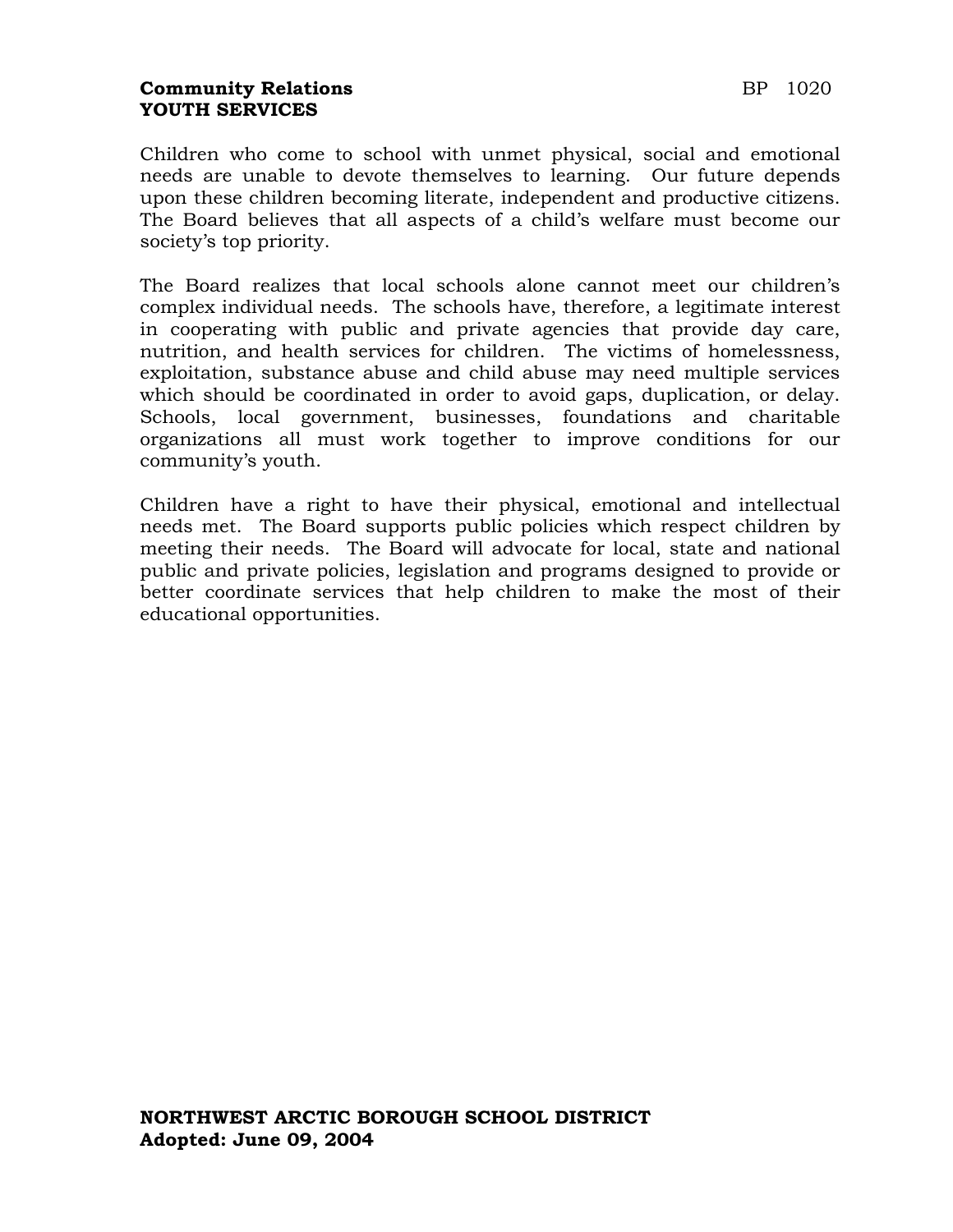#### **COMMUNICATION WITH THE PUBLIC**

Note: AS 14.03.120 requires every public school to prepare an annual report card on the school's performance and the performance of its students. The report must include: 1) information on accreditation; 2) results on non-referenced achievement tests; 3) results of state standards-based assessments in reading, writing, and mathematics; 4) a description of student, parent, community, and business involvement in student learning; 5) a description of the school's attendance, retention, drop out, and graduation rates; 6) the annual percentage of enrollment change. The report must be presented in a public meeting of parents, students, and community members. Comments from this public meeting must be submitted, along with the report, to the School Board.

The School Board appreciates the importance of community involvement and therefore shall strive to keep the community informed of developments within the school system in timely and understandable ways.

The Superintendent or designee shall use the most appropriate means of communication to keep the public aware of the goals, programs, achievements and needs of our schools. Members of the community shall have opportunities to become involved in the schools and to express their interests and concerns.

The district shall seek to communicate in ways that accommodate the needs of all members of the public, including the visually or hearing impaired, those who do not understand English, and those who do not read.

- *(cf. 0420 - School-Based Management/School Advisory Boards)*
- *(cf. 1000 – Concepts & Roles)*
- *(cf. 1340 - Access to District Records)*
- *(cf. 5145.6 - Notifications Required by Law)*
- *(cf. 9320 - Board Meetings)*

*Legal Reference:*

*ALASKA STATUTES 14.03.120 Education Planning*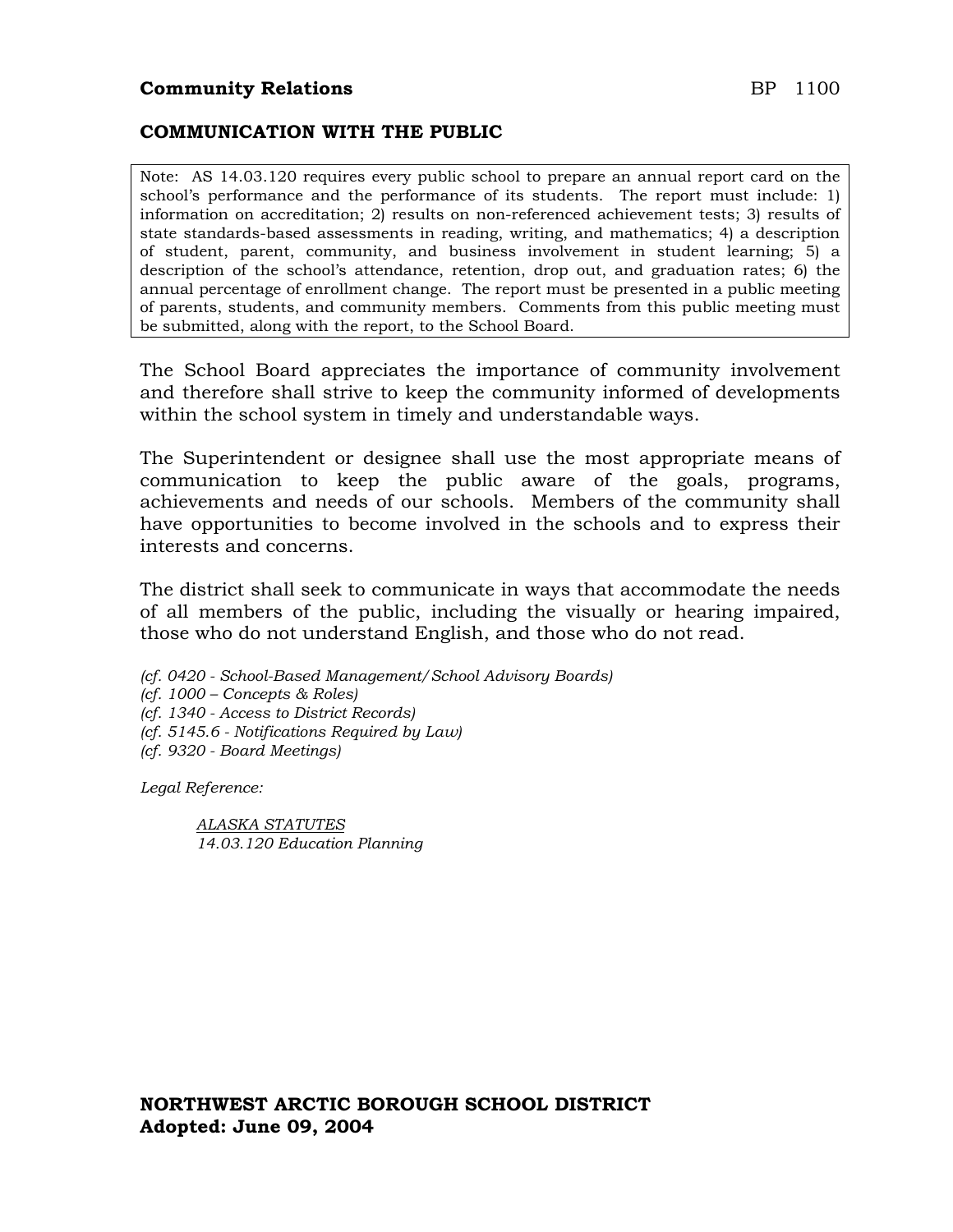## **Community Relations** BP 1112

#### **MEDIA RELATIONS**

The School Board recognizes that the media significantly influences the public's understanding of school issues and can greatly assist the district in communicating with the community.

The Board respects the public's right to information and recognizes that the media has a legitimate interest in the schools and a responsibility to provide the community with news.

Media representatives are welcome at all Board meetings and shall receive meeting announcements and agendas upon request.

*(cf. 9320 – Board Meetings)*

Like all other visitors, media representatives must register in the school office when coming on campus during school hours.

*(cf. 1250 – Visits to the School) (cf. 3515.2 – Intruders on Campus)*

The Superintendent or designee shall coordinate the release of information concerning the district and the actions of the Board. The principal or designee of each school shall provide the appropriate media in the area with information relating to his/her school, including information about student awards, school accomplishments and events of special interest.

*(cf. 9010 – Public Statements)*

During crisis situations, all media inquiries shall be routed to the Superintendent or designee, who shall prepare and update an official statement responding to the particular situation as events unfold.

The district shall not release information which is private or confidential as identified by law and Board policy or administrative regulation.

*(cf. 1340 – Access to District Records) (cf. 5125 – Student Records; Confidentiality)*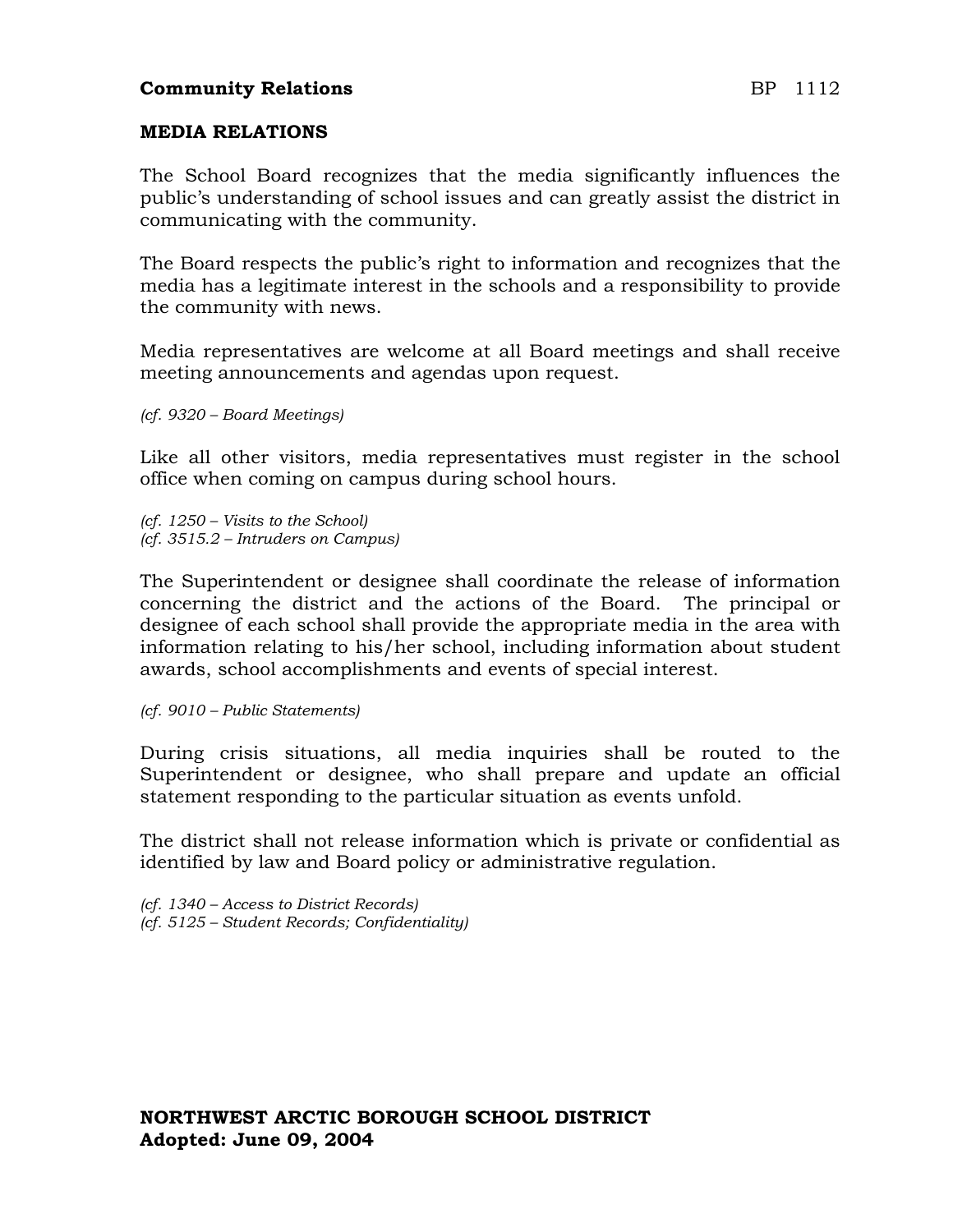## **Community Relations** BP 1114(a) **DISTRICT***–***SPONSORED SOCIAL MEDIA**

Note: The following optional policy is for use by districts that have created an official district (i.e., district-sponsored) social media platform. "Social media" is defined in the accompanying administrative regulation as an online platform for collaboration, interaction, and active participation, including social networking sites such as Facebook, Twitter, YouTube, LinkedIn, or blogs. Districts that have not created such platforms should delete this policy and regulation.

District strategies for effective use of online social media may be incorporated into the district's comprehensive communications plan; *see* BP 1100 *–* Communication with the Public.

The School Board recognizes the value of technology such as social media platforms in promoting community involvement and collaboration. The purpose of any official district social media platform shall be to further the district's vision and mission, support student learning and staff professional development, and enhance communication with students, parents/guardians, staff, and community members.

*(cf. 0000 – Concepts and Roles) (cf. 1100 – Communication with the Public) (cf. 1112 – Media Relations) (cf. 4170/4270/4370 – District Issued Portable Technology) (cf. 6020 – Parent Involvement) (cf. 6145.5 – Student Organizations and Equal Access) (cf. 6161.5 – Web Sites/Pages)*

Note: To minimize liability to the district, it is important that the district's social media policy clearly define the official social media platforms over which it has control and to specify the standards, guidelines, and protocols for their use. An "official district social media platform" is defined in the accompanying administrative regulation. District policy and guidelines do not apply to personal social media platforms that may be created by students, staff members, or other individuals which may sometimes include discussion of district-related issues but are not sponsored by the district.

All official communication with students and parents through electronic means is to be done utilizing Northwest Arctic Borough School District (NWABSD) provided or sponsored websites, servers, and systems. Unless approved by the Superintendent or designee, social networking sites, unless NWABSD sponsored, are not appropriate tools for schools or staff to convey class or school information to students or parents. This policy does not preclude employees from using personal phones for appropriate verbal communications with students and parents.

The Superintendent or designee shall develop content guidelines and protocols for official district social media platforms to ensure the appropriate and responsible use of these resources and compliance with law, Board policy, and regulation.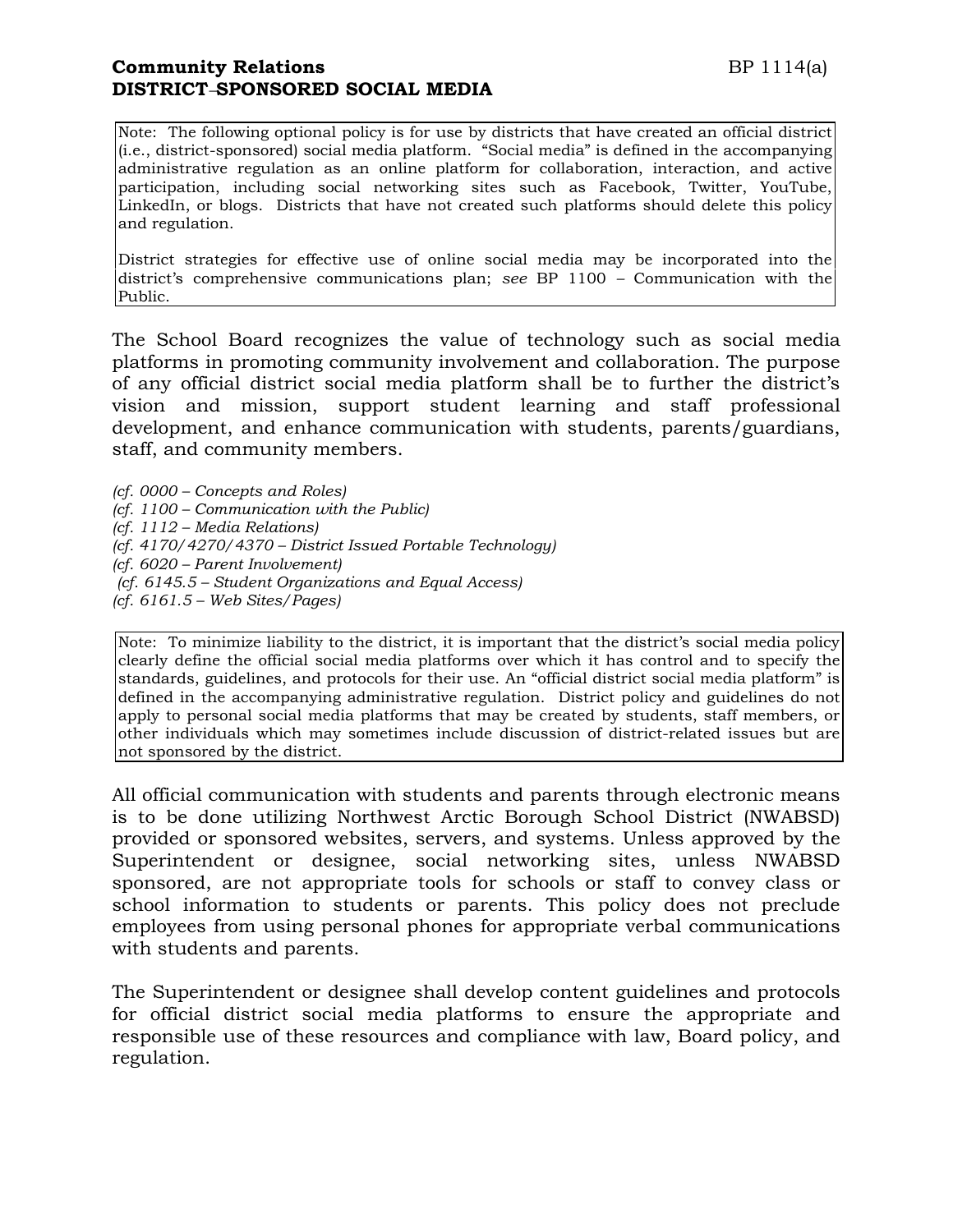#### **DISTRICT***–***SPONSORED SOCIAL MEDIA** (Continued)

#### **Guidelines for Content**

Note: Because of the open accessibility of social media, content will be posted by members of the public on the district's official platform without prior approval by district staff. By allowing the public to post comments, some legal analysts have opined that a "limited public forum" is created which grants individuals certain freedom of speech rights and limits the district's ability to remove comments or posts. In order to protect against possible constitutional challenges, any removal of content by the district should be based on viewpoint-neutral considerations, such as prohibitions of posts that violate laws against discrimination or harassment or that are unrelated to the purpose of the site. In addition, in order to help maintain the district's ability to remove content, users should be informed of the purpose of the site and the limited nature of the discussion and district staff should regularly monitor sites so that materials are removed in an even-handed and consistent manner. See the accompanying administrative regulation for language regarding removal of posts and monitoring of sites. It is recommended that the district consult legal counsel prior to adopting this policy and regulation to ensure that any provisions related to removal of posts or discipline of students or staff are consistent with law.

Official district social media platforms shall be used only for their stated purposes and in a manner consistent with this policy and administrative regulation. By creating these official sites and allowing for public comment, the Board does not intend to create a limited public forum or otherwise guarantee an individual's right to free speech.

*(cf. 5145.2 – Freedom of Speech/Expression) (cf. 6145.5 – Student Organizations and Equal Access)*

The Superintendent or designee shall ensure that the limited purpose of the official district social media platforms is clearly communicated to users. Each site shall contain a statement that specifies the site's purposes, along with a statement that users are expected to use the site only for those purposes. Each site shall also contain a statement that users are personally responsible for the content of their posts.

Official district social media platforms may not contain content that is obscene, libelous, or so incites students as to create a clear and present danger of the commission of unlawful acts on school premises, violation of school rules, or substantial disruption of the school's orderly operation.

#### *(cf. 5131 – Conduct)*

Note: Staff and students who post prohibited content on official district social media platforms are subject to discipline in accordance with district policies and regulations. A student may be subject to suspension or expulsion if he/she engages in an act of bullying by means of an electronic act; *see* AR 5144.1 *–* Suspension and Expulsion, and BP 5131.43 – Harassment, Intimidation and Bullying.

When staff and students misuse the district's technological resources, they also may be subject to cancellation of user privileges in accordance with the district's Agreement for Acceptable Use of the Internet; *see* BP/AR/E 6161.4 – Internet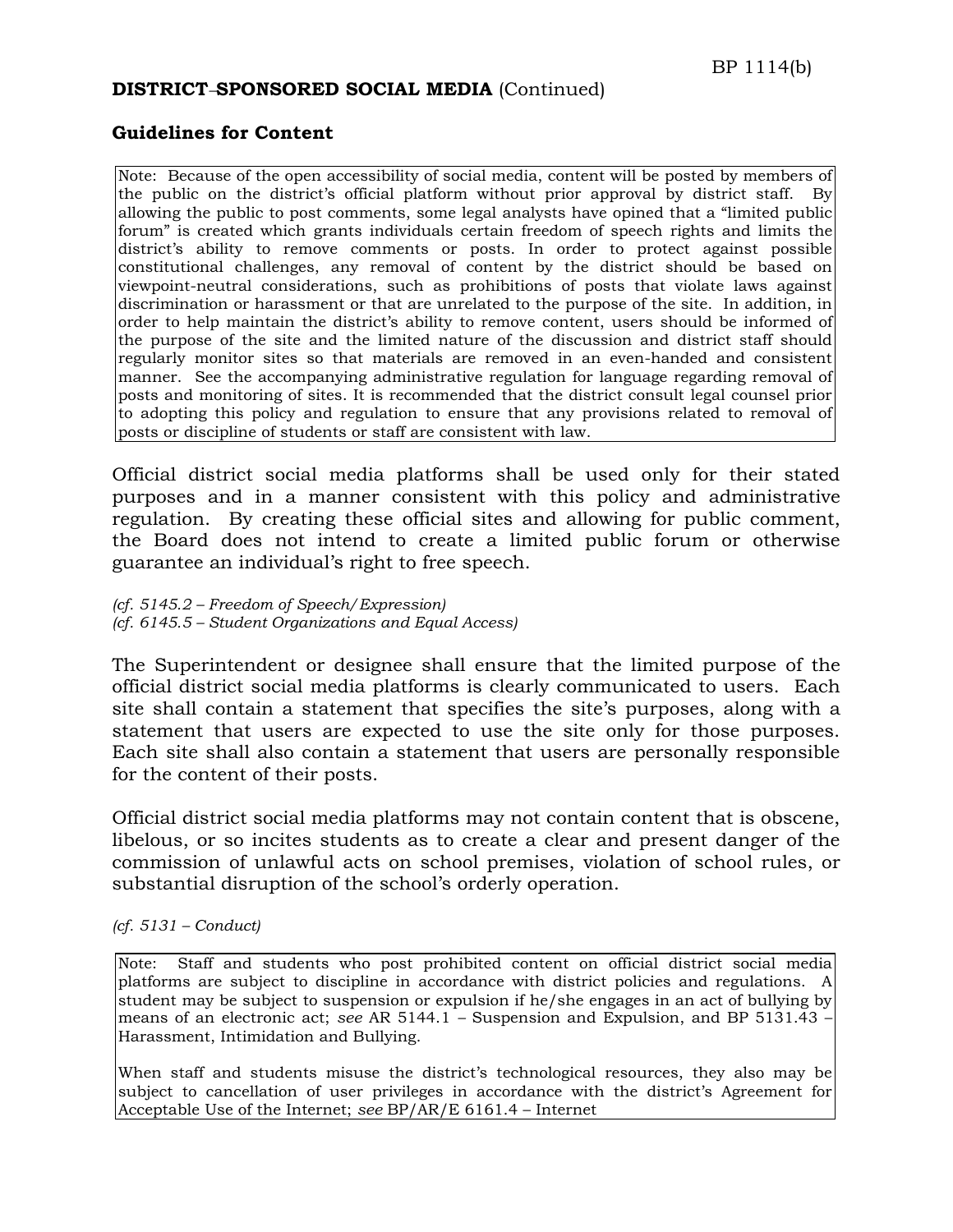### **DISTRICT***–***SPONSORED SOCIAL MEDIA** (Continued)

Staff or students who post prohibited content shall be subject to discipline in accordance with district policies and administrative regulations.

*(cf. 4118 – Suspension/Disciplinary Action) (cf. 4119.21/4219.21/4319.21 – Code of Ethics) (cf. 4170/4270/4370 – District Issued Portable Technology (cf. 4218 – Dismissal/Suspension/Disciplinary Action) (cf. 5144 – Discipline) (cf. 5144.1 – Suspension and Expulsion) (cf. 6161.4 – Internet)*

Note: Communication on social media platforms may raise legal issues for users regarding public records laws. In addition, individual School Board members using social media platforms must be careful not to violate the Open Meetings Act. In addition, information posted may be considered a record subject to the Public Records Act.

Users of official district social media platforms should be aware of the public nature and accessibility of social media and that information posted may be considered a public record subject to disclosure under the Public Records Act. The Board expects users to conduct themselves in a respectful, courteous, and professional manner.

*(cf. 1340 – Access to District Records) (cf. 9012 – Communications to and from the School Board)*

#### **Privacy**

The Superintendent or designee shall ensure that the privacy rights of students, parents/guardians, staff, Board members, and other individuals are protected on official district social media platforms.

*(cf. 5125.1 – Release of Directory Information)*

Social media and networking sites and other online platforms shall not be used by district employees to transmit confidential information about students, employees, or district operations.

*(cf. 4119.23/4219.23/4319.23 – Unauthorized Release of Confidential Information) (cf. 5145.15 – Student and Family Privacy Rights) (cf. 5125 – Student Records)*

*Legal Reference:* 

*UNITED STATES CODE Federal copyright law, 17 U.S.C. 101–1101 Federal Family Educational Rights and Privacy Act, 20 U.S.C. 1232g Employee rights to engage in concerted, protected activity, 29 U.S.C. 157 Section 503 of the Rehabilitation Act of 1973; accessibility to federal web sites, 29 U.S.C. 794*

*CODE OF FEDERAL REGULATIONS, TITLE 34 34 C.F.R. 99.1–99.67 Family Educational Rights and Privacy*

**NORTHWEST ARCTIC BOROUGH SCHOOL DISTRICT ADOPTED: AUGUST 18, 2015**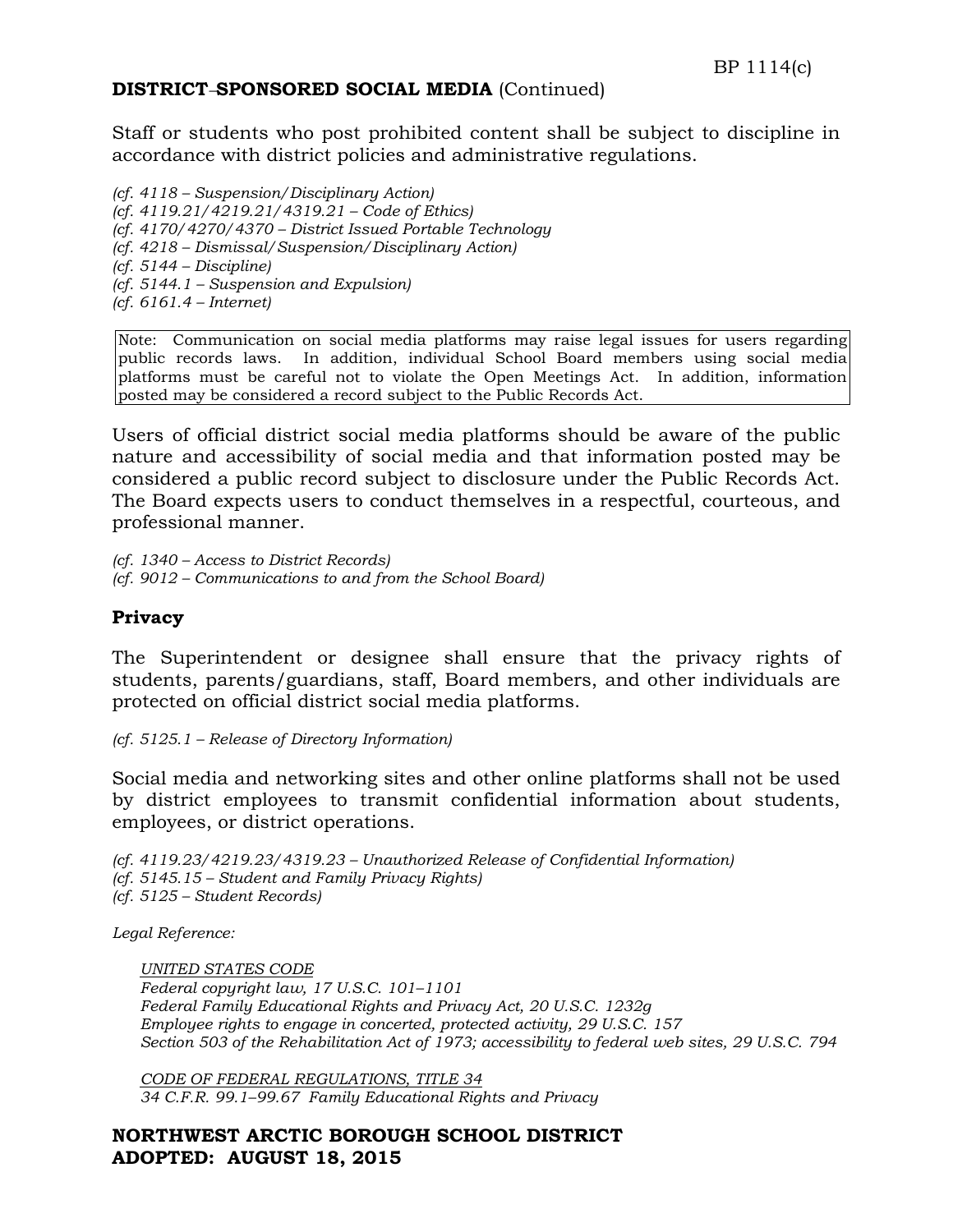#### **PUBLIC INVOLVEMENT IN BOARD MEETINGS**

The Board encourages community involvement in the schools as an essential element of effective schools. The Board and administration shall provide an opportunity for the input of parents and interested community members on Board agenda items.

- *(cf. 9320 – Meetings) (cf. 9321 – Closed Meetings)*
- *(cf. 9322 – Agenda/Meeting Materials)*
- *(cf. 9323 – Meeting Conduct)*
- *(cf. 9323.2 – Actions by Board)*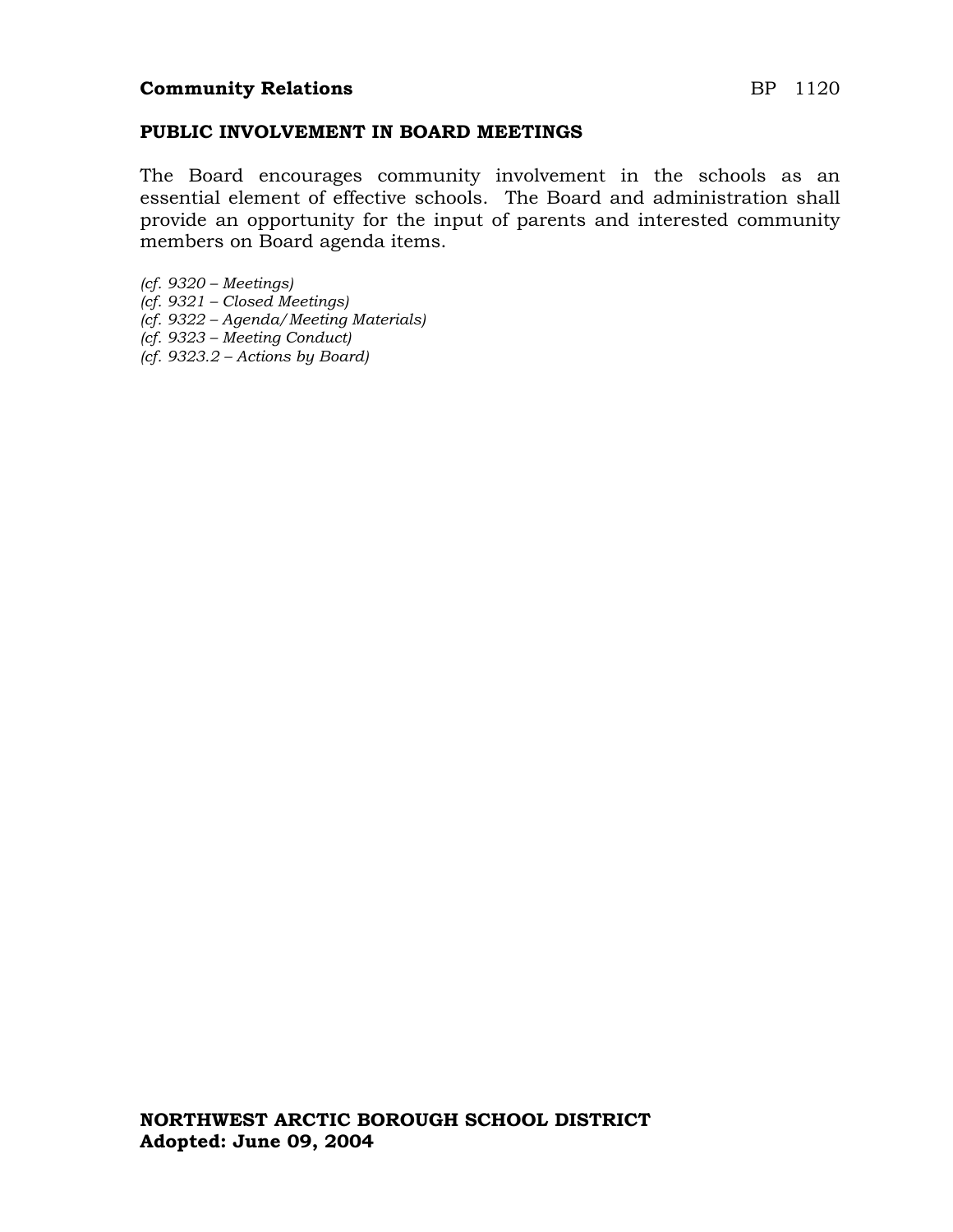### **Community Relations** BP 1140

#### **RESPONSIBILITIES OF THE BOARD**

The responsibility of the Board is the management and control of the district's schools. The Board's prime functions are the formulation of policies and the judgment of results. Its ultimate goal is the maintenance and upgrading of the educational standards and facilities so that the best possible education will be available to the children of the community.

*(cf. 9300 – Governance)*

The local school district was created as a unit of state government. The Board is, therefore, responsible to the local community and to the state government. The Board may take a public position on legislation which will directly affect the education program within the community.

Members of the Board individually will refer compliments, suggestions and constructive criticism about operational matters directly to the Superintendent or designee for appropriate consideration and action. Comments affecting policy will be routed through regular channels to the Board meeting agenda for consideration by the Board as a whole.

- *(cf. 1312 – Public Complaints Concerning the Schools)*
- *(cf. 9000 – Role of the Board and Members) (cf. 9010 – Public Statements)*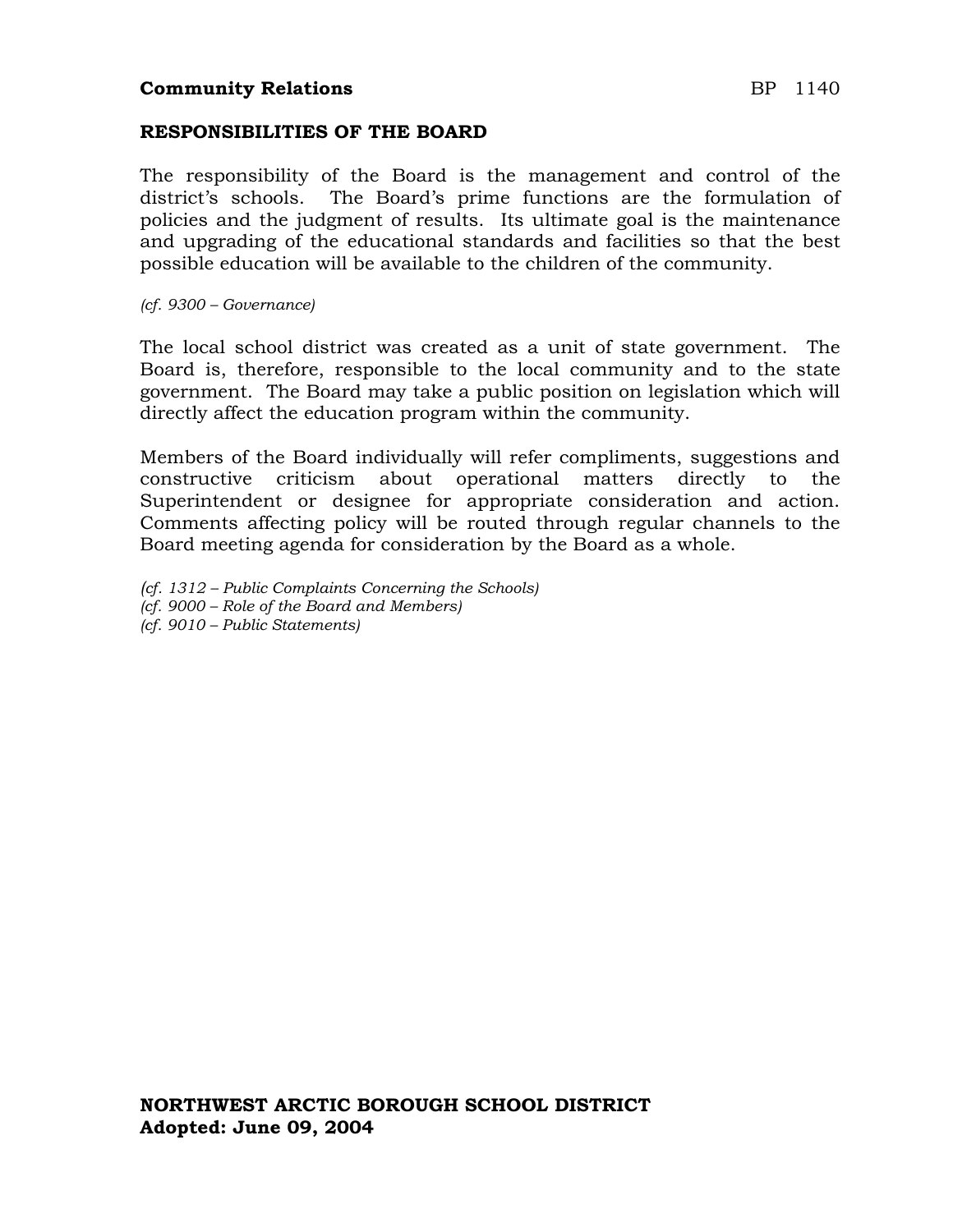## **Community Relations** BP 1150

#### **COMMENDATIONS AND AWARDS**

The School Board believes that individuals and organizations deserve recognition when they provide contributions or longstanding service to the district. The Board believes that commending such service promotes increased community understanding and participation.

*(cf. 1700 – Relations between Private Industry and the Schools)*

The Superintendent or designee shall establish procedures by which Board members, employees or members of the community may suggest persons or organizations for Board recognition. At the Board's discretion, letters of recognition, Board resolutions, plaques or awards may be presented.

The Board encourages similar forms of recognition for achievement or services as part of school-level commendation programs.

*(cf. 4156-2 – Awards and Recognition) (cf. 5126 – Awards for Achievement)*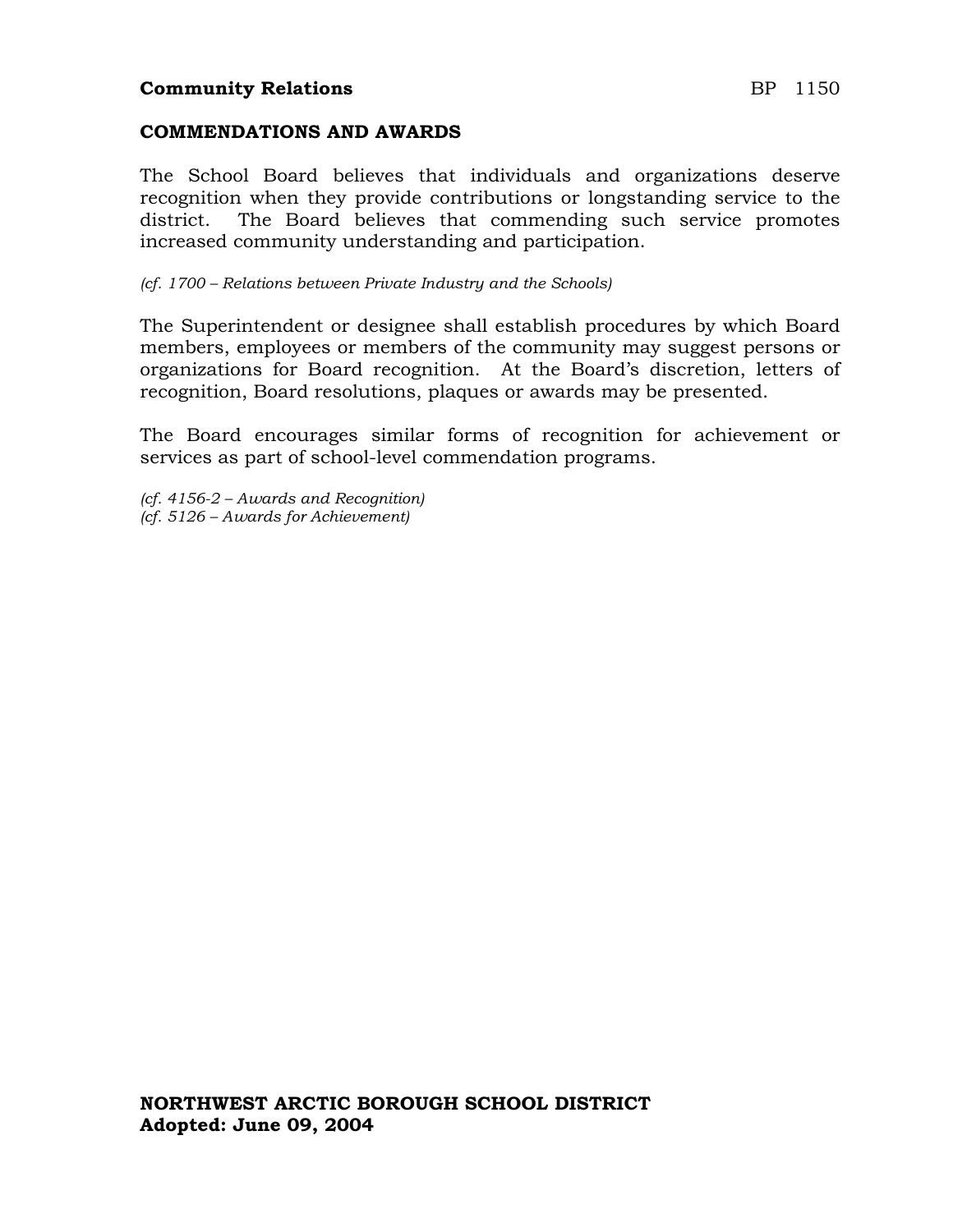#### **COMMENDATIONS AND AWARDS**

Any Board member, employee, parent/guardian, student or community member may submit the name of an individual or organization to the Superintendent or designee for Board recognition.

Persons proposing the recognition of an individual or organization shall also indicate a suggested type of recognition which may include, but is not limited to, the following:

- 1. Plaques or awards, to be presented at a Board meeting, for providing the district or community with special, unusual or long-term assistance.
- 2. Board Resolution, to be read at a Board meeting, for distinguished service to children and youth.
- 3. Letter of Recognition, to be prepared by the Superintendent or designee on behalf of the Board, for significant achievement and/or service by groups such as the basketball team, choir, band, and parent/guardian/community organizations.
- 4. Receptions and other informal recognition activities.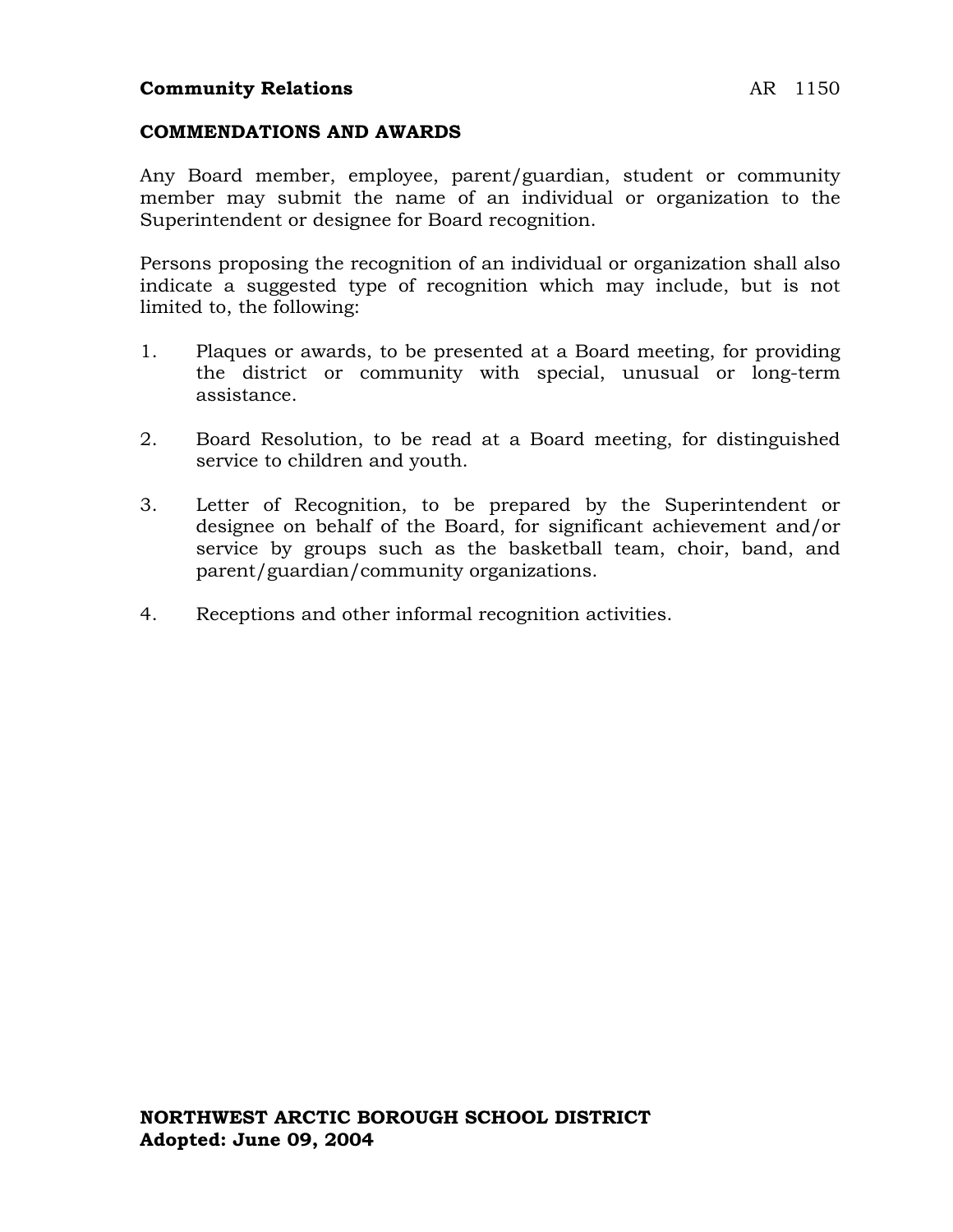### **ADVISORY QUESTIONS**

Board members recognize the need to seek ideas and opinions from the residents of the district and to incorporate community views into the deliberations and decisions of the Board. In furthering this goal, the Board may adopt a resolution that an advisory question relating to education be placed on the next election ballot. The Board, staff, students, and members of the community are encouraged to provide input in the formulation of advisory questions.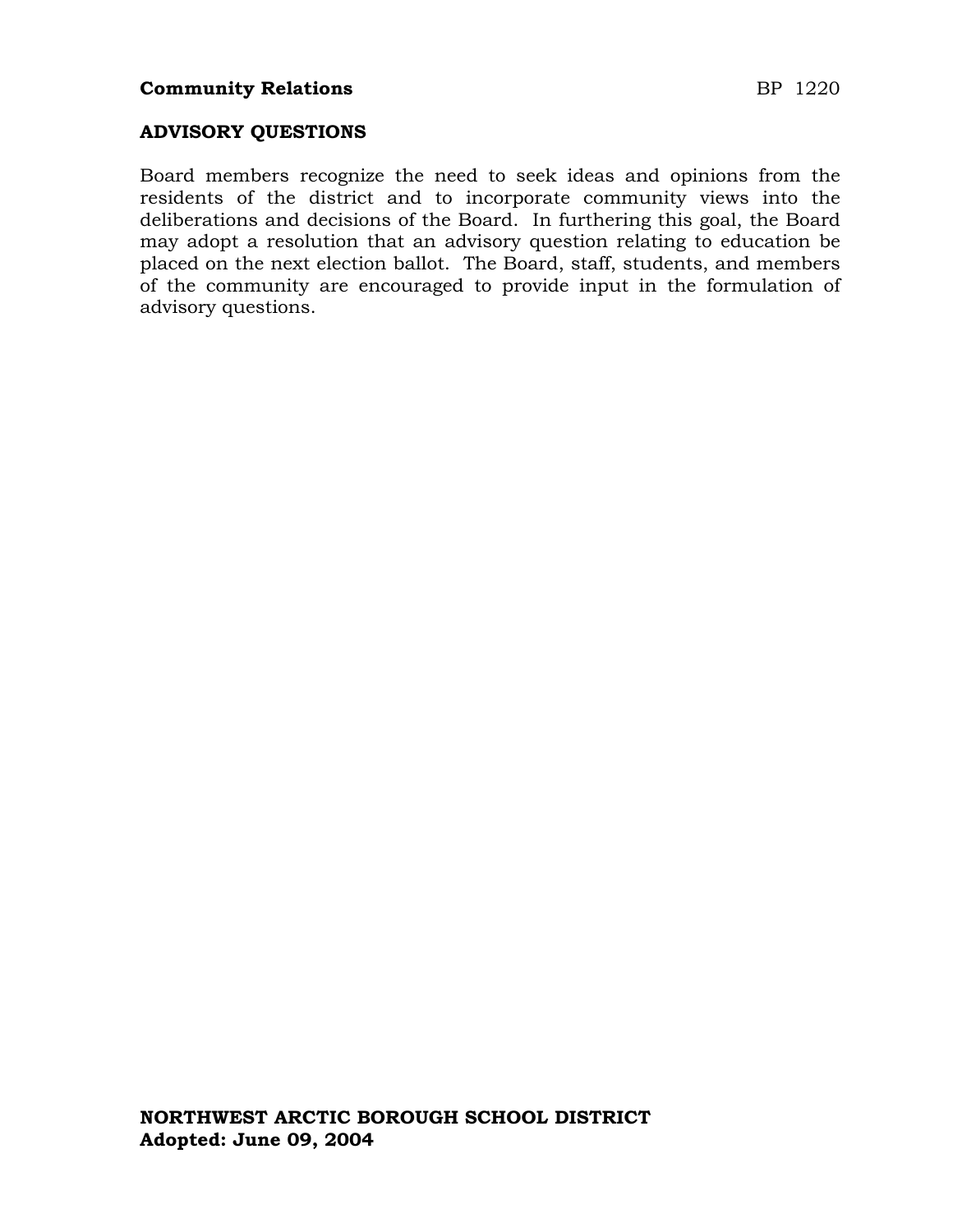### **CITIZEN ADVISORY COMMITTEES**

The School Board recognizes that citizen advisory committees enable both citizens and educators to better understand the attitudes and opinions held in the school and community.

As the need arises, the Board may establish citizen advisory committees to consider school problems, needs and issues. Advisory committees shall serve in a strictly advisory capacity and shall not act as policy-making bodies.

*(cf. 0420 – School-Based Management/Site Councils)*

Committee members shall represent a cross section of qualified people throughout the district, except in those cases where a committee is established to address the needs of a particular segment of the school community. With Board approval, the Superintendent or designee may appoint committee members.

Note: AS 14.14.300 allows the appointment of persons 17-21 years of age to any advisory committee if recommended by a district committee on the involvement of young people in school governance established pursuant to AS 14.14.250.

When committees are appointed, committee members shall receive a written statement including, but not be limited to:

- 1. The committee members' names.
- 2. The specific charges of the committee, including its topic(s) for study or well-defined area(s) of activity.
- 3. The specific period of time that the committee is expected to serve.
- 4. Legal requirements regarding meeting conduct and public notifications.
- 5. Resources available to help the committee complete its tasks.
- 6. Timelines for progress reports and/or final report.
- 7. Relevant Board policies and administrative regulations.
- 8. The procedure to be used in the selection of the committee chairperson and other committee officers.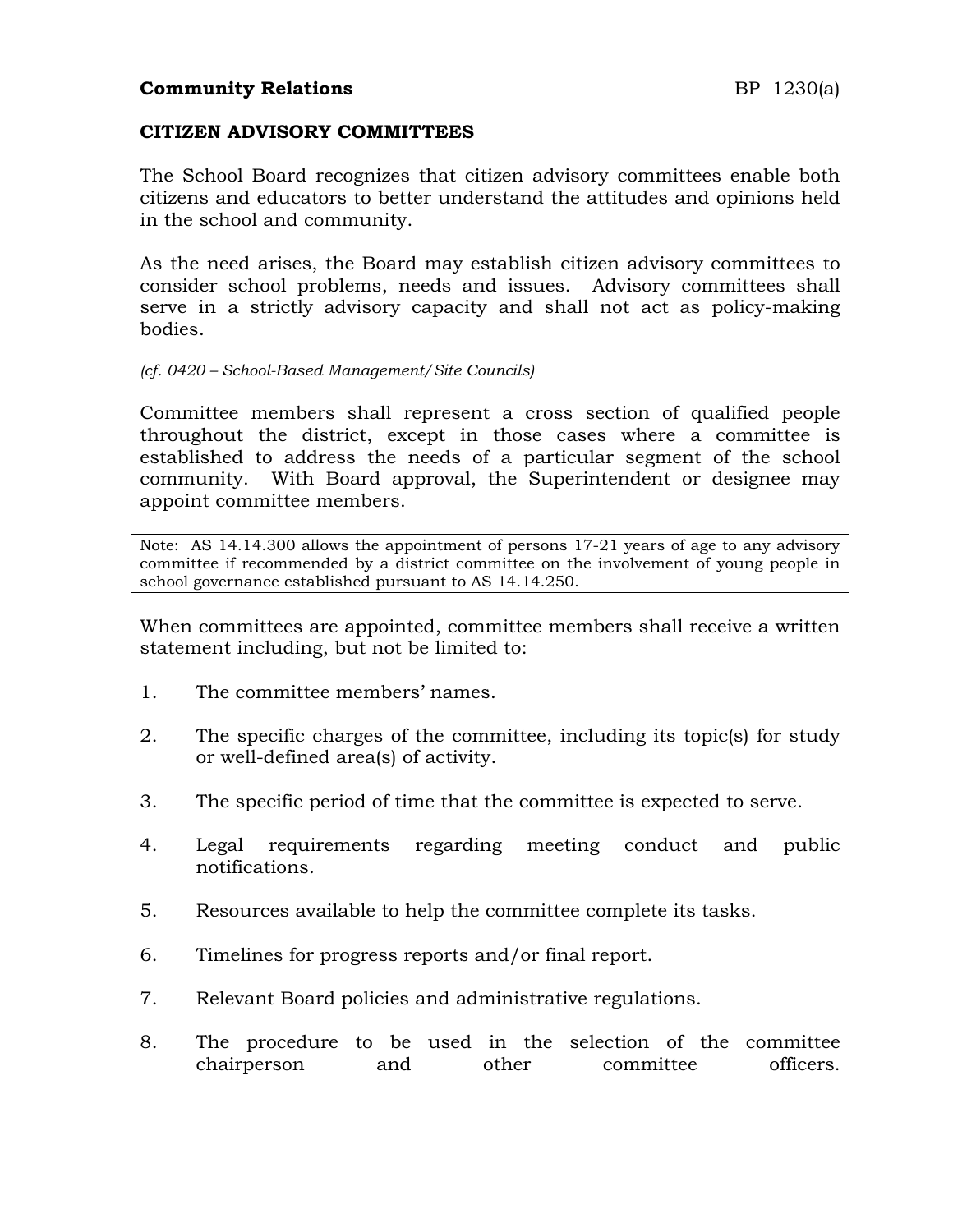## **CITIZEN ADVISORY COMMITTEES** (Continued)

The Board shall have the sole power to dissolve any of its advisory committees and may exercise this power at any time.

Citizen advisory committees established by Board action shall provide public notice of their meetings and conduct such meetings in accordance with the state open meetings laws for such committees. All major conclusions and recommendations made by advisory committees shall be made available to the public in writing.

*(cf. 9130 – Board Committees)*

## **Administrative Advisory Committees**

The Superintendent or designee may establish citizen advisory committees to advise the administration.

The Superintendent or designee shall inform the Board when such committees are established and shall describe their charges, size, term of office, and membership. The Superintendent or designee may ask the Board for suggestions and shall inform the Board of the persons appointed to such committees and any changes in committee membership or charge.

The Superintendent or designee shall provide the Board with a final report of each committee's accomplishments and shall provide summary reports and appraisals of administrative advisory committees as requested by the Board.

*(cf. 2230- Representative and Deliberative Groups)*

## **Expenses, Travel, Reimbursement**

The Board may allocate funds for the use of advisory committees. Within budget allocations, the Superintendent or designee may approve requests for travel associated with the charge of the committee and reimburse committee members for expenses at the same rates and under the same conditions as those provided for district employees.

*(cf. 4133/4233 – Travel; Reimbursement)*

*Legal Reference: (see next page)*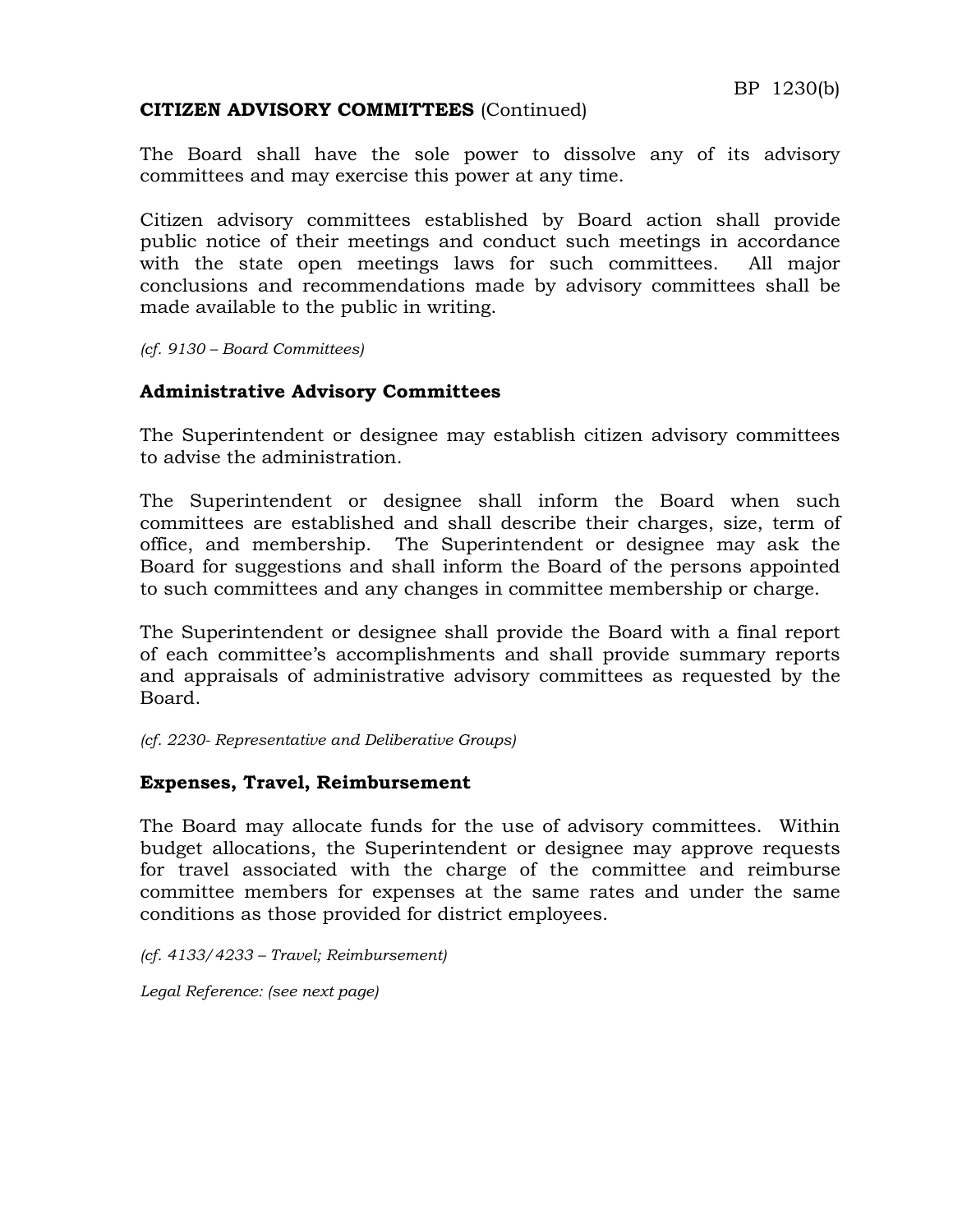### **CITIZEN ADVISORY COMMITTEES** (Continued)

*Legal Reference:*

#### *ALASKA STATUTES*

*Advisory school boards in regional educational attendance areas 14.12.35 Advisory school boards in borough school districts 14.14.250 –14.14.310 Involvement of Young People in School Governance*

*ALASKA ADMINISTRATIVE CODE 4 AAC 34.060 Parent and community involvement*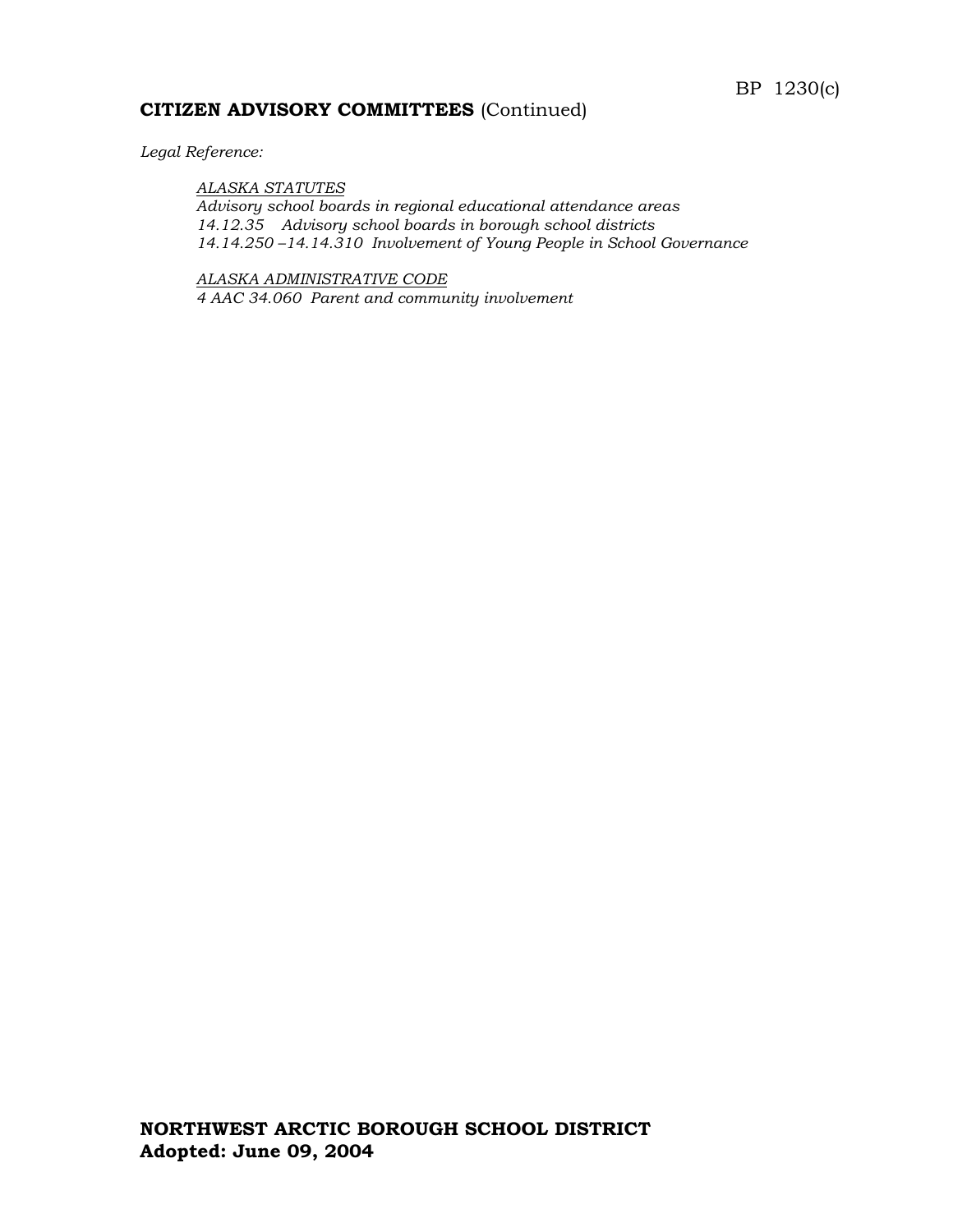## **SCHOOL-CONNECTED ORGANIZATIONS**

The School Board recognizes that parents/guardians may wish to organize clubs for the purpose of supporting the educational program and/or extracurricular programs such as athletic teams, debate teams, and musical groups. The Board supports such activities and welcomes parental interest and participation. Parent/guardian clubs shall be especially careful not to seek advantages for the activities they support if those advantages might be detrimental to the entire school program.

The Board recognizes that these organizations are independent of the school or district. In order to protect the district and students, the Superintendent or designee shall establish appropriate controls for the relationship between such organizations and the district. Groups desiring to be recognized as school-connected organizations shall request authorization from the Board in accordance with conditions established in administrative regulations.

*(cf. 1321 – Solicitation of Funds) (cf. 3290 – Gifts, Grants and Bequests)*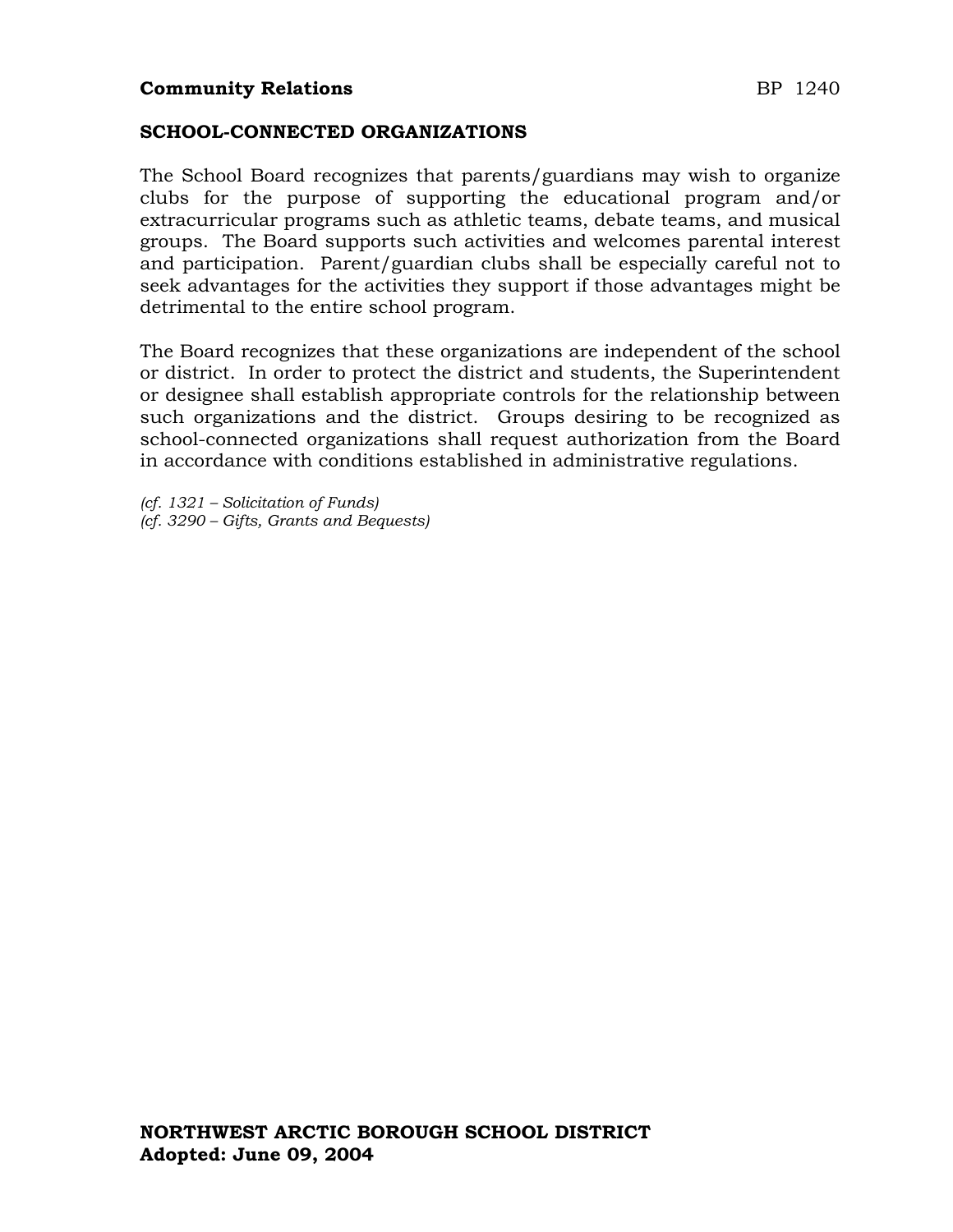## **Community Relations** AR 1240(a)

### **SCHOOL-CONNECTED ORGANIZATIONS**

Requests for recognition as a school-connected organization shall contain:

- 1. The name of the organization.
- 2. The date of application.
- 3. Membership quotas or qualifications.
- 4. The names, addresses and phone numbers of all officers.
- 5. A brief description of the organization's purpose.
- 6. A list of specific annual objectives.
- 7. The name of the bank where the group's account will be located and the names of those authorized to withdraw funds.
- 8. The signature of a site administrator who supports the request for authorization.
- 9. Desired use for any money remaining at the end of the year if the organization is not continued or authorized to continue in the future.
- 10. Evidence of liability insurance.
- *(cf. 1330 – Use of School Facilities)*

Authorizations shall be automatically renewed each year. The Superintendent or designee may recommend that authorizations be revoked by the Board if considered necessary.

Any program, fund-raiser or other activity sponsored by parent/guardian clubs shall be authorized and conducted according to Board policy, administrative regulations and school rules. Announcements of events and related parent/guardian permission slips shall clearly indicate that the activity or event is sponsored by the parent/guardian organization, not by the school or district.

*(cf. 1325 – Advertising and Promotions) (cf. 3541.1 – Transportation: School-Related Trips)*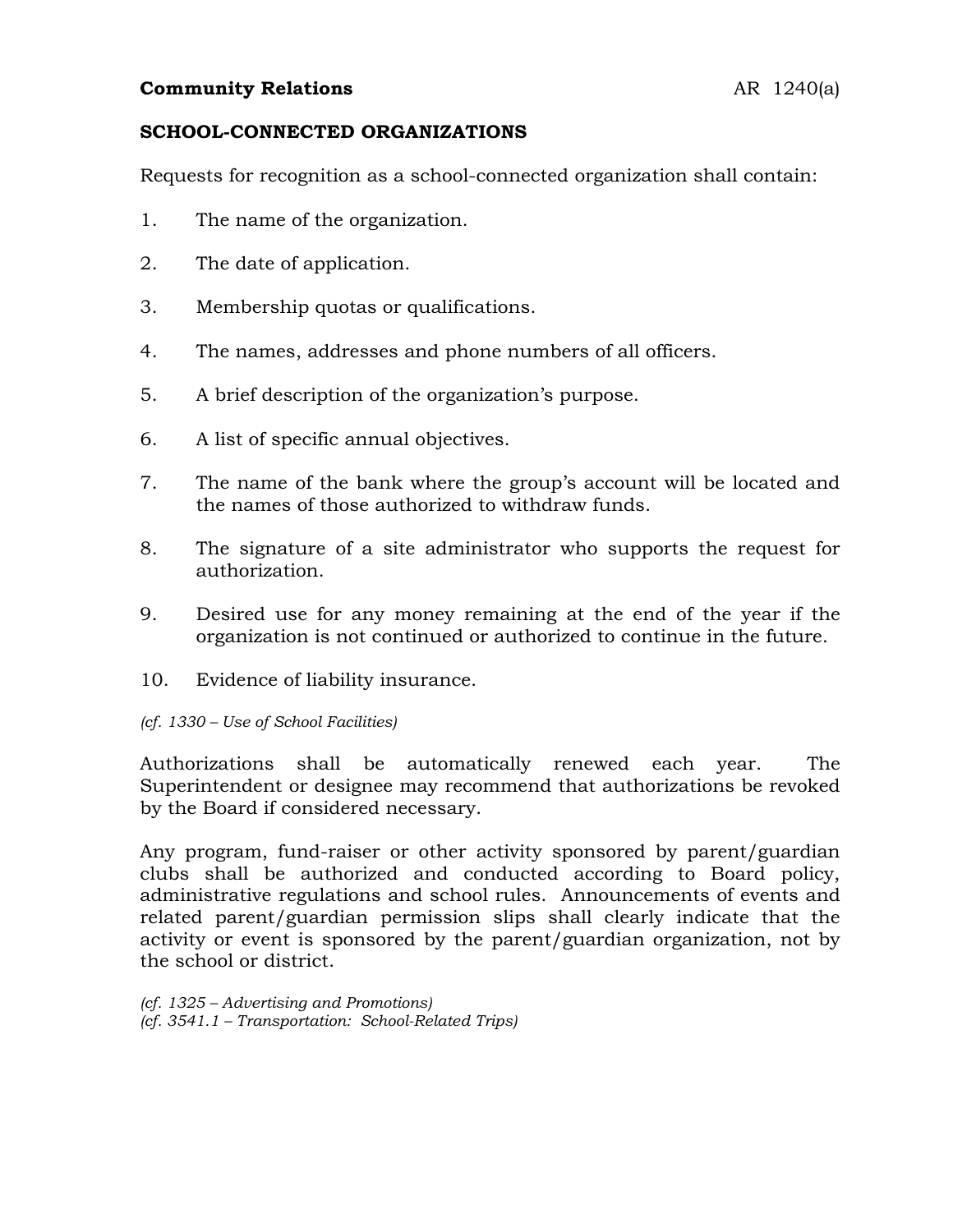## **SCHOOL-CONNECTED ORGANIZATIONS** (Continued)

School-connected organizations shall present the Superintendent or designee an annual financial statement showing all expenditures and all income from fund-raisers. School-connected organizations automatically grant the district the right to audit their financial records at any time, either by district personnel or by a CPA.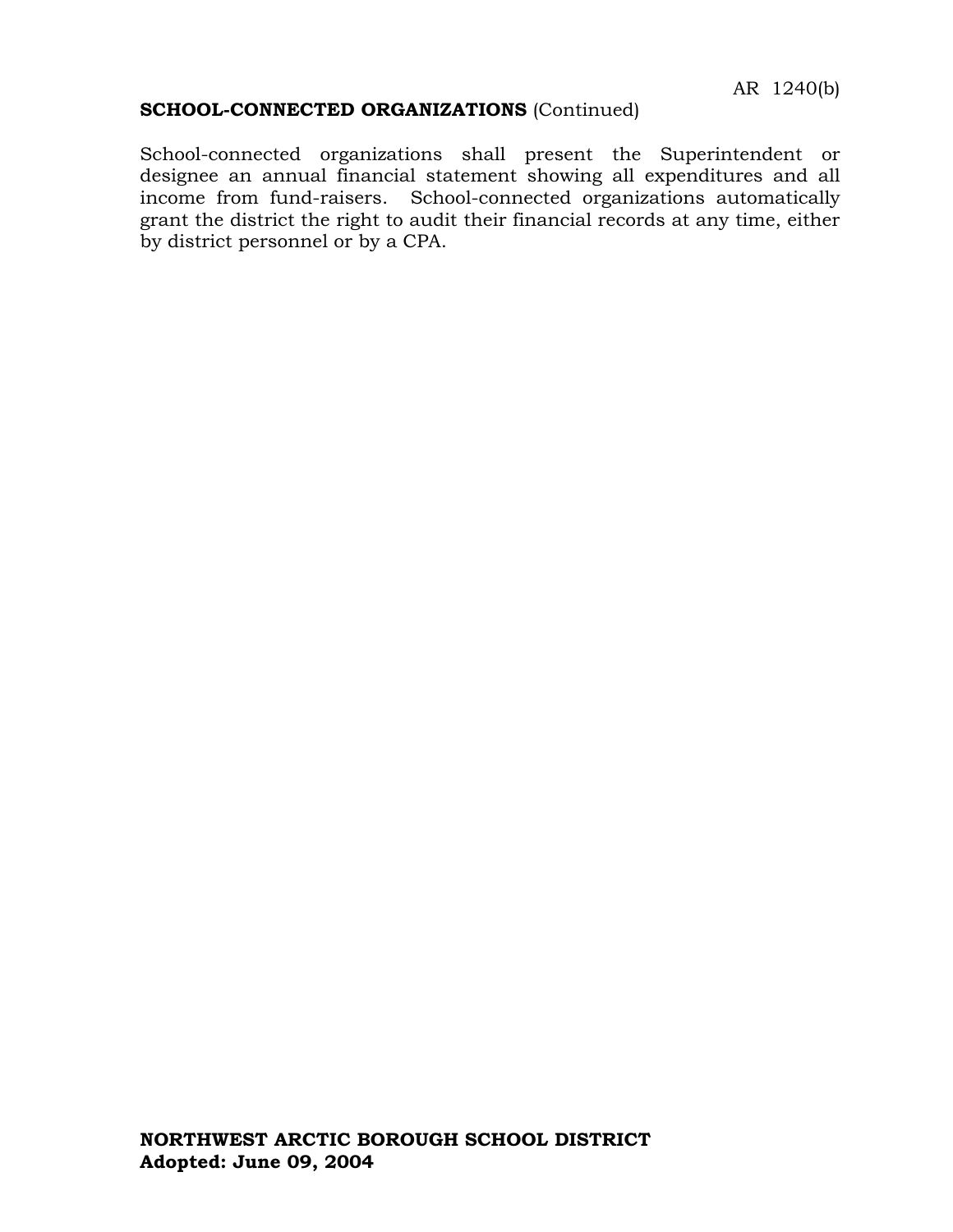## **Community Relations** BP 1250

#### **VOLUNTEER ASSISTANCE**

The wealth of experience available in the community is a resource that should be used in appropriate ways to enrich the educational program and strengthen our schools' relationships with homes, businesses, public agencies and private institutions. By their presence, volunteers also can make school environments safer and more closely supervised. The School Board encourages parents/guardians and other members of the community to share their time, knowledge and abilities with our students.

The Superintendent or designee may authorize the use of volunteers. The Superintendent or designee shall establish regulations to protect the safety of both students and volunteers. Including background check for crimes involving moral turpitude.

Like employees and students, volunteers shall act in accordance with district policies and regulations.

*(cf. 0410 – Nondiscrimination in District Programs and Activities) (cf. 1260 – Visits to the school) (cf. AR 4112.5 Security Check)*

*Legal Reference:*

*ALASKA STATUTES 20AAC 10035 - Regulation defining crimes of moral turpitude*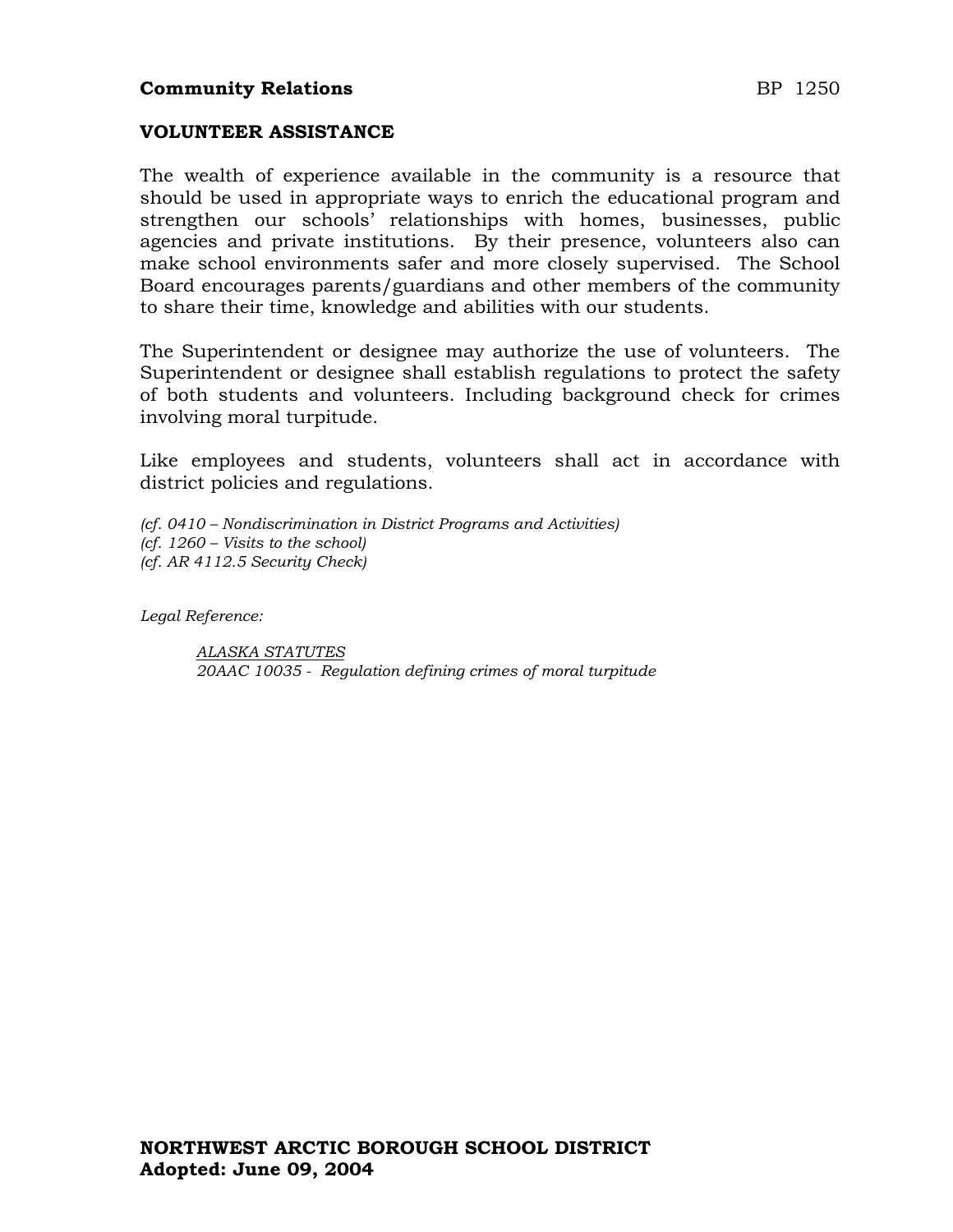#### **NORTHWEST ARCTIC BOROUGH SCHOOL DISTRICT WAIVER OF LIABILITY FOR VOLUNTEERS**

**NOTE:** The Northwest Arctic Borough School District from time to time provides opportunities for members of the community to volunteer services to the school district. However, the school district does not provide liability insurance coverage to non-district personnel serving in voluntary positions with the school district. The purpose of this waiver is to provide notice to prospective volunteers that they do not have insurance coverage by the school district and to document the volunteer's acknowledgement that they are providing volunteer service at their own risk.

By executing this waiver, the volunteer:

- 1. Acknowledges that the Northwest Arctic Borough School District does not provide insurance coverage for the volunteer for loss, injuries, illness, or death resulting from the volunteer's unpaid service to the school district;
- 2. Agrees to assume all risk for death or any loss, injury, illness or damage, of any nature or kind, arising out of the volunteer's supervised or unsupervised service to the school district;
- 3. Agrees to waive any and all claims against the Northwest Arctic Borough School District, or its officers, board members, employees, agents or assigns, for loss due to death, injury, illness or damage of any kind arising out of the volunteer's supervised or unsupervised service to the school district.
- 4. Agrees that this waiver is effective whether the death, loss, damage, illness or injury is the result of the negligent, intentional or unintentional acts of the district, any district employee, officer, board member, or agent, or that of any other volunteer working for, or on behalf of the Northwest Arctic Borough School District, and further agrees to waive any and all claims against the school district, of any nature of kind, for damages arising out of the volunteer's service to the school district.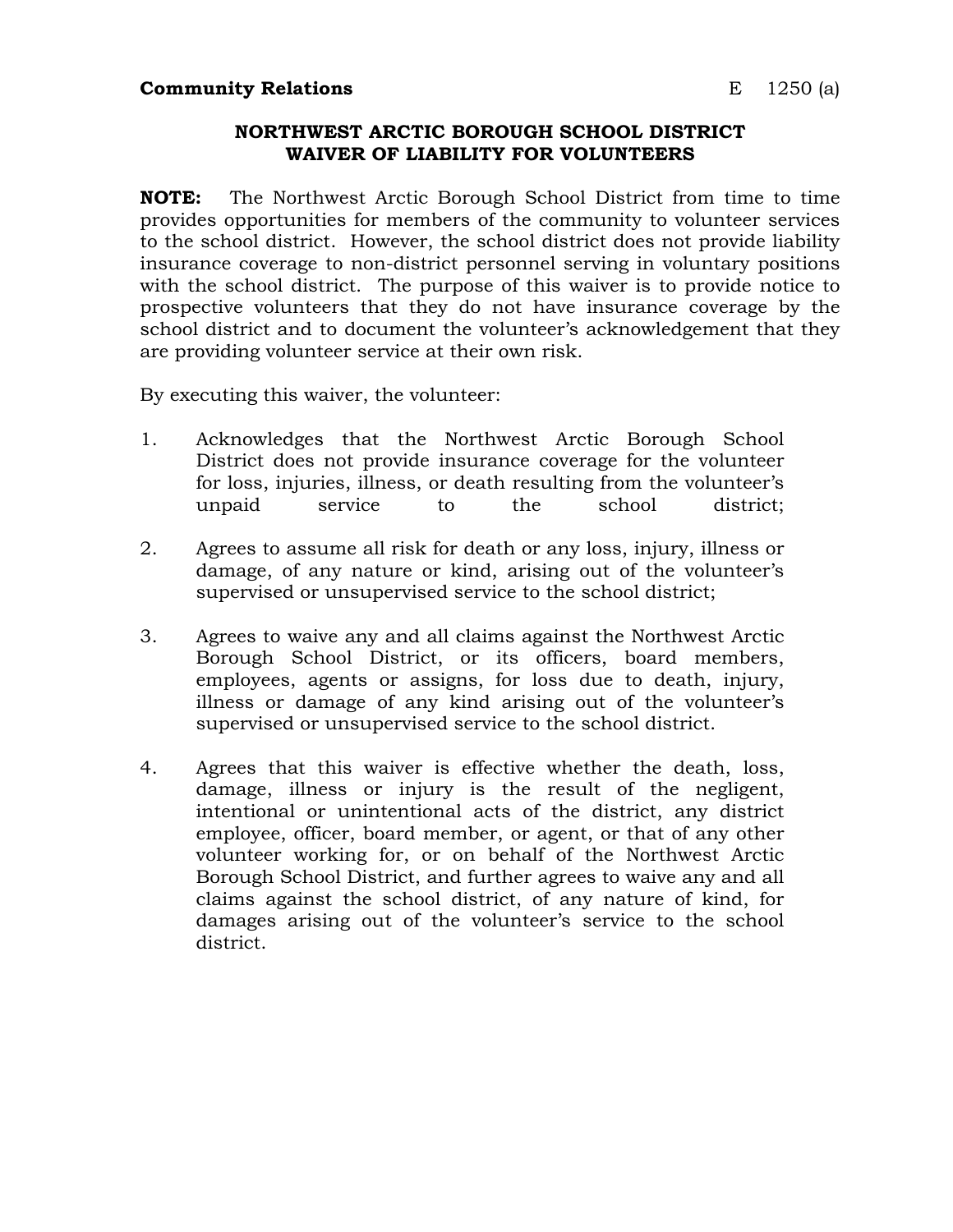### **NORTHWEST ARCTIC BOROUGH SCHOOL DISTRICT WAIVER OF LIABILITY FOR VOLUNTEERS** (Continued)

**By my signature below, I hereby certify that I have carefully read this waiver, and that I am making this waiver knowingly, without coercion or duress.**

| Signature of Volunteer:    |      |
|----------------------------|------|
|                            | Date |
| Printed name of Volunteer: |      |
|                            |      |
| Witnessed by:              |      |

discussion of the contract of the Date of the Date of the United States of the United States of the United States of the United States of the United States of the United States of the United States of the United States of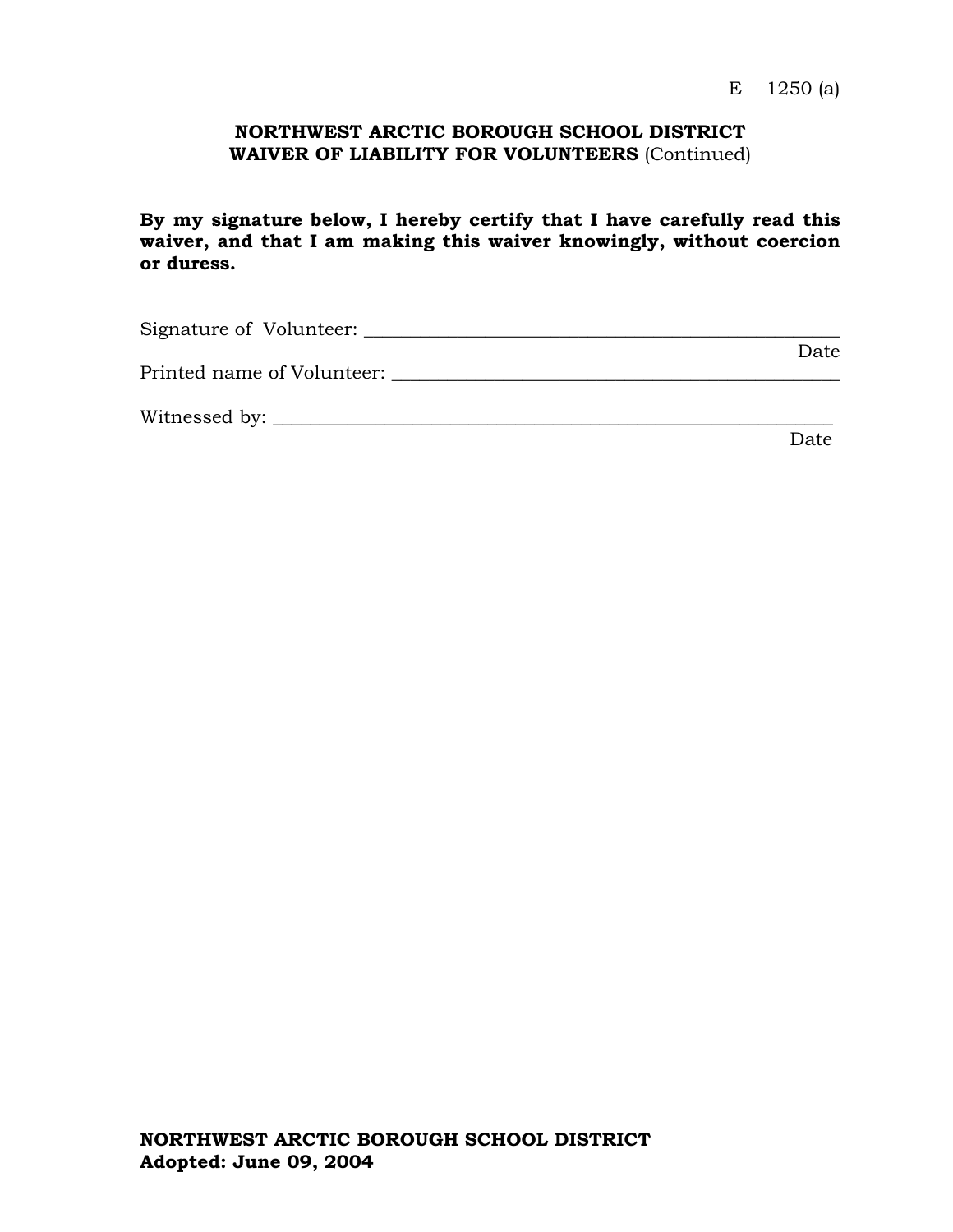## **VISITS TO THE SCHOOLS**

The School Board encourages parents/guardians and interested members of the community to visit the schools and view the educational program. The Superintendent or designee shall invite parents/guardians and the community to open house activities and other special events.

#### *(cf. 1110 – Media Relations)*

The Superintendent or designee shall establish procedures to facilitate visits during regular school days and register all visitors at the school office when entering school grounds.

*(cf. 0411 – Service Animals)*

The Board recognizes the staff time and commitment required by school visits and encourages the staff to accommodate as many requests for visits as possible. To ensure minimum interruption of the instructional program, visits during school hours should be first arranged with the teacher and principal or designee. If a conference is desired, an appointment should be set with the teacher during non-instructional time.

The District reserves the right to prohibit or limit access to school property and/or school events for individuals convicted of sex offenses against children.

*(cf. 3515 – School Safety and Security) (cf. 3515.2 – Intruders on Campus) (cf. 1250 – Volunteer Assistance)*

*Legal Reference:*

*ALASKA STATUTUES 20 AAC 10.035 – Crimes of Moral Turpitude*

*Revised: February 2012*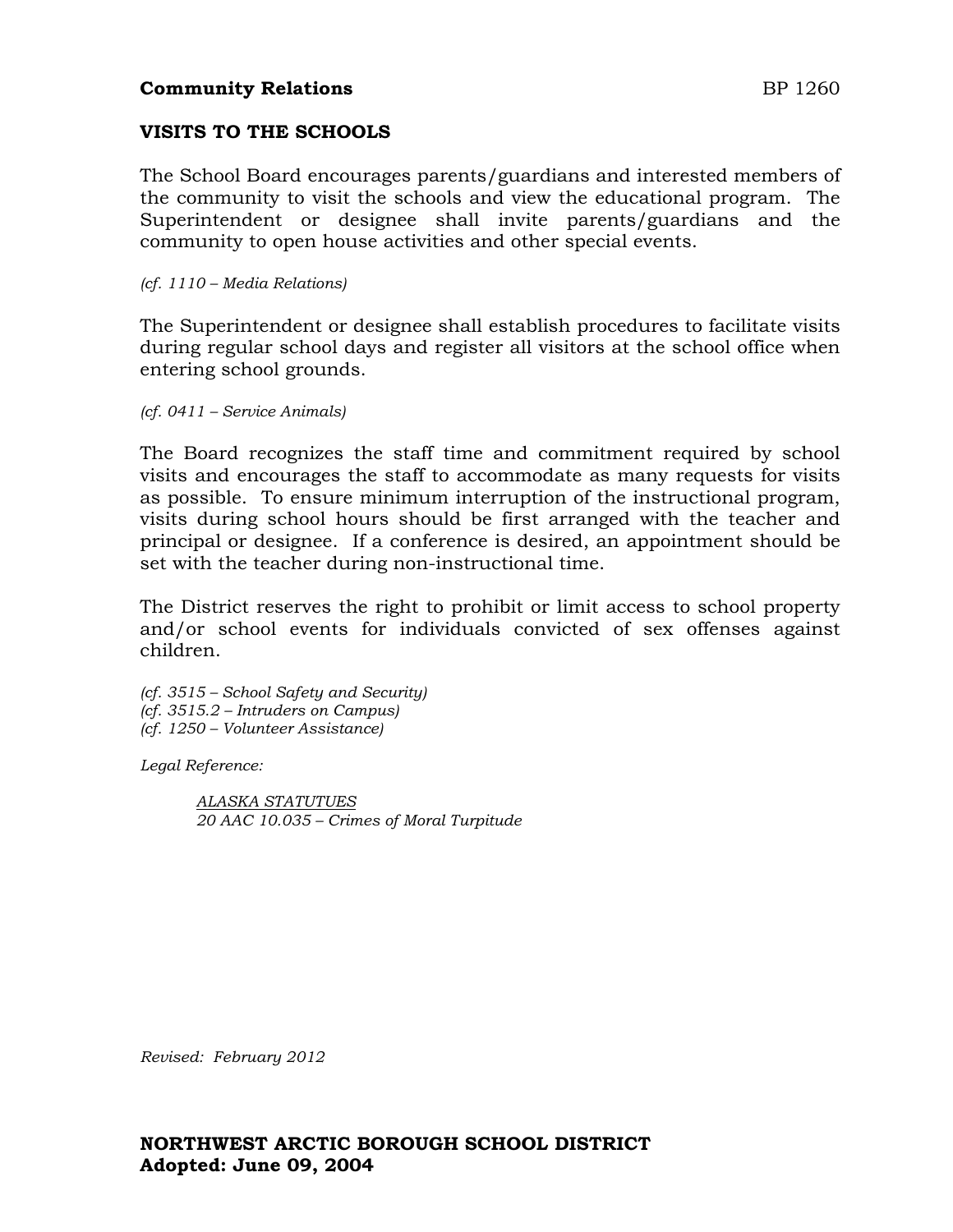### **Community Relations** BP 1312

### **PUBLIC COMPLAINTS CONCERNING THE SCHOOLS**

The School Board believes that the quality of the educational program can improve when the district listens to complaints, considers differences of opinion, and resolves disagreements through an established, objective process using the chain of command.

The Board encourages complainants to resolve problems early and informally whenever possible. If a problem remains unresolved, the individual should submit a formal complaint as early as possible in accordance with appropriate district procedures. District procedures shall be readily accessible to the public.

Individual Board members do not have authority to resolve complaints. If approached directly with a complaint, however, Board members should listen to the complaint and show their concern by referring the complainant to the Board chair who may in turn refer it to the Superintendent or Designee as deemed appropriate.

*(cf. 1312.1 – Public Complaints Concerning School Personnel)*

*(cf. 1312.2 – Public Complaints Concerning Instructional Materials)*

*(cf. 1312.3 – Public Complaints Concerning Discrimination)*

Note: Pursuant to 4 AAC 52.500, any person may file a complaint with the Department of Education alleging a violation of state regulations governing education for exceptional children.

*Legal Reference:*

*ALASKA STATUTES 14.18.100 Remedies (Sex or Race Discrimination)*

*ALASKA ADMINISTRATIVE CODE 4 AAC 06.560 – 06.580 Violations; Prohibition Against Sex Discrimination 4 AAC 52.500 – 52.629 Procedural Safeguards; Education for Exceptional Children*

*TITLE VI, CIVIL RIGHTS ACT OF 1964 TITLE VII, CIVIL RIGHTS ACT OF 1964, 42 U.S.C. 2000 et. seq. (Ch. 21) TITLE IX, EDUCATION AMENDMENTS OF 1972 SECTION 504, REHABILITATION ACT OF 1973*

*34 CODE OF FEDERAL REGULATIONS 200.74 and Part 300 GENERAL EDUCATION PROVISIONS ACT, 20 U.S.C. 1221 et. seq., especially: FAMILY EDUCATIONAL RIGHTS AND PRIVACY RIGHTS ACT, 20 U.S.C. 1232g*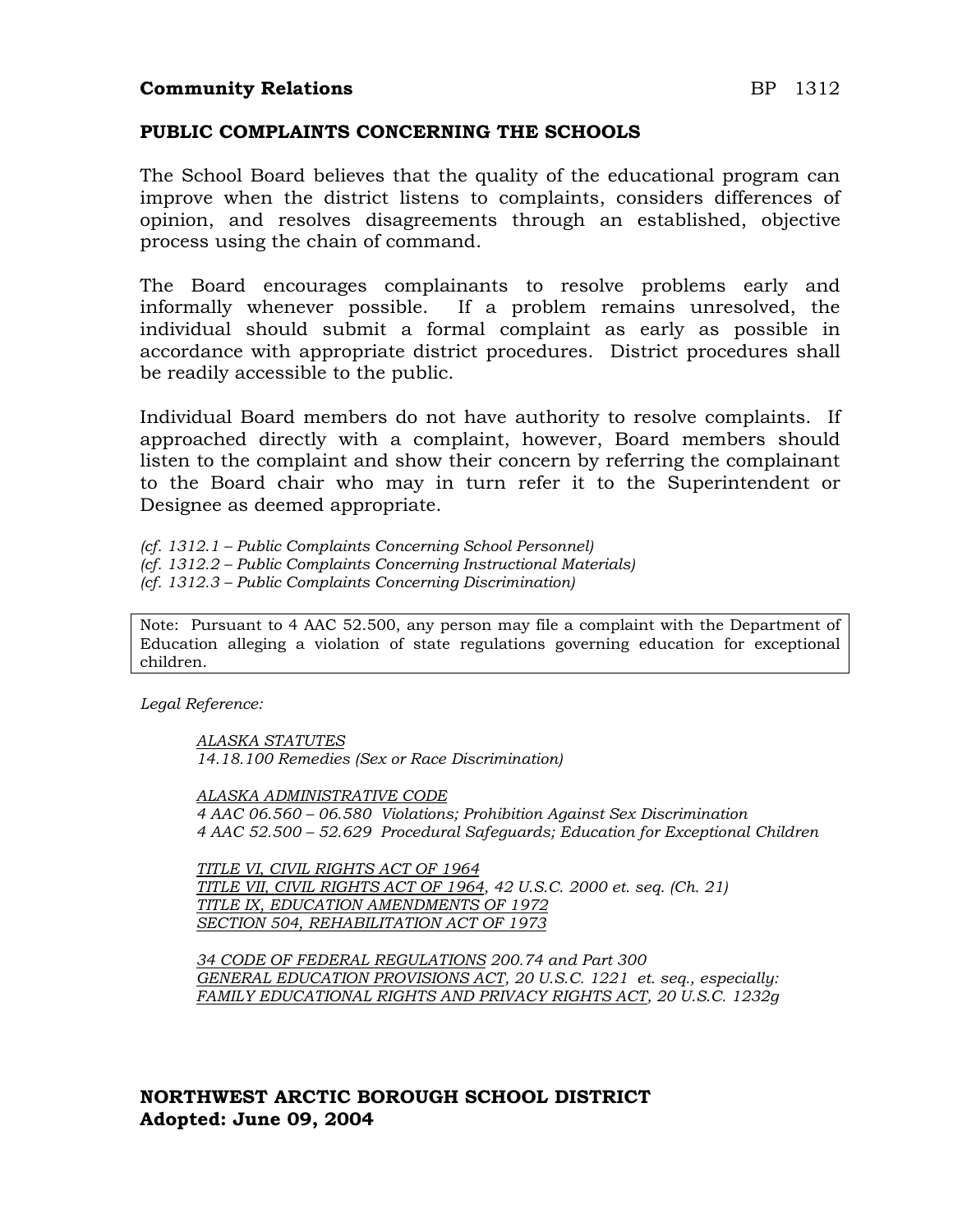#### **PUBLIC COMPLAINTS CONCERNING SCHOOL PERSONNEL**

The School Board places trust in its employees and desires to support their actions in such manner that employees are free from unwarranted, spiteful or negative criticism and complaints. The Superintendent or designee shall develop procedures which will permit the public to lodge criticism against staff members, assure full consideration, and protect the rights of the staff members and the district. Verbal complaints against an employee initially made to a Board member or at a Board meeting will be referred to the Superintendent or designee for appropriate consideration and action.

- *(cf. 1250 – Visits to the School)*
- *(cf. 1312 – Public Complaints Concerning the Schools)*
- *(cf. 4112.6 – Personnel Records)*
- *(cf. 9323 – Meeting Conduct)*

Note: When public complaints include allegations of child abuse, it is imperative that school officials consult BP 5141.4 - Child Abuse and Neglect (Reporting Procedures). Though a district may implement its complaint procedures in such cases, the duty to report suspected child abuse comes first. We encourage school districts to rely on the child protective agencies for resolving these complaints and determining if the child abuse report is unfounded.

This policy shall not apply when a public complaint involves accusations of child abuse. When a school employee is accused of child abuse, it shall be investigated by proper authorities in accordance with child abuse laws.

*(cf. 5141.4 – Child Abuse and Neglect (Reporting Procedures (cf. E4119.21(a) Code of Ethics & Teaching Standards) (cf. B1312.3(a) Public Complaints Concerning Discrimination)*

*Legal Reference:*

*ALASKA STATUTES Government meetings public*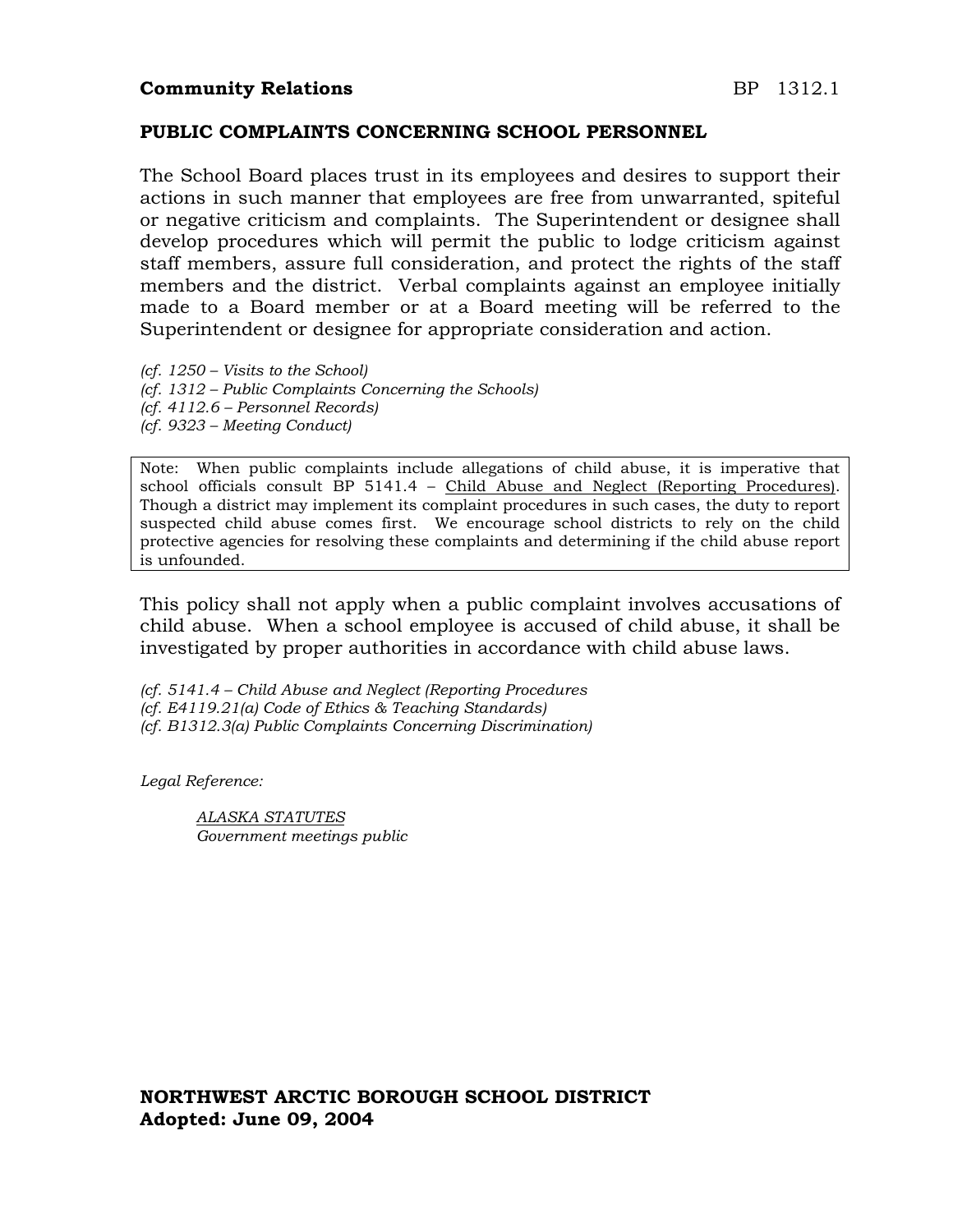## **PUBLIC COMPLAINTS CONCERNING SCHOOL PERSONNEL**

Note: The following optional regulation may be revised or deleted in light of district needs and collective bargaining obligations.

- 1. In order to promote fair and constructive communication, the following procedures shall govern the resolution of complaints. Every effort should be made to resolve a complaint at the earliest possible stage. Complaints concerning school personnel should be made directly by the complainant to the person against whom the complaint is lodged. Parents/guardians are encouraged to attempt to orally resolve concerns with the staff member personally.
- 2. All written complaints regarding district personnel other than administrators shall be initially filed with the principal or immediate supervisor. If the complaint regards a principal or central office administrator, the written complaint shall be initially filed with the Superintendent or designee. If the written complaint concerns the Superintendent or designee, it shall be initially filed with the Board. If the complaint is also against the district, the principal or designee shall provide a copy of the complaint to the district compliance officer so that appropriate procedures may be followed.
- 3. If the complaint cannot be resolved informally by the persons involved, the complainant may submit the complaint in writing to the school principal or immediate supervisor. When necessary, the district shall assist in the preparation of the written complaint so as to meet the requirements of this regulation. The administrative staff shall inform the complainant that such assistance is available if he/she is unable to prepare the written complaint without help. A written complaint must include the name of each employee involved and a brief but specific summary of the complaint and the facts surrounding it. It must also include a specific description of a prior attempt to discuss the complaint with the employee involved and the failure to resolve the matter.
- 4. The principal or immediate supervisor shall investigate and attempt to resolve the complaint to the satisfaction of the person(s) involved. If the complaint is resolved, the principal will so advise all concerned parties, including the Superintendent or designee.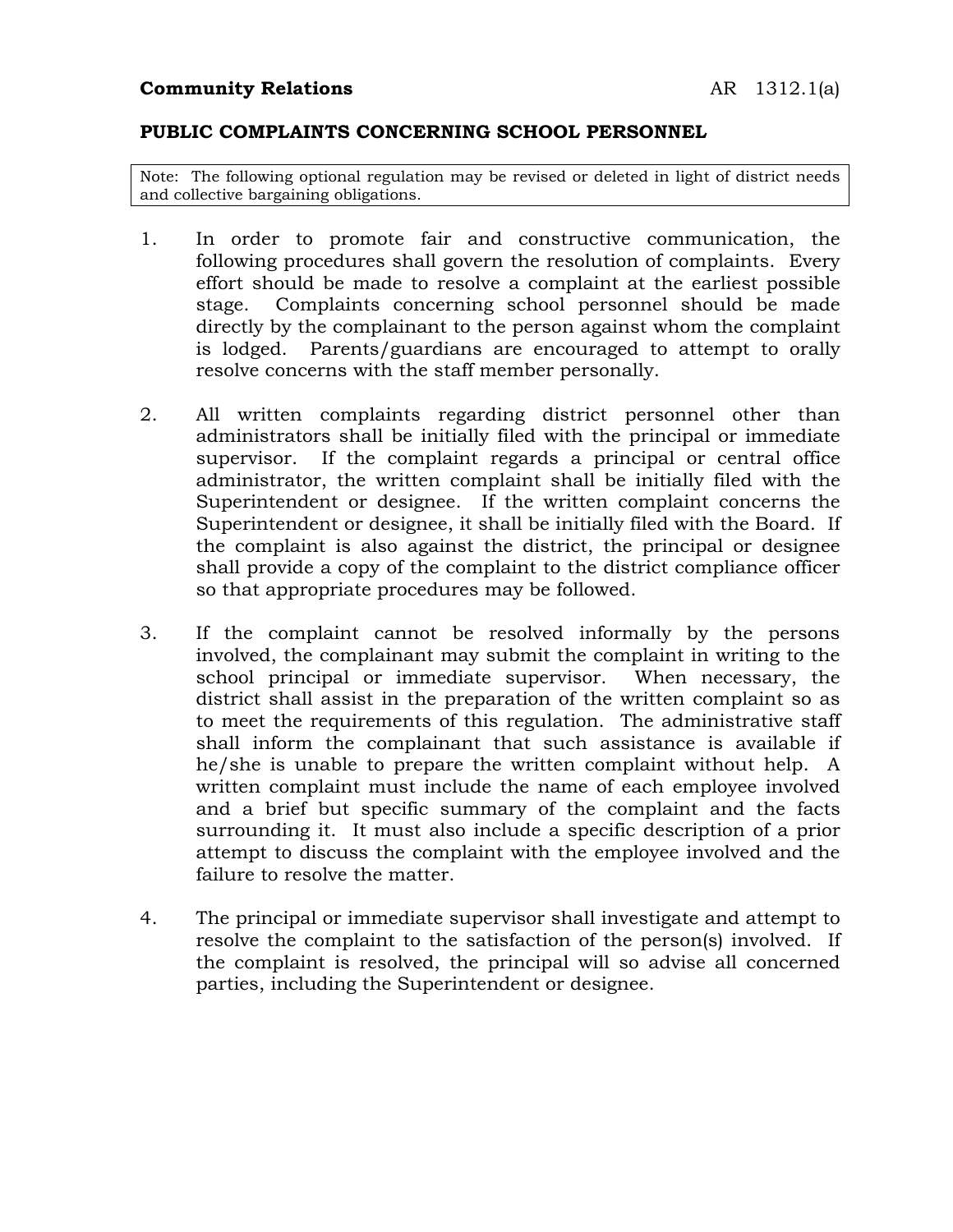AR 1312.1(b)

## **PUBLIC COMPLAINTS CONCERNING SCHOOL PERSONNEL** (Continued)

- 5. If the complaint remains unresolved after review by the principal or the immediate supervisor, the principal shall refer the written complaint, together with a report and analysis of the situation, to the Superintendent or designee. Complainants should consider and accept the Superintendent or designee's decision as final. However, the complainant, the employee, or the Superintendent or designee may ask to address the School Board regarding the complaint
- 6. Except when a complaint is directed against the Superintendent, no party to a complaint may address the Board, either in closed or open session, unless the Board has received the Superintendent or designee's written report concerning the complaint.
- 7. Complaints before the Board concerning an employee that may tend to be prejudicial to the employee's reputation or character shall be addressed in executive session of the Board. All parties to a complaint, including the school administration, may be asked to attend a Board meeting or part of such meeting for the purpose of presenting all available evidence and allowing every opportunity for explaining and clarifying the issue. The decision of the Board following the hearing shall be final.

*(cf. 9321 – Executive Sessions)*

Note: The district should make sure that complaints heard in executive session are indeed complaints against an employee, not against district practice or procedures.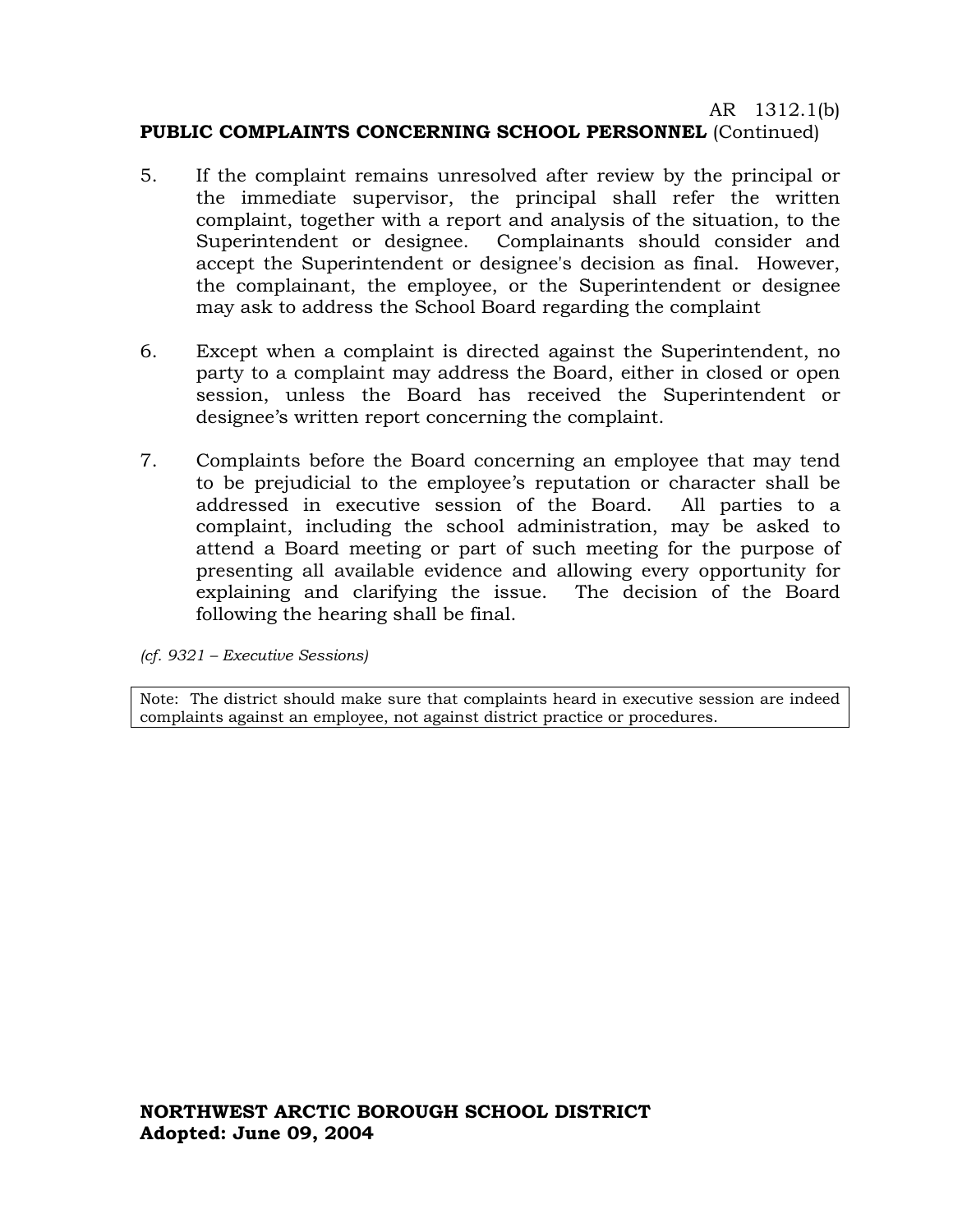## **Community Relations BP** 1312.2

### **PUBLIC COMPLAINTS CONCERNING INSTRUCTIONAL MATERIALS**

The School Board takes great care in the adoption of instructional materials and is aware that all adopted materials may not be acceptable to all students, their parents/guardians, or other district residents.

*(cf. 6161.1 – Selection and Evaluation of Instructional Materials) (cf. 6161.11 – Supplementary Instructional Materials)*

The Superintendent or designee shall establish procedures which will permit proper consideration of any complaints against the use of any instructional materials, including textbooks, supplementary textbooks, library books, and other instructional materials and equipment.

*(cf. 1312.3 – Public Complaint Concerning Discrimination)*

The Board believes the Superintendent and staff are well qualified to consider complaints concerning instructional materials. Complainants are advised to consider and accept the Superintendent or designee's decision as final. However, if the complainant finds the decision of the Superintendent or designee unsatisfactory, he/she may request that the matter be placed on the agenda of a regular Board meeting.

The Board's decision in any such case will be based on educational suitability and will not be influenced by a desire to suppress information or deny students access to ideas with which the Board disagrees.

*(cf. 6144 – Controversial Issues)*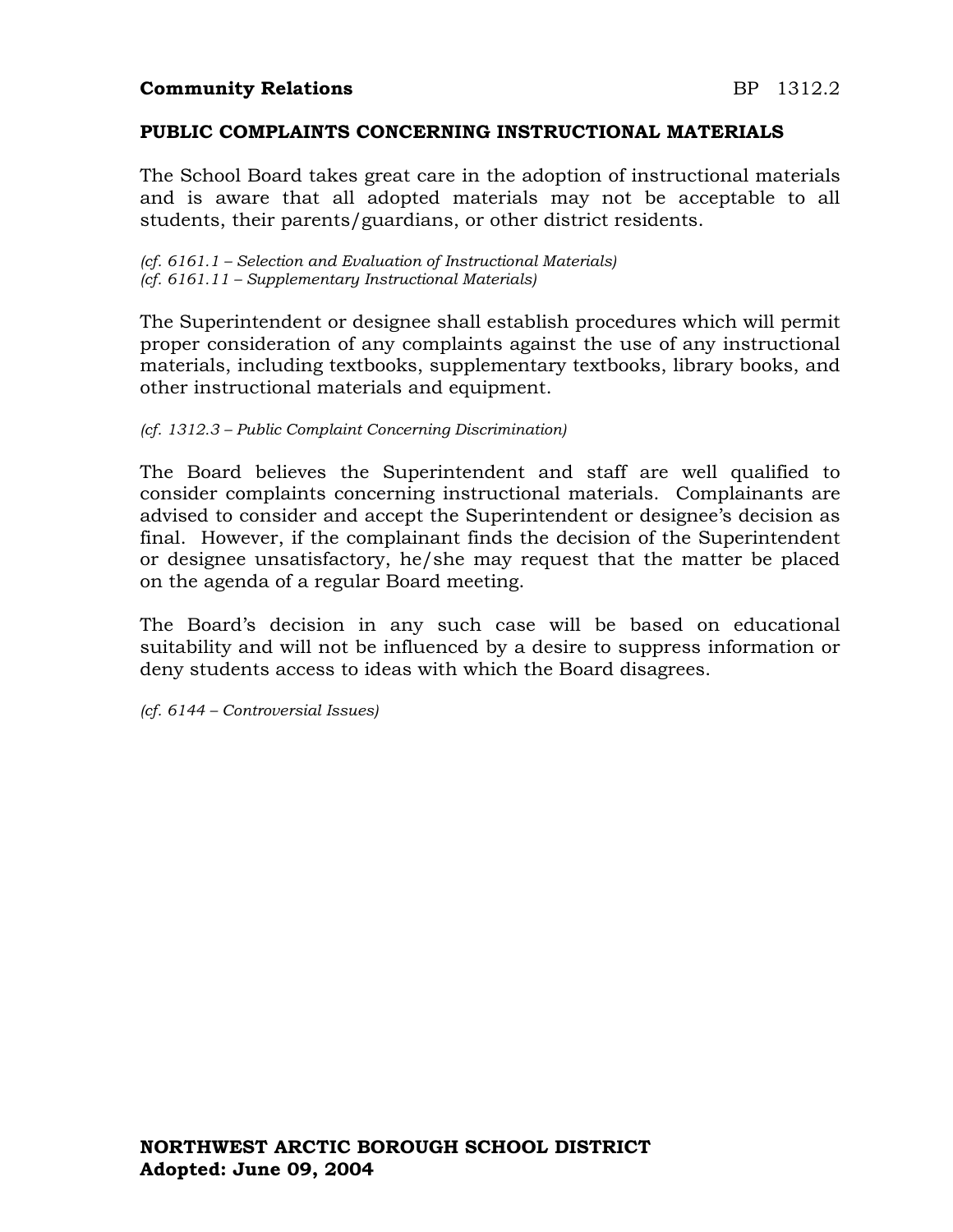## **Community Relations** AR 1312.2(a)

### **PUBLIC COMPLAINTS CONCERNING INSTRUCTIONAL MATERIALS**

Complaints concerning instructional materials will be accepted only from staff, district residents, or the parents/guardians of children enrolled in a district school.

Complaints must be presented in writing to the principal on the appropriate district form. Complaints regarding printed material must specify the precise nature of the objection. The statement must be signed and identified in such a way that a proper reply will be possible.

Individual students may be excused from using challenged materials after the parent/guardian has presented a written complaint. The teacher will then assign the student alternate materials of equal merit. Use of the materials by a class, school or the district, however, shall not be restricted until so directed by the Superintendent or designee.

Upon receiving a complaint, the principal will acknowledge its receipt and answer any questions regarding procedure. The principal will then notify the Superintendent or designee and the teacher(s) involved of the complaint. The Superintendent or designee will determine whether the complaint should be considered on an individual basis or whether a review committee should be convened.

The use of challenged materials by class, school or district shall not be restricted until final disposition has been made by the district.

A review committee may be formed under the direction of the Superintendent or designee. It shall be composed of five or more staff members selected by the Superintendent or designee from relevant administrative and instructional areas.

In deliberating challenged materials, the review committee shall consider the educational philosophy of the district; the professional opinions of other teachers of the subject and of other competent authorities; reviews of the materials by reputable bodies; the teacher's stated objectives in using the materials; and the objections of the complainant.

The review committee shall determine the extent to which the challenged material supports the curriculum, the educational appropriateness of the material, and its suitability for the age level of the student.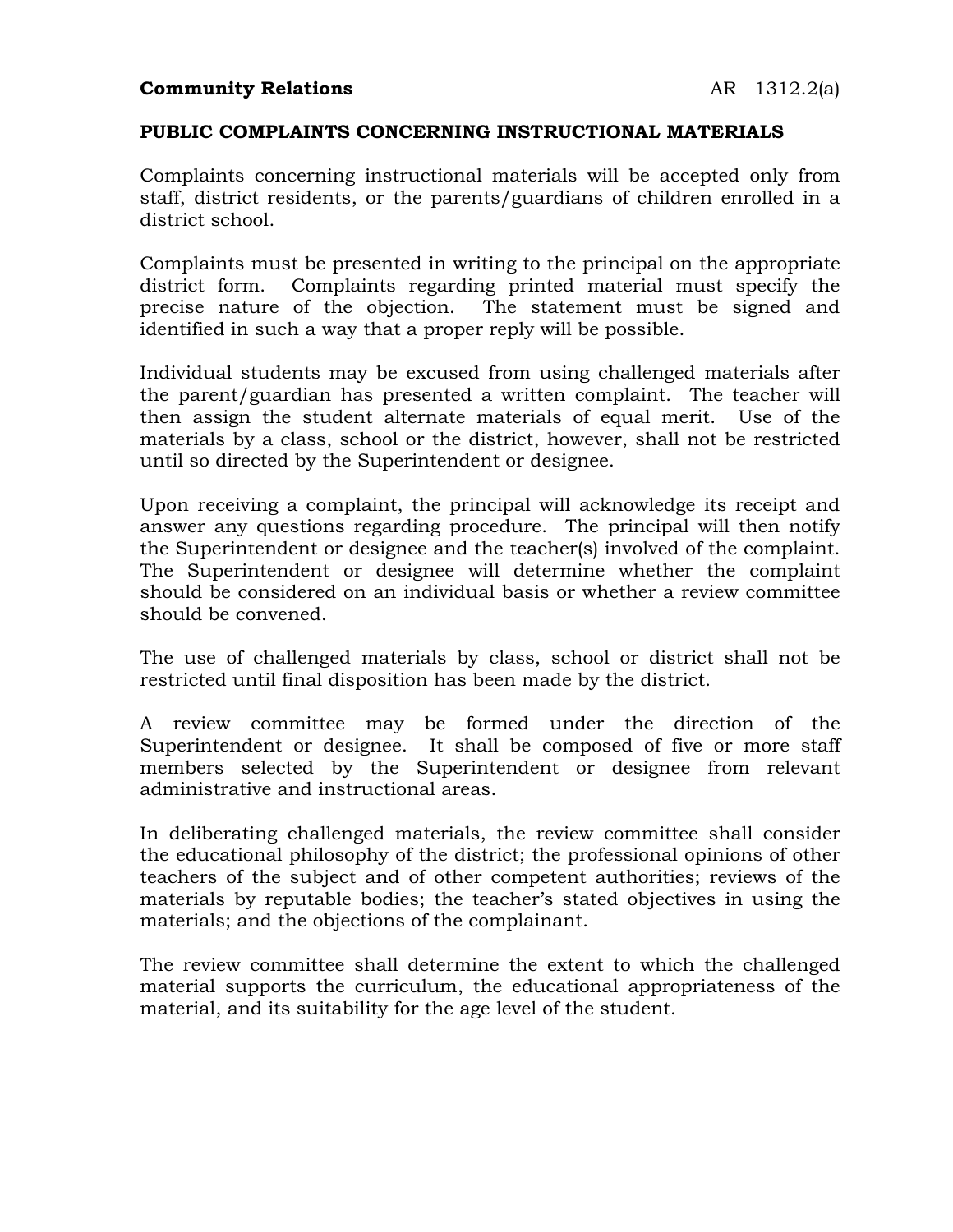## **PUBLIC COMPLAINTS CONCERNING INSTRUCTIONAL MATERIALS** (Continued)

Within 30 days of being convened, the review committee shall summarize its findings in a written report and submit it to the Superintendent or designee for final action. The Superintendent or designee shall notify the complainant of his/her decision no later than 60 days after the complaint was filed.

The report of the review committee together with the Superintendent or designee's recommendation may be brought to the School Board for consideration and final decision.

When any challenged instructional material is reviewed by the district, it shall not be subject to any additional reconsideration for 12 months.

## **State-Adopted Material**

If the challenged material has been adopted by the State Board of Education, the Superintendent or designee may forward the complaint, without action, to the Department of Education for reevaluation and decision.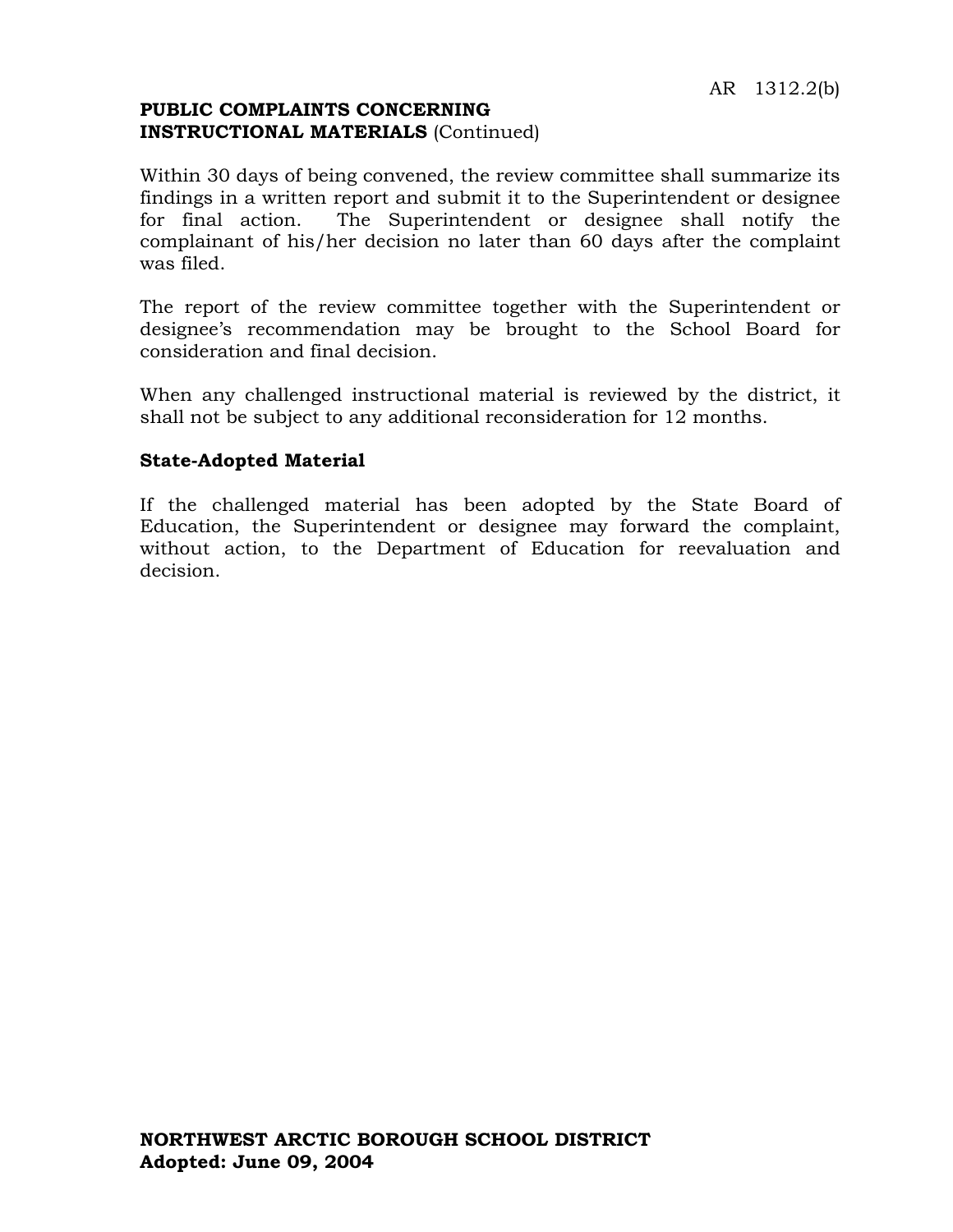# **Community Relations** E 1312.2

| <b>CITIZEN'S REQUEST FOR RECONSIDERATION</b><br>OF INSTRUCTIONAL MATERIALS |                                                                                                                                                                                 |  |
|----------------------------------------------------------------------------|---------------------------------------------------------------------------------------------------------------------------------------------------------------------------------|--|
|                                                                            |                                                                                                                                                                                 |  |
|                                                                            |                                                                                                                                                                                 |  |
|                                                                            |                                                                                                                                                                                 |  |
|                                                                            |                                                                                                                                                                                 |  |
|                                                                            |                                                                                                                                                                                 |  |
|                                                                            | Citizen Represents:<br>Himself/Herself: ________________ Organization or Group: _______________________                                                                         |  |
| 1.                                                                         | To what do you object? (Please be specific: cite pages, tape sequence,<br>video frame, and words)                                                                               |  |
| 2.                                                                         | What do you feel would be the result of reading/viewing this material?                                                                                                          |  |
| 3.                                                                         | For what age group would you recommend this material?                                                                                                                           |  |
| 4.                                                                         | Did you read/view the entire selection?                                                                                                                                         |  |
| 5.                                                                         | If not, what percentage did you read/view, or what parts?                                                                                                                       |  |
| 6.                                                                         | Is there anything good about this material?                                                                                                                                     |  |
| 7.                                                                         | What would you like the school to do about this material?<br>Do not assign it to my child.<br><u> Liberal Communication</u><br>Withdraw it from all students.<br>Reevaluate it. |  |
| 8.                                                                         | Are you aware of how this work has been assessed by literary critics?                                                                                                           |  |
| 9.                                                                         | What do you believe is the thesis of this work?                                                                                                                                 |  |
| 10.                                                                        | In its place, what work would you recommend?                                                                                                                                    |  |
|                                                                            | Signature of Citizen<br>Action taken:<br>Date:                                                                                                                                  |  |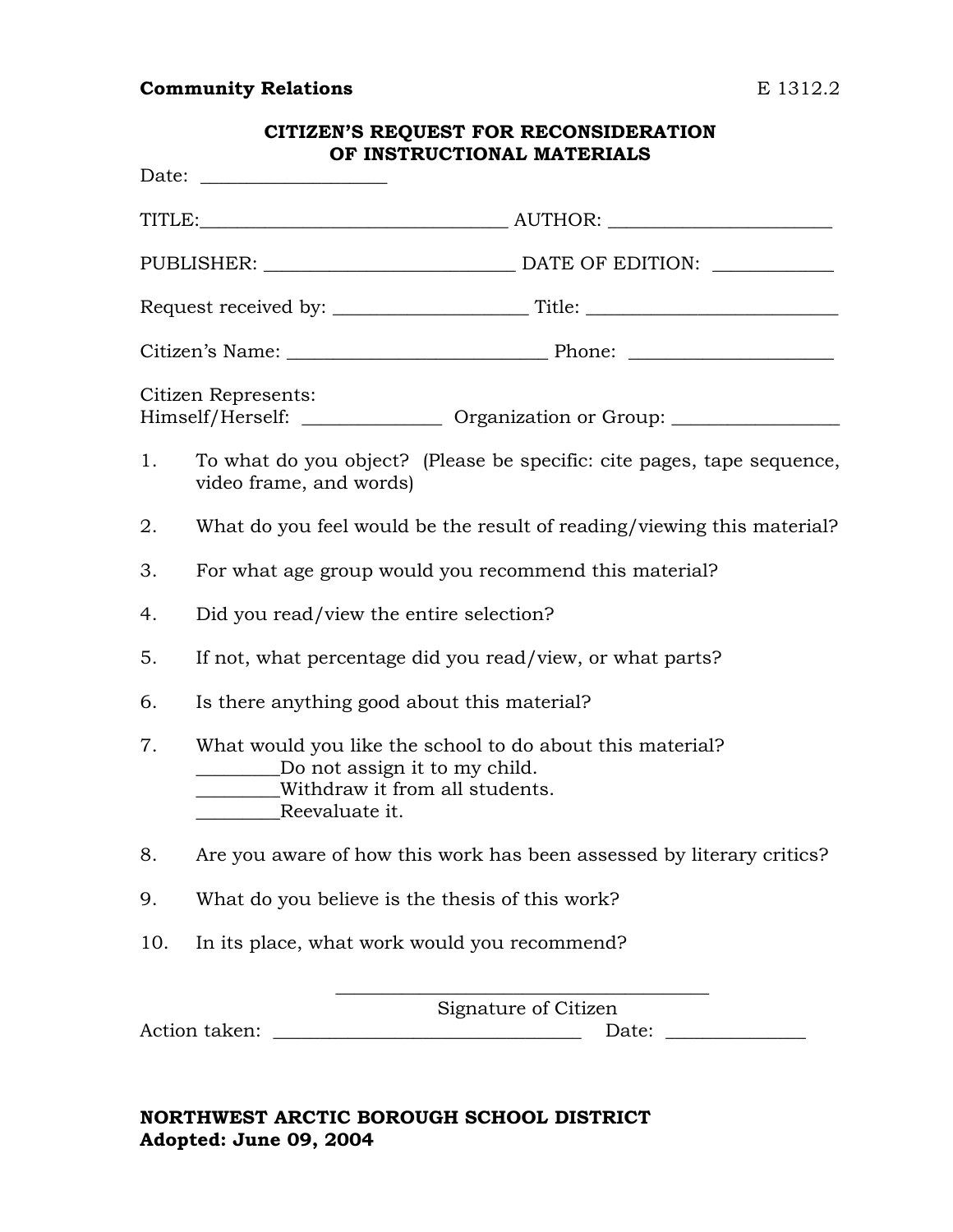#### **PUBLIC COMPLAINTS CONCERNING DISCRIMINATION**

Note: 4 AAC 06.560 mandates that the district adopt and make available to the public written grievance procedures for violations of A.S. 14.18 or 4 AAC 06.500 – 4 AAC 06.600, governing sex and race discrimination.

The School Board recognizes that the district has primary responsibilities that it complies with state and federal laws and regulations governing educational programs. The Superintendent or designee shall establish procedures to investigate and seek to resolve complaints alleging unlawful discrimination related to educational programs and activities.

The Board acknowledges and respects student and employee rights to privacy. Complaints shall be investigated in a manner that protects these rights.

*(cf. 1340 – Access to District Records) (cf. 4112.6 – Personnel Records) (cf. 5125 – Student Records)*

The Board prohibits retaliation in any form for the filing of a complaint, the reporting of instances of discrimination, or for participation in complaint procedures.

*(cf. 0410 – Nondiscrimination in District Programs and Activities) (cf. 1213.1 – Complaints Concerning School Personnel)*

*(cf. 1213.2 – Complaints Concerning Instructional Materials)*

*(cf. 5141.4 – Child Abuse and Neglect (Reporting Procedures))*

*Legal Reference: (See next page)*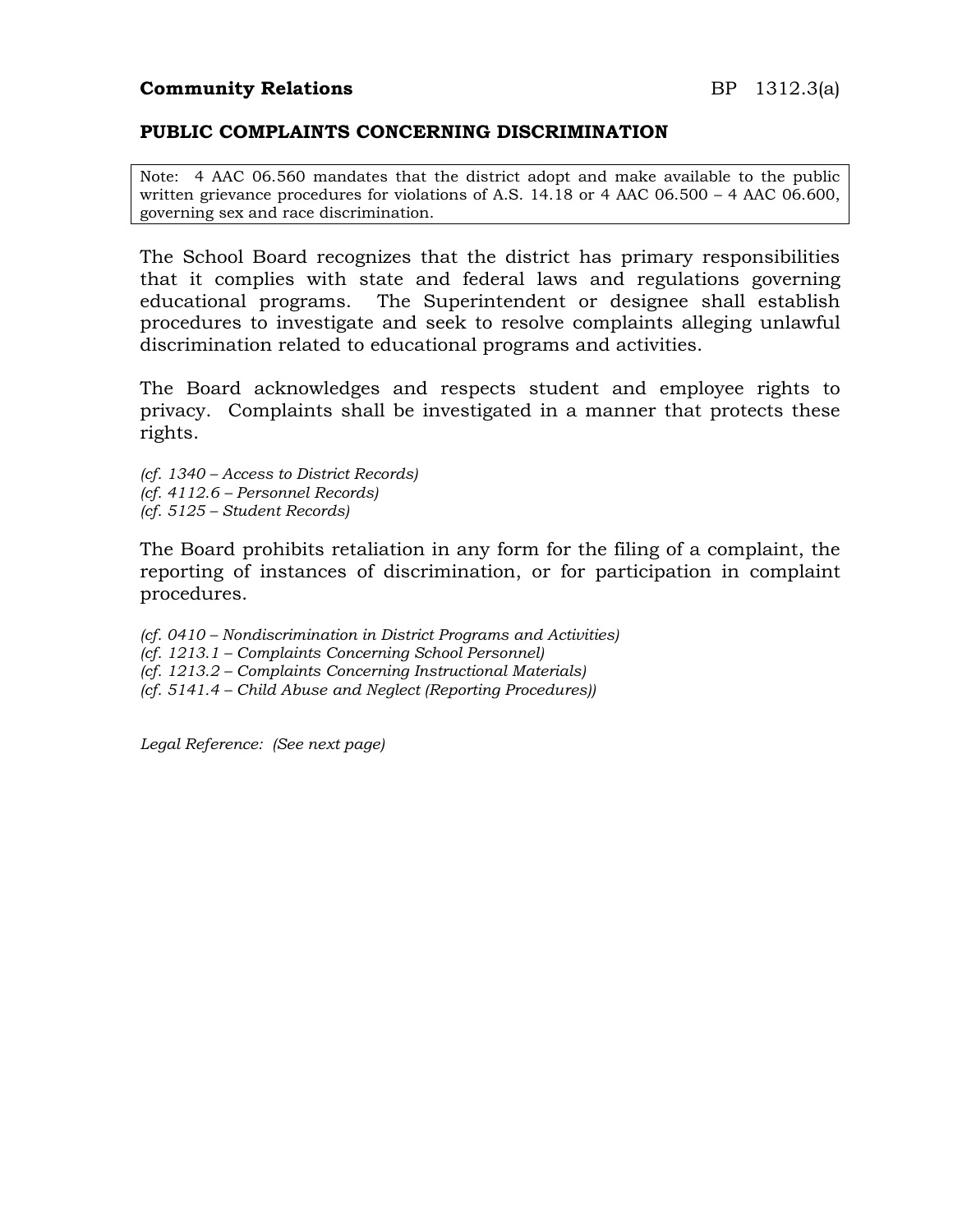#### BP 1312.3(b)

#### **PUBLIC COMPLAINTS CONCERNING DISCRIMINATION** (Continued)

*Legal Reference:*

#### *ALASKA STATUTES*

*14.18.010 Discrimination based on sex and race prohibited 14.18.020 Discrimination in employment prohibited 14.18.090 Enforcement by State Board of Education 14.18.100 Remedies (Sex or Race Discrimination)*

#### *ALASKA ADMINISTRATIVE CODE*

*4 AAC 06.510 Discrimination in hiring practices. 4 AAC 06.560 – 06.580 Violations; Prohibition Against Sex Discrimination 4 AAC 52.500 – 52.629 Procedural Safeguards; Education for Exceptional Children*

*TITLE VI, CIVIL RIGHTS ACT OF 1964 TITLE VII, CIVIL RIGHTS ACT OF 1964 TITLE IX, EDUCATION AMENDMENTS OF 1972 SECTION 504, REHABILITATION ACT OF 1973*

*34 CODE OF FEDERAL REGULATIONS 200.74 and Part 300 GENERAL EDUCATION PROVISIONS ACT, 20 U.S.C. 1221 et seq., especially: FAMILY EDUCATIONAL RIGHTS AND PRIVACY RIGHTS ACT, 20 U.S.C. 1232g CIVIL RIGHTS RESTORATION ACT 20 U.S.C. 1683 et seq. VOCATIONAL REHABILITATION ACT OF 1973, SECTIONS 503 AND 504 29 U.S.C. 791 et seq. AGE DISCRIMINATION IN EMPLOYMENT ACT 29 U.S.C. 621 et seq. VIETNAM ERA VETERANS ACT 38 U.S.C. 2011 et seq. AMERICANS WITH DISABILITIES ACT 42 U.S.C. 12101 et seq.*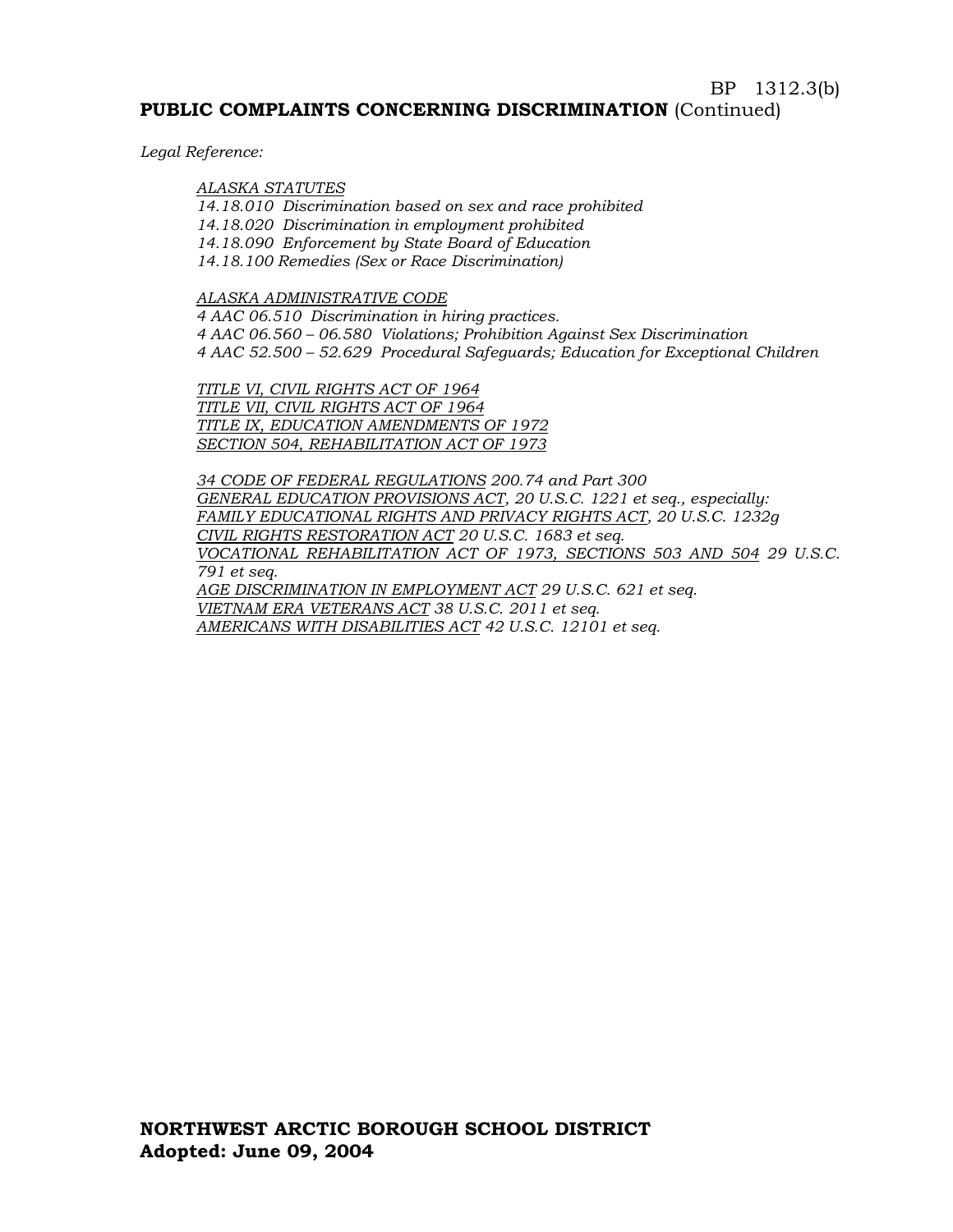### **PUBLIC COMPLAINTS CONCERNING DISCRIMINATION**

Note: 4 AAC 06.560 requires that discrimination grievance procedures provide for a hearing before the Board on the record and a final decision within 60 days.

#### **Compliance Responsibility**

Note: Federal law requires the district to designate the person responsible for the overall implementation of the requirements of Title IX and Section 504, which prohibit discrimination on the basis of sex and handicap.

The School Board designates the following individual as the district's compliance officer responsible for receiving and investigating complaints concerning unlawful discrimination in district programs and activities:

> Assistant Superintendent PO Box 51, Kotzebue, Alaska 99752 (907) 442-1804

The compliance officer shall notify all parties involved when a complaint is filed, when a complaint meeting or hearing is scheduled, and when a decision or ruling is made. The compliance officer shall maintain a record of each complaint and when it was received, attempts to resolve the complaint, including a record of any hearings, and the district's written decision regarding the complaint. The compliance officer shall ensure that a final decision regarding any complaint of unlawful sex or race discrimination is reached within 60 days of receipt of the complaint.

#### **Filing of Complaint**

Any district resident may file a written complaint of alleged noncompliance with the district compliance officer. If a complainant is unable to put a complaint in writing due to conditions such as illiteracy or other handicaps, district staff shall assist him/her to file the complaint.

#### **Investigation of Complaint**

The compliance officer shall hold an investigative meeting within five days of receiving the complaint or attempting to mediate the complaint. This meeting shall provide an opportunity for the complainant and/or his/her representative and the district's representatives to present information relevant to the complaint. Parties to the dispute may discuss the complaint and question each other or each other's witnesses.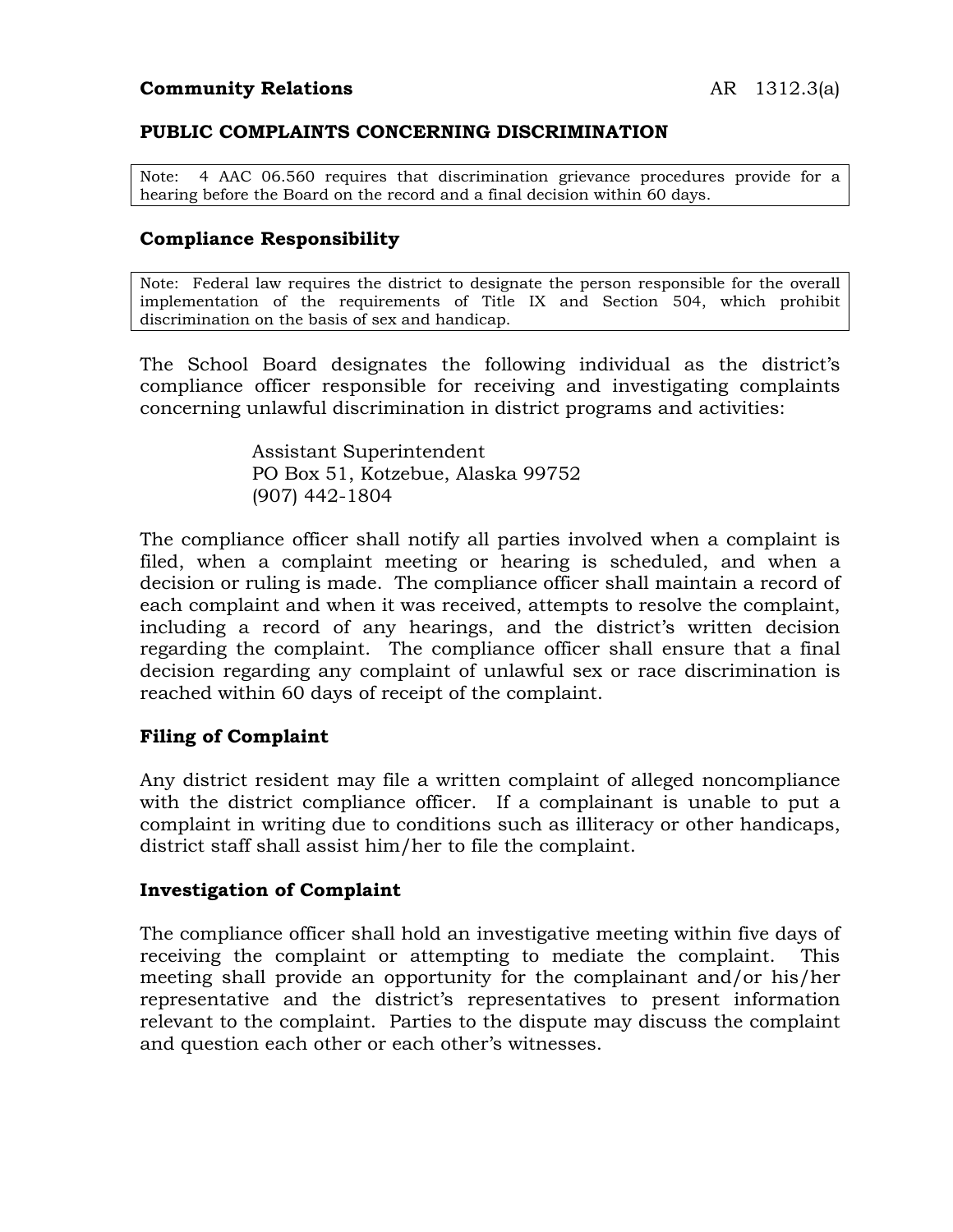## AR 1312.3(b) **PUBLIC COMPLAINTS CONCERNING DISCRIMINATION** (Continued)

To ensure that all pertinent facts are made available, the compliance officer and the complainant may ask other individuals to attend this meeting and provide additional information.

## **Written Decision**

Within 30 days of receiving the complaint, the compliance officer shall prepare and send to the complainant a written report of the district's investigation and decision, including:

- 1. The findings and disposition of the complaint, including corrective actions, if any.
- 2. The rationale for the above disposition.
- 3. Notice of the complainant's right to appeal the decision and procedures to be followed for initiating such an appeal.

## **Appeal to the Board**

Within five days of receiving the district's written decision, the complainant may appeal the compliance officer's decision to the School Board. The Board shall consider the matter at its next regular Board meeting or at a special Board meeting convened in order to provide a Board hearing and written district decision within 60 days of the district's initial receipt of the complaint or within an extended time period that has been specified in a written agreement with the complainant.

## **State or Federal Appeal**

If dissatisfied with the resolution of a complaint alleging unlawful sex or race discrimination, the complainant may file an appeal with the Commissioner of Education within 180 days of the alleged violation. (4 AAC 06.560)

If dissatisfied with the resolution of a complaint regarding a Title I program, the complainant may request its review by the U.S. Secretary of Education. (34 Code of Federal Regulations, 200.74)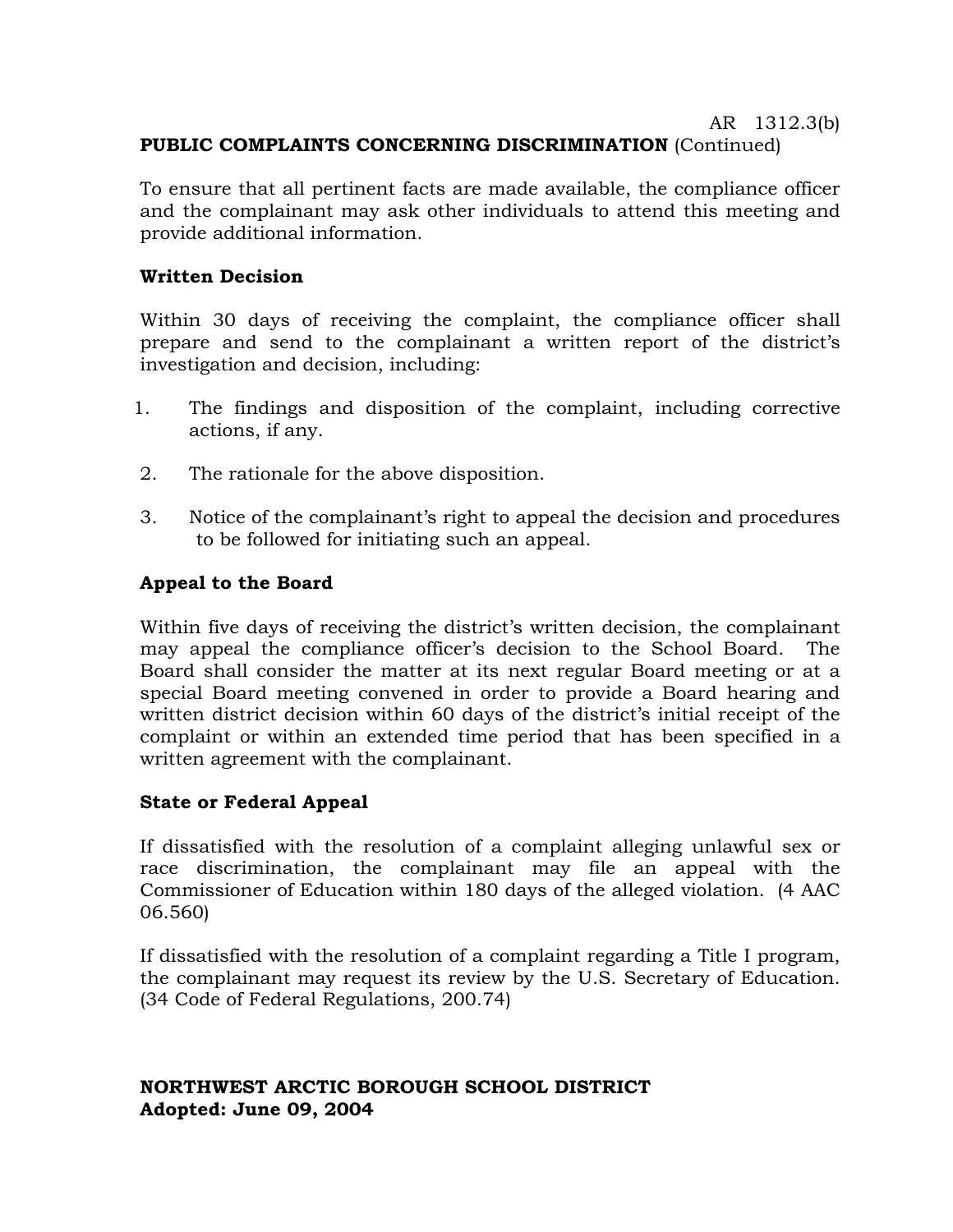#### **Community** BP 1312.4

## **PUBLIC COMPLAINTS CONCERNING ELEMENTARY AND SECONDARY EDUCATION ACT PROGRAMS**

Note: At 4 AAC 06.888, the Department of Education and Early Development requires that complaints alleging that a district has violated the law in administering programs under the Elementary and Secondary Education Act (ESEA) be first submitted to the district for resolution. States are required to have a process for the receipt and resolution of complaints alleging violations in the administration of federal programs. 20 USC 7844.

The School Board expects that federal programs provided for in the Elementary and Secondary Education Act (ESEA) will be properly administered in the district to support and improve the quality of the educational program. The district will review and resolve complaints alleging violations of the law in administering education programs required by the ESEA.

The School Board encourages complainants to resolve problems early and informally whenever possible. If a problem remains unresolved, the individual should submit a written complaint as early as possible in accordance with appropriate district procedures. District procedures shall be readily accessible to the public.

*(cf. 1312.1 – Public Complaints Concerning School Personnel) (cf. 1312.2 – Public Complaints Concerning Instructional Materials) (cf. 1312.3 – Public Complaints Concerning Discrimination)*

*Legal Reference:*

*ALASKA STATUTES 14.03.123 – School and district accountability*

*ALASKA ADMINISTRATIVE CODE 4 AAC 06.560 – 06.580 Violations; Prohibition against sex discrimination 4 AAC 06.888 – Informal review of complaints 4 AAC 52.500 – 52.629 Procedural safeguards; Education for exceptional children*

*UNITED STATES CODE 20 U.S.C. 7844, -- General applicability of state educational agency assurances*

## **NORTHWEST ARCTIC BOROUGH SCHOOL DISTRICT ADOPTED: NOVEMBER 17, 2015**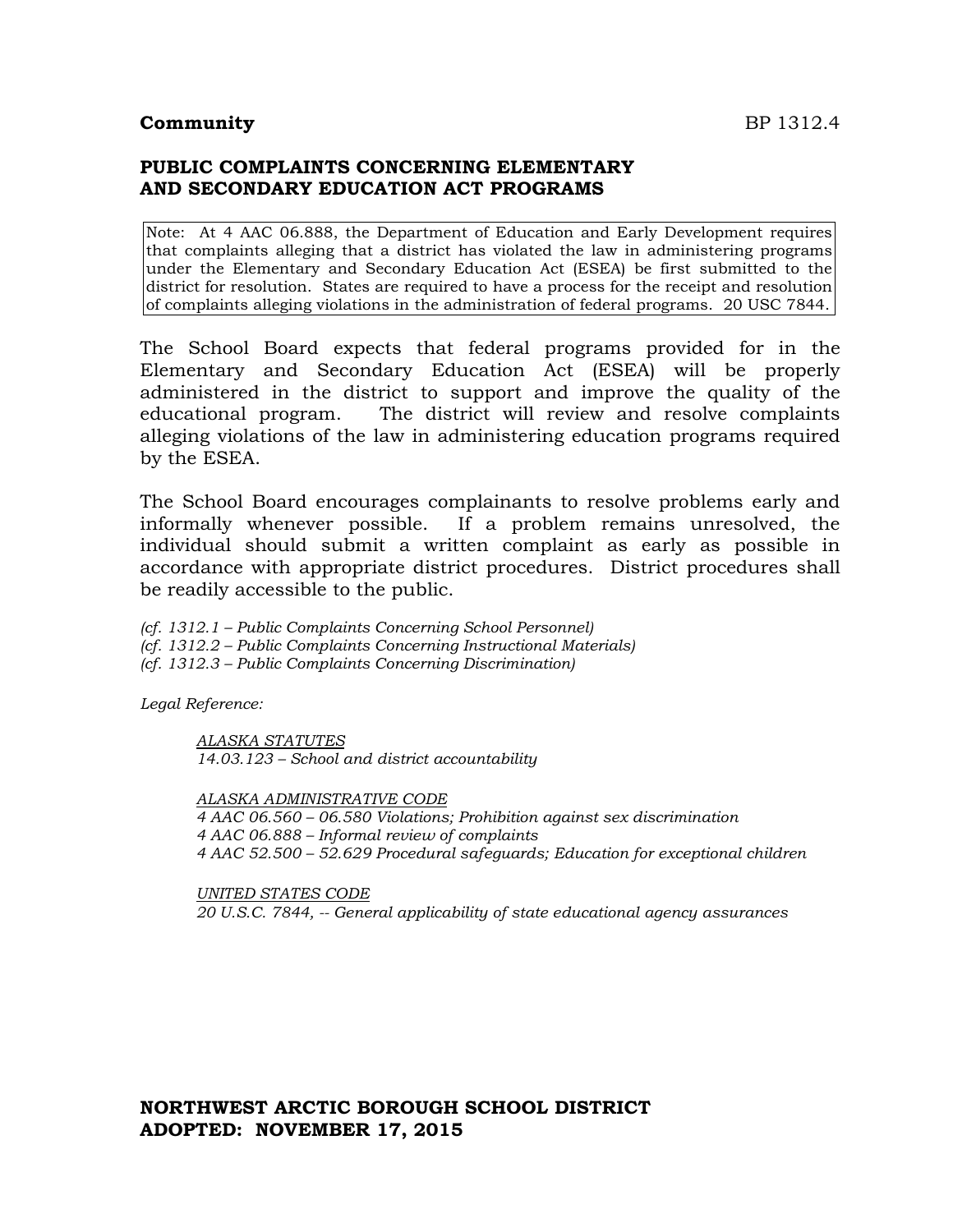## **PUBLIC COMPLAINTS CONCERNING ELEMENTARY AND SECONDARY EDUCATION ACT PROGRAMS**

Note: The following process for reviewing and resolving complaints under the ESEA is modeled after the Department of Education and Early Development's own complaint process set forth at 4 AAC 06.888

## **Informal Review of Complaints**

The following procedures will govern the receipt and resolution of complaints.

## **Filing a Complaint**

Any district resident may file a written complaint alleging that the district has failed to comply with the requirements of the Elementary and Secondary Education Act as set forth at 20 USC 6301-7941; or with school and district accountability requirements set forth at AS 14.03.123 and 4 AAC 06.800-899. The complaint must be submitted to the Superintendent.

In order to be reviewed, the complaint must include the following:

- 1. A statement describing the provision of law that the school or district has allegedly violated;
- 2. A statement of the facts supporting the alleged violation;
- 3. The name and address of the complainant; and
- 4. A description and documentation of prior efforts to resolve the concern informally.

If a complainant is unable to put a complaint in writing due to a disability, or reading or language barriers, district staff shall assist him/her to file the complaint.

### **Investigation of Complaint**

Within five business days after receiving the complaint, the Superintendent will assign an investigator to conduct an informal review of the complaint. The investigator will be an employee of the district, may not have taken part in the action that is the subject of the complaint, and may not have a personal or financial interest in the subject matter of the complaint.

The investigator may conduct interviews of the complainant and district employees, and may request information and documents necessary to complete a review of the complaint. The complainant and district employees are expected to fully cooperate with the investigation.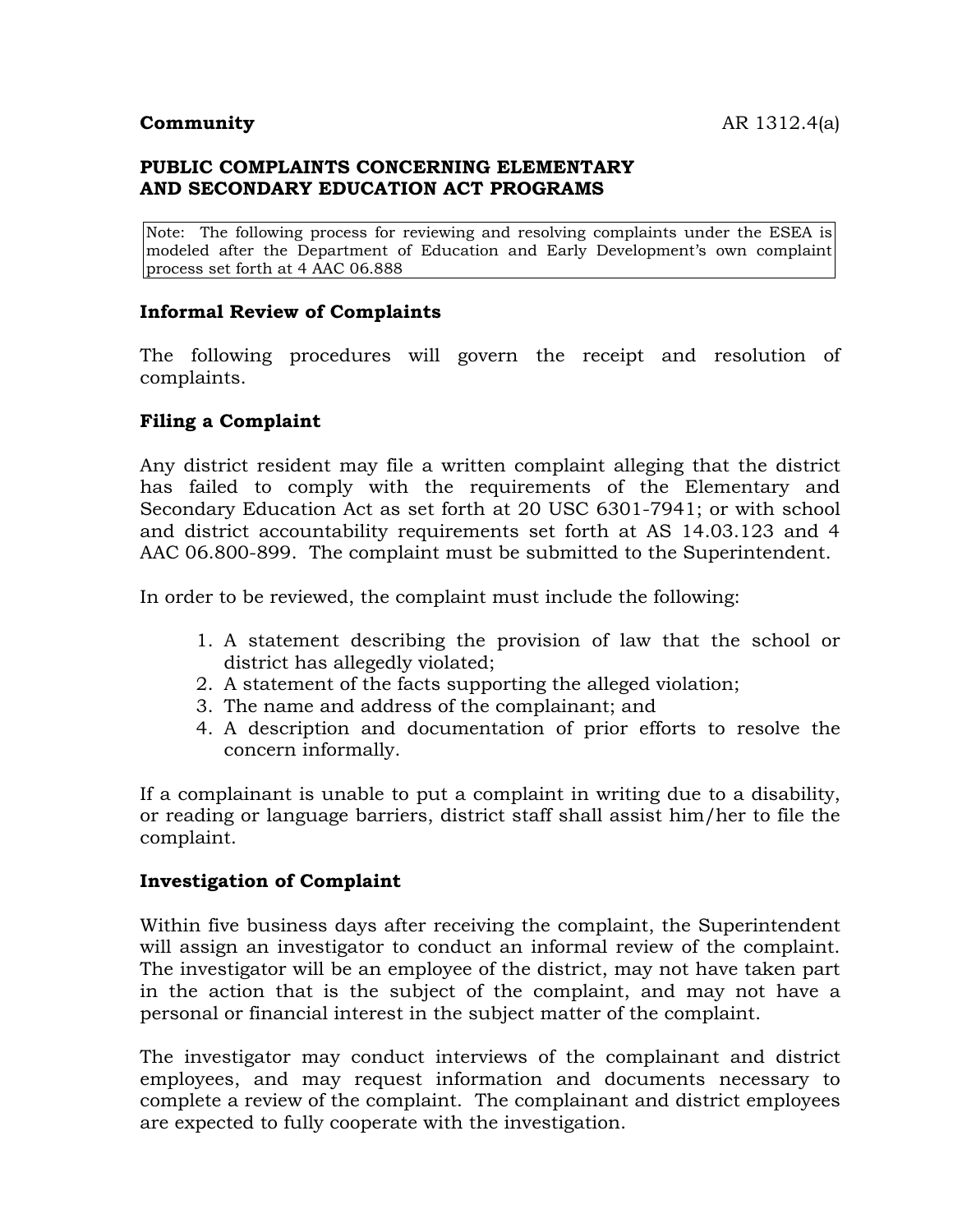#### **PUBLIC COMPLAINTS CONCERNING DISCRIMINATION** (continued)

#### **Written Recommendation**

Within 60 days after the date the complaint was assigned to the investigator, the investigator shall submit to the Superintendent and the complainant, a written recommendation setting forth one of the following determinations:

- 1. The complainant did not provide complete information for the investigator to review and therefore the Superintendent need not respond to the complaint. This finding does not bar the Superintendent from taking additional action based on the information already received; nor does it preclude the complainant from submitting a new complaint with the additional information, or from pursuing remedies available under state or federal law.
- 2. The complainant's allegations, even if true, do not establish a violation of 20 USC 6301-7941, AS 14.03.123, or 4 AAC 06.800- 899 and therefore the Superintendent need not respond to the complaint. This finding does not bar the Superintendent from rejecting the investigator's recommendation and taking additional action; nor does it bar the complainant from pursuing remedies available under state or federal law.
- 3. A violation of 20 USC 6301-7941, AS 14.03.123, or 4 AAC 06.800- 899 is likely to have occurred, based on information available to the investigator, and that the Superintendent should take action to correct or stop the violation. This finding does not bar the Superintendent from rejecting or declining to act upon the investigator's recommendation; nor does it bar the complainant from pursuing remedies available under state or federal law.

The written recommendation will also advise the complainant of his or her right to file a complaint with the Department of Education and Early Development under the procedures set forth at 4 AAC 06.888.

#### **No Reprisals**

Neither the complainant, the investigator, nor any other individual cooperating in the investigation shall be subject to retaliation or reprisals. An employee who engages in retaliation is subject to disciplinary action, up to and including termination.

#### **NORTHWEST ARCTIC BOROUGH SCHOOL DISTRICT ADOPTED: November 17, 2015**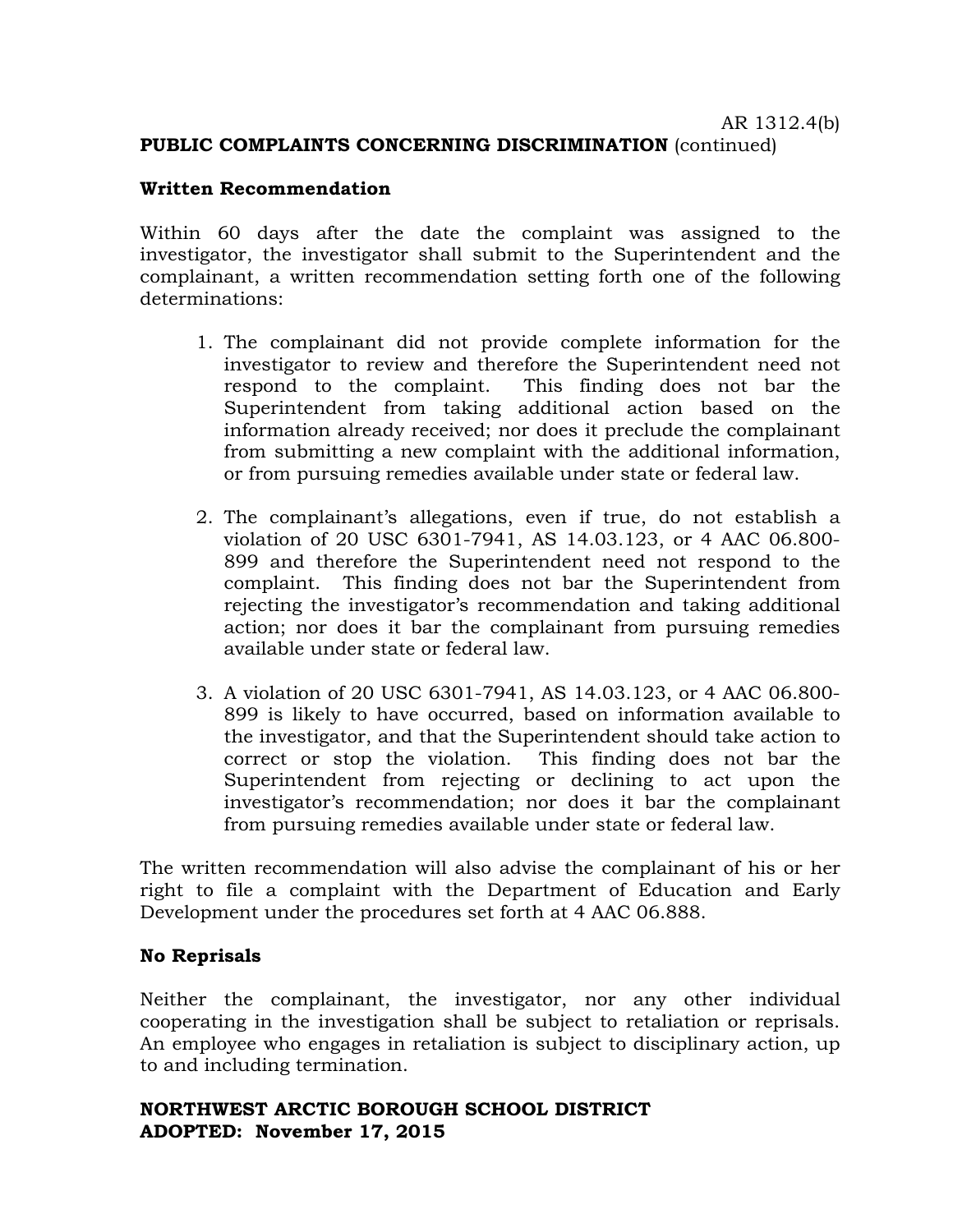### **Community Relations BP** 1313

## **WILLFUL DISRUPTION OF THE SCHOOL**

The School Board recognizes that parents, legal guardians, and other adults may misunderstand or disagree with the policies of the District or the actions of its employees. The Board expects the staff and administration to respond to such concerns in a polite and professional manner. The Board also expects that parents and other adults will conduct themselves in an appropriate manner in their efforts to pursue such matters, including use of the District's complaint procedures.

In resolving such concerns, a safe and orderly learning environment in which teachers can teach and students can learn must be maintained. The School Board does not condone having its employees subject to name calling, defamation of character, threats or coercion of any kind. Adults who violate these standards of conduct shall be instructed to conduct themselves in a proper manner or to leave school district property. Should an individual refuse to follow these instructions in a prompt and orderly manner, the Superintendent, principal, or designee is authorized to call law enforcement agencies for assistance to have the individual removed and charges may be filed for willful disruption of the school. Other charges which are applicable may also be filed at the discretion of the administrator.

*(cf. 1260 - Visits to the Schools) (cf. 3515 - School Safety and Security) (cf. 3515.2 - Intruders on Campus) (cf. 1312 - Public Complaints Concerning the Schools) (cf. 1312.1 - Public Complaints Concerning School Personnel) (cf. 5131.4 - Campus Disturbances)*

*Legal Reference:*

*ALASKA STATUTES AS 11.61.110 Disorderly Conduct AS 11.61.120 Harassment*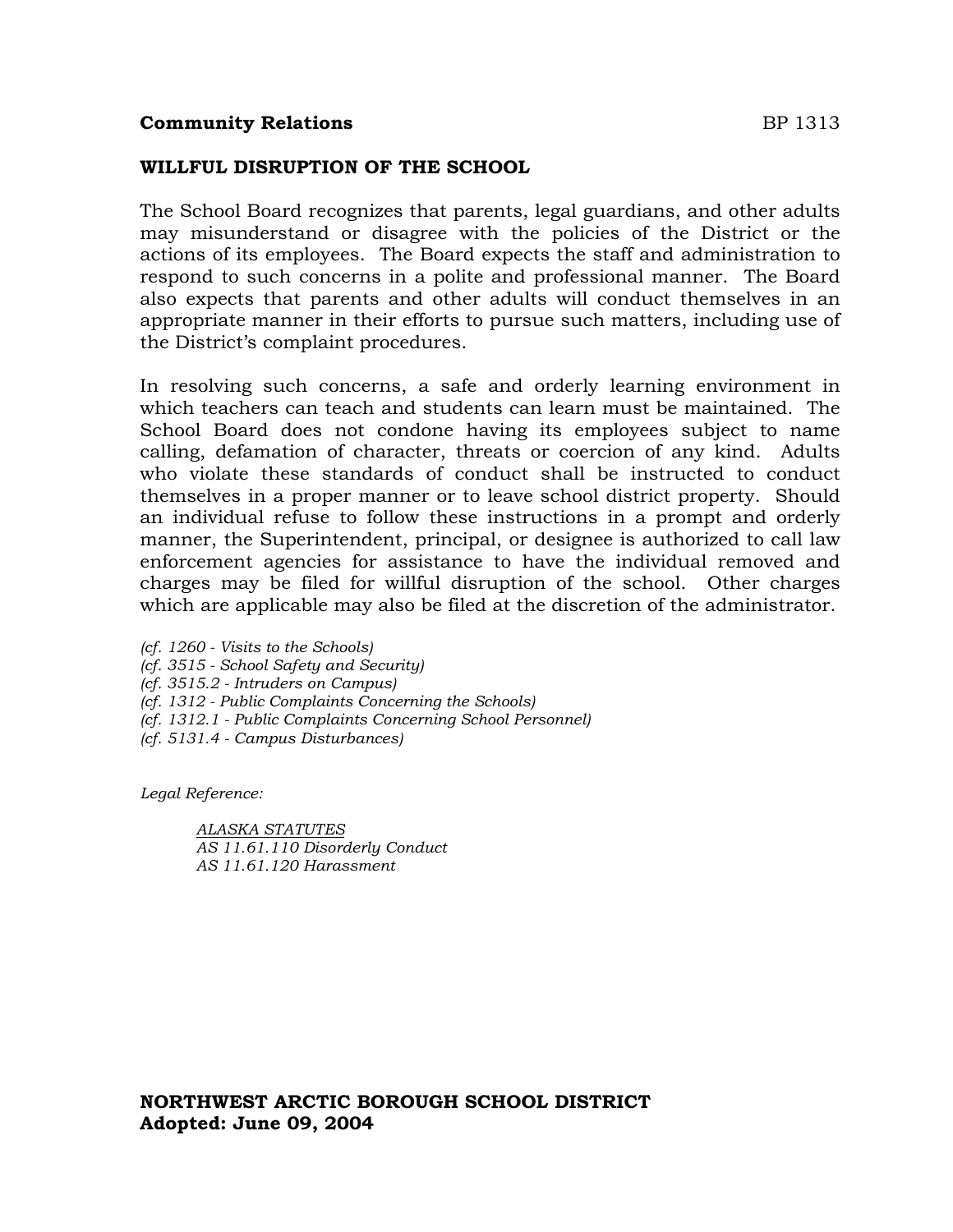### **Community Relations** BP 1321

#### **SOLICITATION OF FUNDS FROM AND BY STUDENTS**

The School Board recognizes that participation in fund-raising for worthwhile purposes can help students develop a sense of social responsibility and promote a sense of belonging.

*(cf. 1320 – Relations Between the Public and Students)*

When approved in advance by the Board, funds may be solicited or materials distributed for those nonprofit, nonpartisan charitable organizations that are properly chartered or licensed by state or federal law.

With the approval of the Superintendent or designee, school-related organizations may organize fund-raising events involving students. The Superintendent or designee shall inform parents/guardians of the purpose of fund-raisers sponsored by schools or school groups.

*(cf. 3452 – Student Activity Funds) (cf. 1230 – School-Connected Organizations) (cf. 3290 – Gifts, Grants, and Bequests)*

Whether solicitations are made on behalf of the school or on behalf of a charitable organization, the Board particularly desires that no person be made to feel uncomfortable or pressured to provide funds. Staff are expected to emphasize the fact that donations are always voluntary.

The Superintendent or designee may limit fund-raising activities in order to prevent interference with the instructional program or to protect students from dangerous or unsafe situations.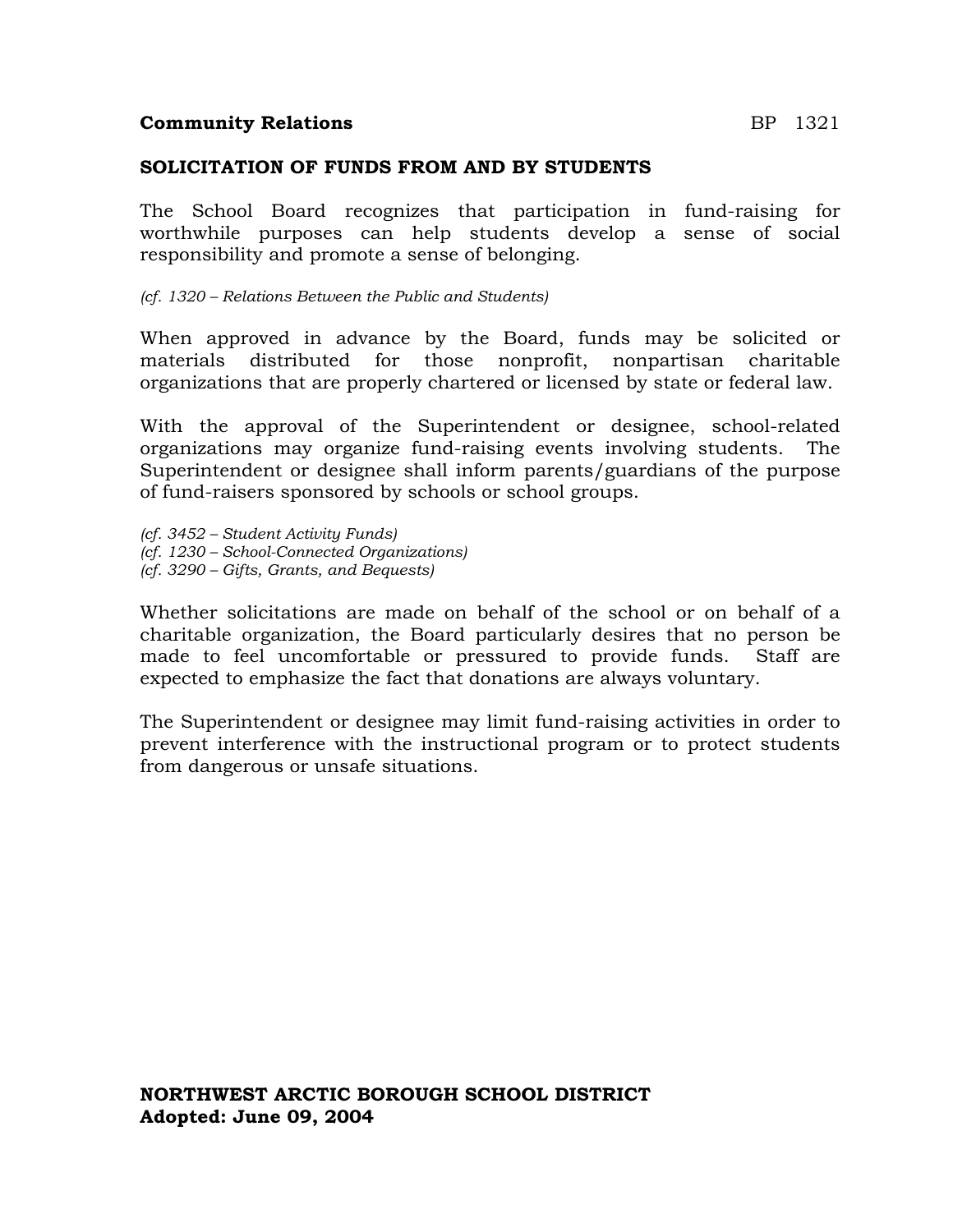## **Community Relations** AR 1321

#### **SOLICITATION OF FUNDS FROM AND BY STUDENTS**

All selling or soliciting activities must be approved at least 15 days before the activity. All fund-raising activities must be concluded within the duration of 30 school days unless special provisions are made with the Superintendent or designee. If the event involves a contract with a commercial vendor, the contract shall be approved by the Superintendent or designee. The sponsor of fund-raisers involving students shall be identified in all solicitations.

#### **Instructional Safeguards**

The principal or designee shall limit fund-raising activities to appropriate time periods. The principal or designee shall ensure that parents/guardians are informed about school fund-raising activities. Individual awards or other incentives which identify donors/participants shall not be used.

Students making solicitations on behalf of the school or for school-related projects are expected to be courteous and respectful towards all individuals and businesses, whatever the outcome of the solicitation may be.

#### **Student Safety**

Students shall comply with all school safety rules. Students in grades Intermediate-Exit shall not be involved in any door-to-door sales or solicitations.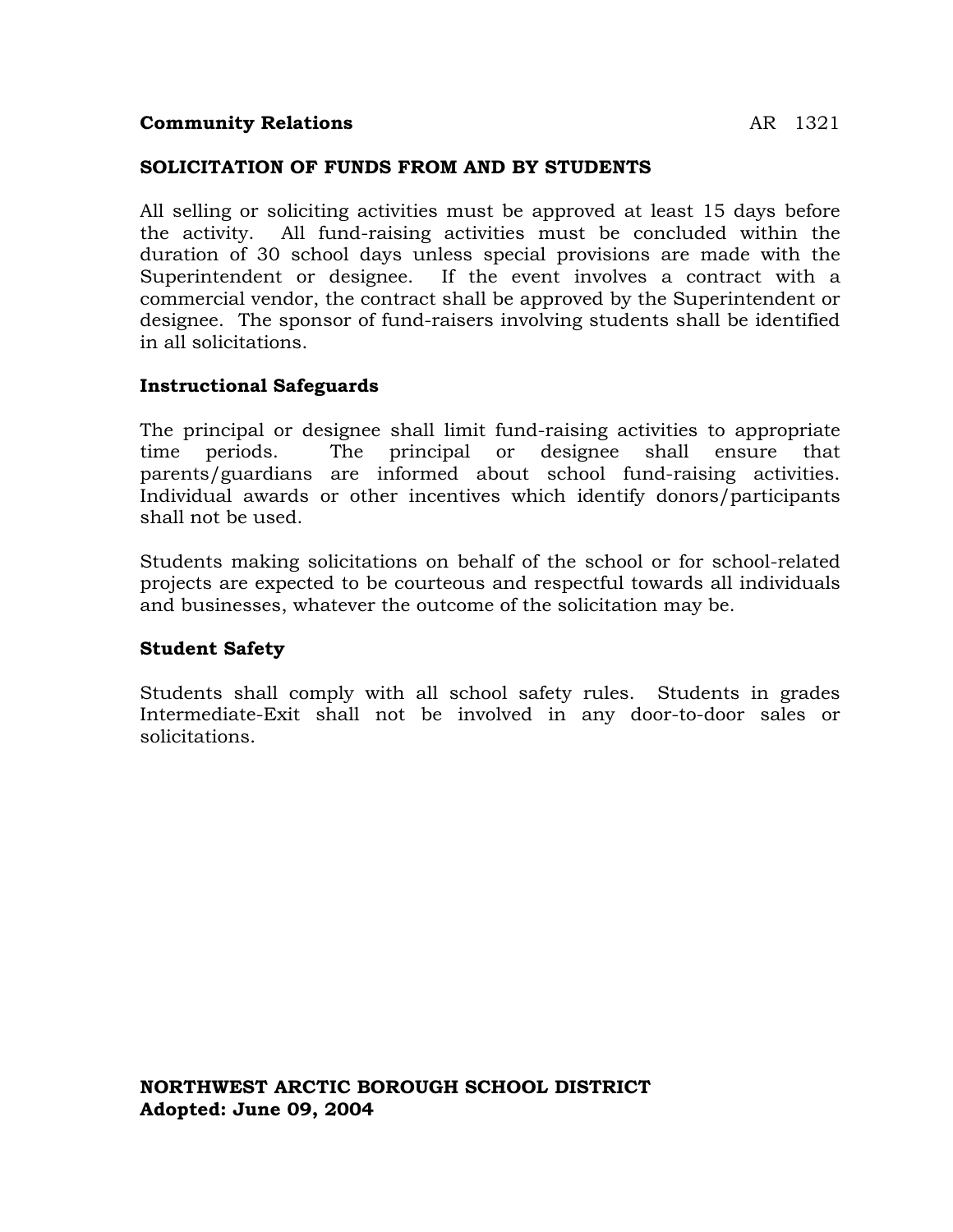### **PUBLIC PERFORMANCES BY STUDENTS**

The School Board recognizes that educational and personal values accrue from student participation in civic and community affairs. The Superintendent or designee may authorize public performances by students when they contribute to the educational process and are consistent with Board policies and administrative regulations.

- *(cf. 0100 – Philosophy)*
- *(cf. 0410 – Nondiscrimination in District Programs and Activities)*
- *(cf. 1321 – Solicitation of Funds From and By Students)*
- *(cf. 1325 – Advertising and Promotion)*
- *(cf. 1330 – Use of School Facilities)*
- *(cf. 6115 – Ceremonies and Observances)*
- *(cf. 6141.2 – Recognition of Religious Beliefs and Customs)*
- *(cf. 6145 – Extracurricular and Co-Curricular Activities)*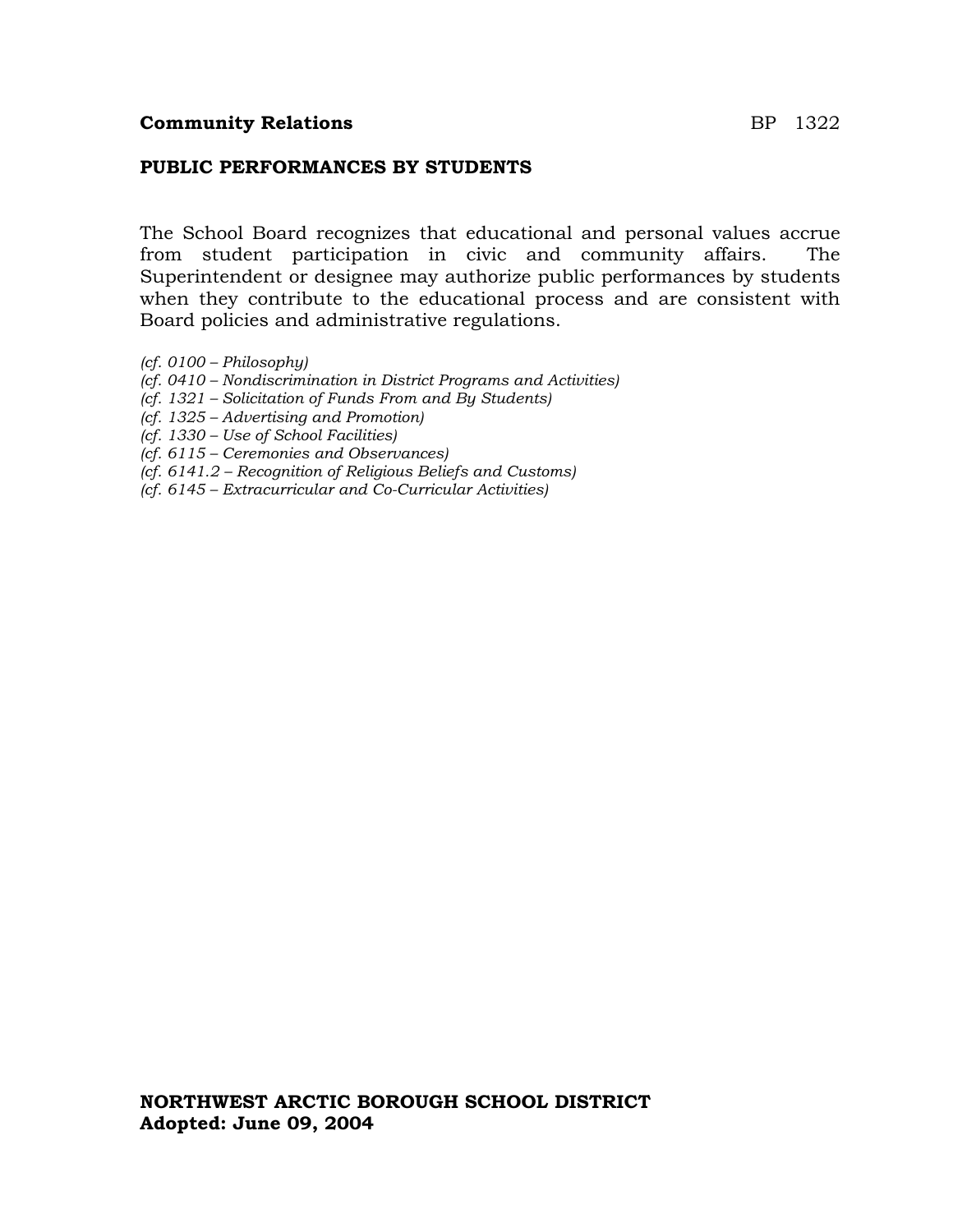## **Community Relations** AR 1322

### **PUBLIC PERFORMANCES BY STUDENTS**

The principal or designee shall ensure that public performances by students comply with related Board policies and administrative regulations. Students may, with the permission of the principal, participate in public events which:

- 1. Are sponsored by the schools or district or school-connected organizations on behalf of the schools.
- 2. Are organized by non-profit organizations for worthwhile purposes, such as promoting educational, recreational or character-building activities, cultural awareness, public safety, or charitable fundraising.
- 3. Are public events of community, district, state or national interest of sufficient breadth to enlist general sympathy and cooperation or in recognition of special days of observance.

School groups may not participate in events that fall into any of the following classifications:

- 1. Events that are for the purpose of private gain or for the advertising of commercial projects or products.
- 2. Events that are primarily for the furtherance of any politicallypartisan interest.
- 3. Events that are primarily for the furtherance of any sectarian concern.
- 4. Events that cause an undue amount of interference with the regular school program or that cause an excessive amount of absence due to rehearsal or preparation.

Educational events in which the schools serve as hosts or co-sponsors shall have priority in scheduling appearances. The principal or designee shall make appropriate instructional arrangements related to scheduling student performances and to providing make-up opportunities for student absences.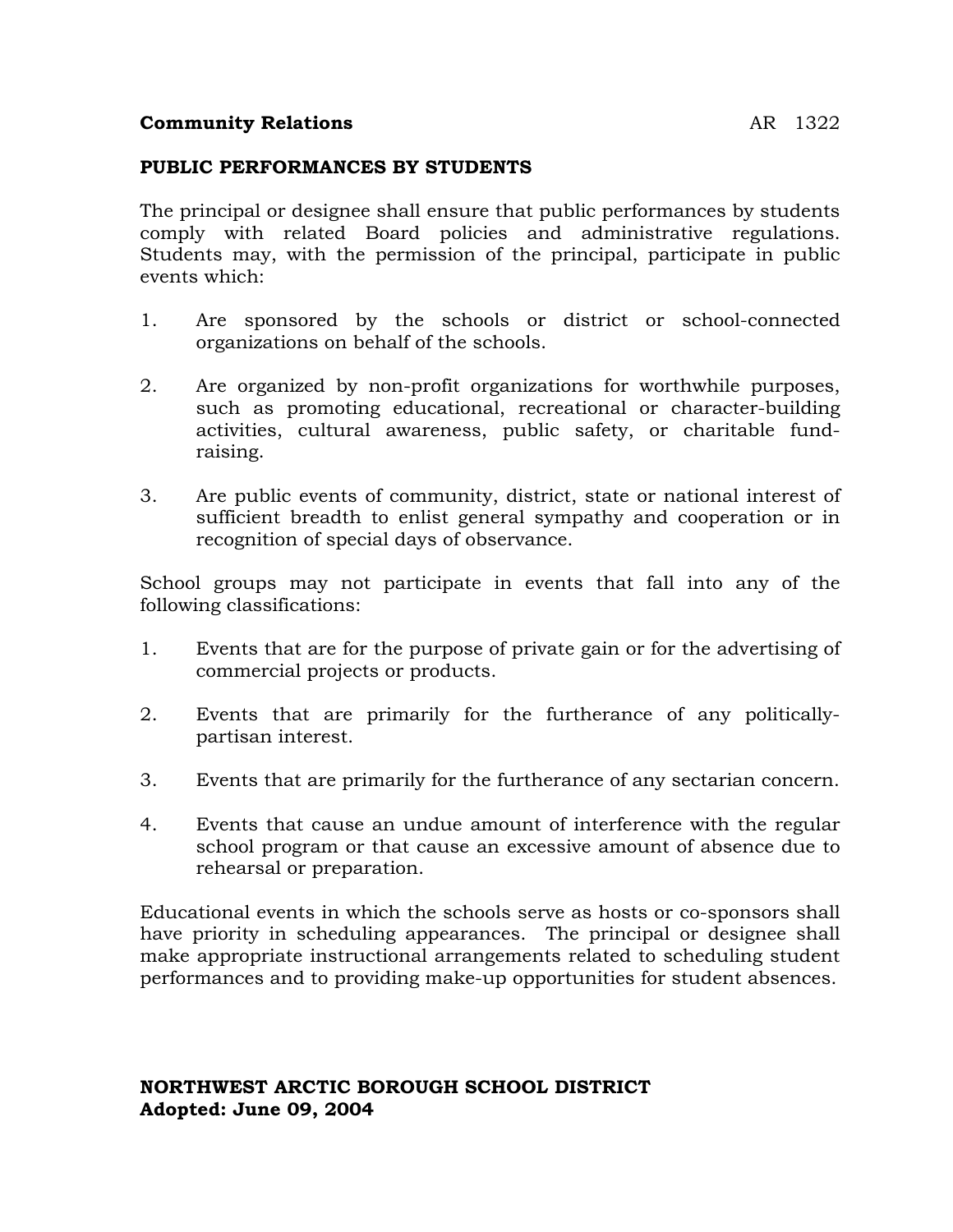## **Community Relations BP** 1325(a)

### **ADVERTISING AND PROMOTION**

#### **Public Information**

The School Board desires to cooperate in publicizing community services, special events and public meetings of interest to students and parents/guardians. The Superintendent or designee may approve the publicity of public events or distribution of promotional materials which extend cultural, recreational, artistic or educational opportunities to the community and which do not promote any particular commercial interest or religious belief.

*(cf. 0100 – Purpose) (cf. 0410 – Nondiscrimination in District Programs and Activities) (cf. 1321 – Solicitation of Funds from and by Students) (cf. 5145.2 – Freedom of Speech/Expression: Publications Code) (cf. 6145.5 – Student Organizations and Equal Access) (cf. 6162.8 – Research)*

## **Paid Advertisements**

Advertising copy may be solicited to the extent that this process furthers the educational well-being of the students involved and does not interfere with school-community relations.

The district shall not accept advertising copy which:

- 1. Is obscene, libelous, or slanderous, or which incites students to commit unlawful acts, violate school rules, or disrupt the school's orderly operation.
- 2. Attacks or denigrates any group on account of sex, race, color, religion, ancestry, national origin, handicap or disadvantage.
- 3. Promotes the use or sale of materials or services which are illegal or inconsistent with school objectives. Ads for tobacco, intoxicants, and x-rated movies or products shall not be used.
- 4. Announces the meetings of non-curricular student-initiated groups.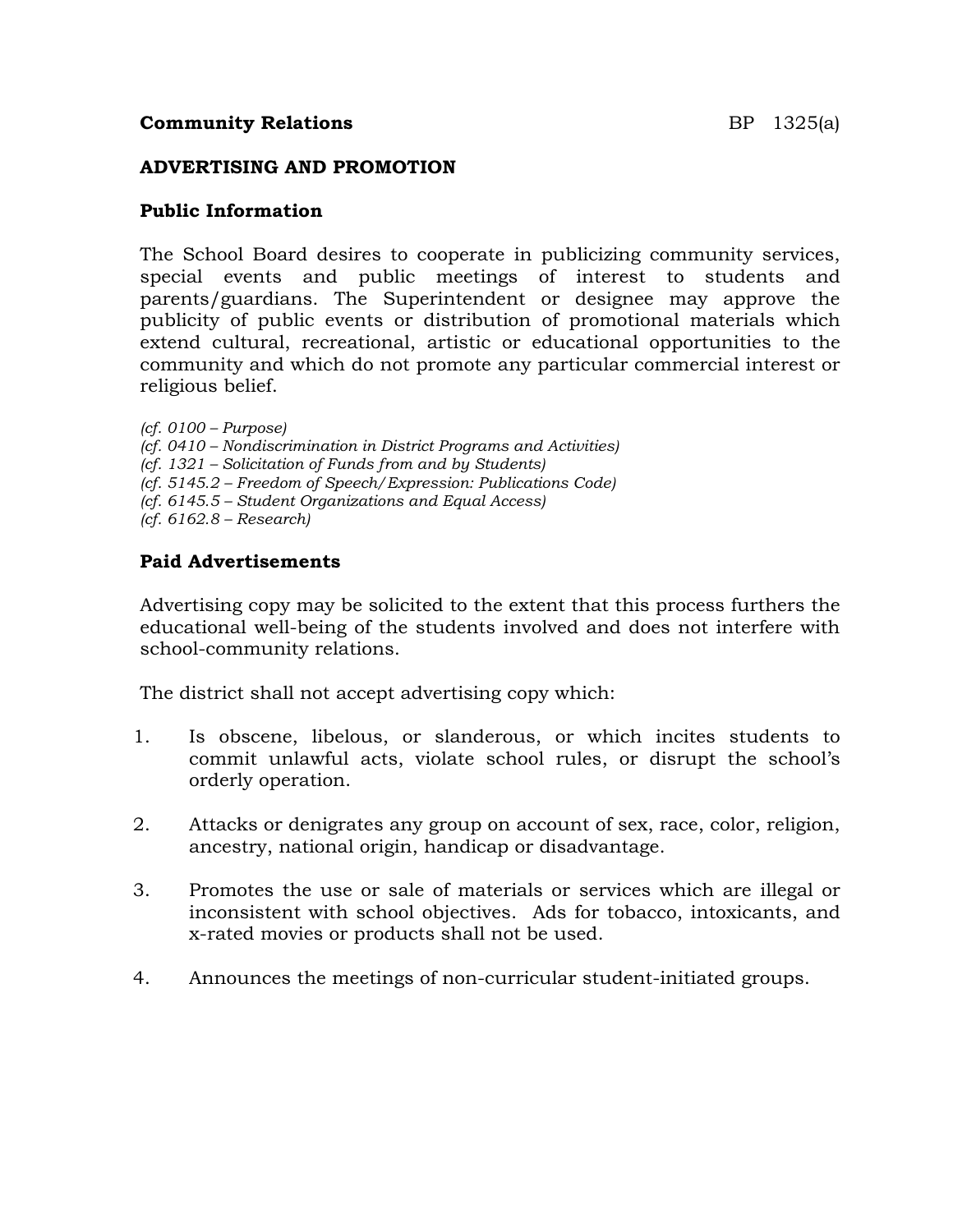# **ADVERTISING AND PROMOTION** (Continued)

The district will not unlawfully discriminate against advertisers who meet the requirements of Board policy and administrative regulations and procedures.

*(cf. 0410 – Nondiscrimination in District Programs and Activities)*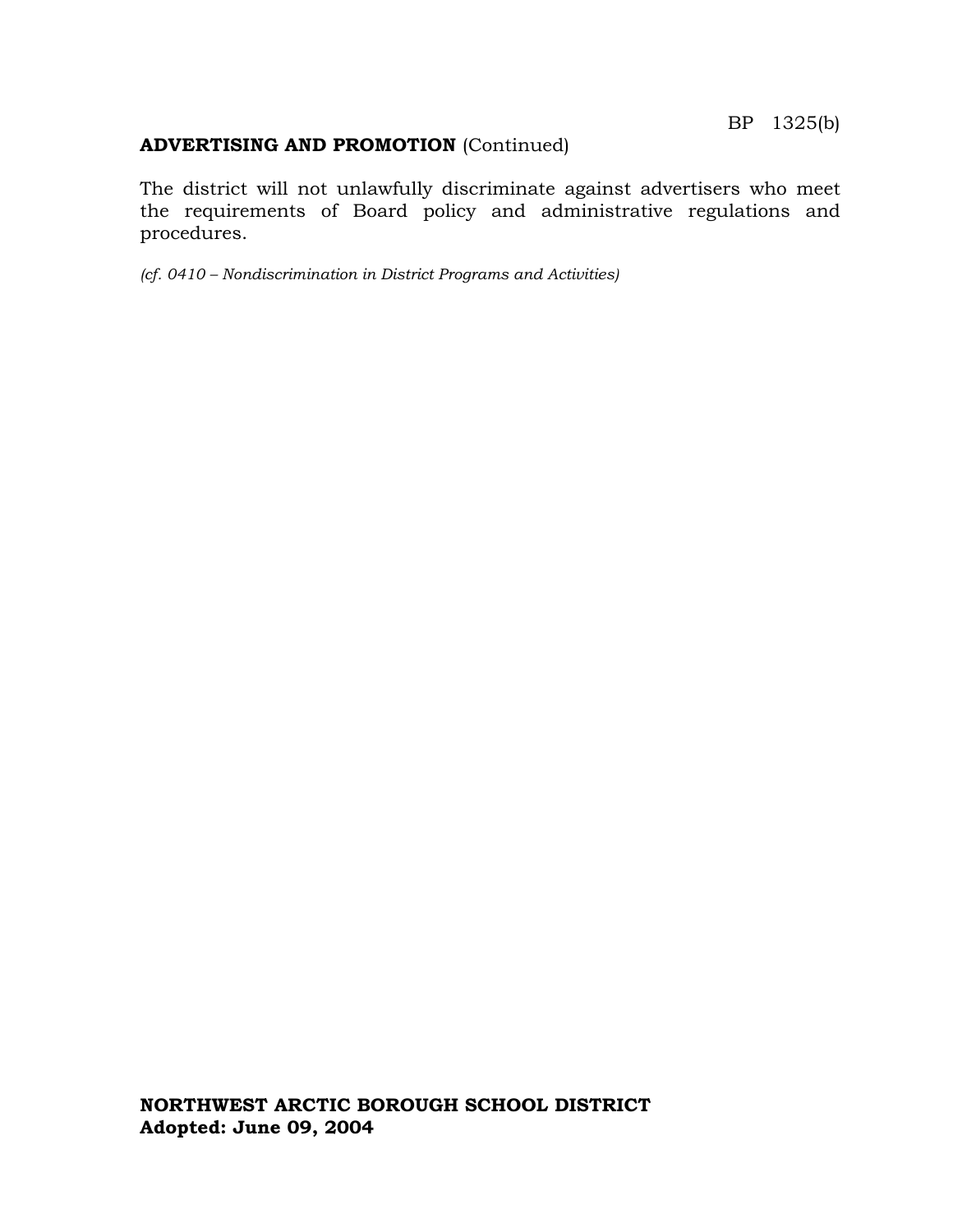## **ADVERTISING AND PROMOTION**

The principal or designee shall review advertising and promotional material to be distributed through the schools to ensure that it complies with the provisions of Board policy and administrative regulations prior to approving the dissemination of such information. Authorized material/information may be disseminated through school-sponsored publications or by students on a voluntary basis.

All advertising and promotional information distributed through the schools shall identify the name and contact location of the sponsoring group. All surveys or questionnaires requiring student or parent/guardian response must have prior approval of the Superintendent or designee.

District services and activities involving commercial products will not include the distribution of unsolicited merchandise for which an ensuing payment is requested.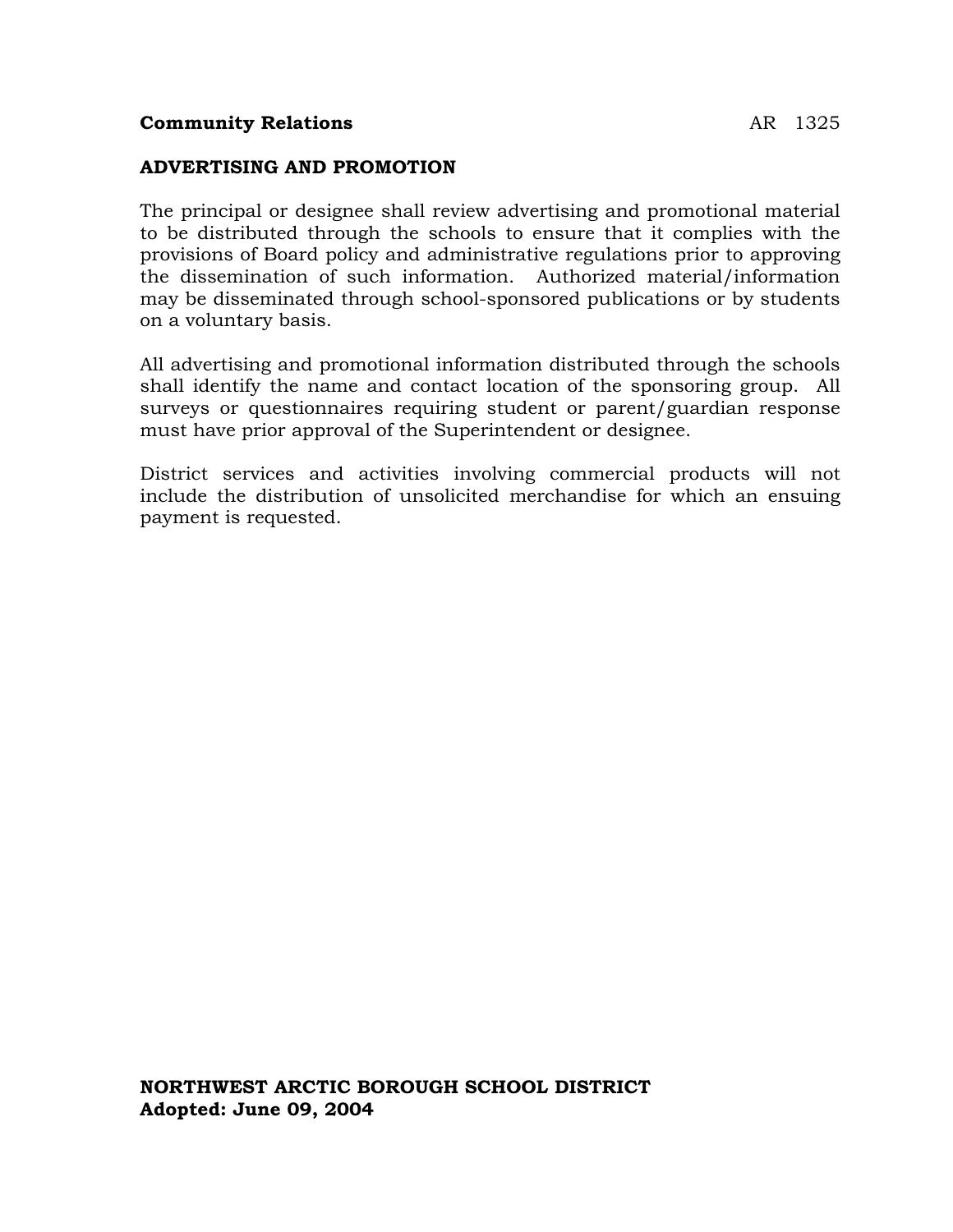The School Board believes commercials in the educational program are intrusive and are not in the best interests of our students. Commercials are not part of our students' compulsory education and do not merit the same attention and trust as is accorded to educational materials. School time shall not be used for the promotion of commercial products.

Schools are established and maintained with funds allocated specifically for education, and class time shall be dedicated entirely to educational purposes. Advertisements may be studied, however, as part of the consumer education curriculum.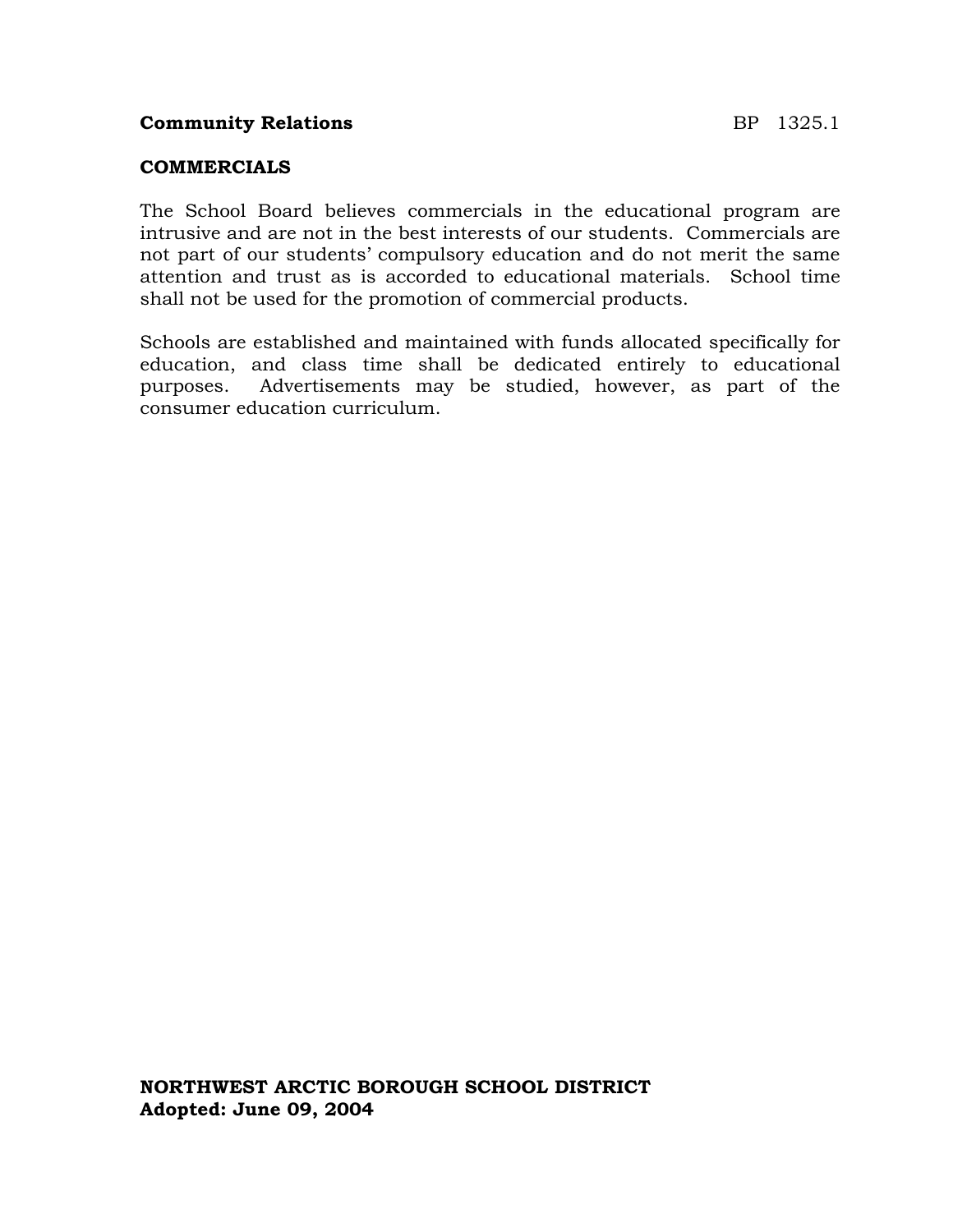#### **Community Relations** BP 1330

### **USE OF SCHOOL FACILITIES**

Note: A.S. 14.03.100 authorizes boards to grant the use of school facilities for lawful gatherings and assemblies and mandates that boards adopt written bylaws to ensure reasonable and impartial use of school facilities

The primary purpose of the NWABSD school facilities is for the education of our children and for school related activities. When not in conflict with this primary purpose, facilities may be available for citizens and community groups to use. The use of school facilities may include civic, educational, cultural, and recreational purposes. The Superintendent or designee shall establish administrative regulations governing the reasonable and appropriate use of school facilities and grounds by community members or groups.

*(cf. 0100 – Philosophy) (cf. 0430 – Community School Program) (cf. 6145.5 – Organizations/Associations)*

*Legal References:*

*ALASKA STATUTES 04.16.080 Sales or consumption at school events 14.03.100 Use of school facilities 14.36.010 – 14.36.070 Community schools*

*ALASKA ADMINISTRATIVE CODE 4 AAC 32.0100-32-030 Community schools*

*Revised: June 09, 2015*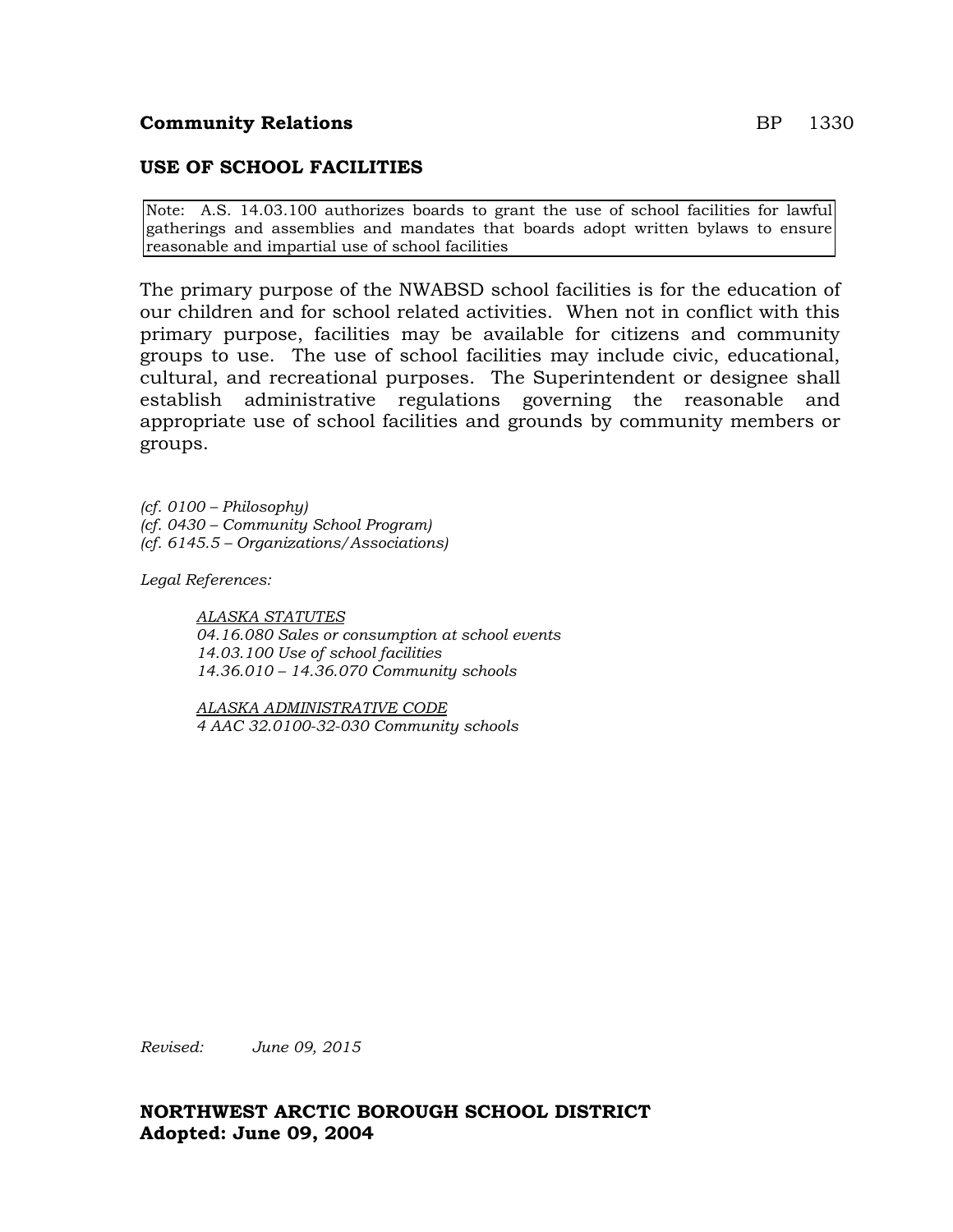## **Community Relations** AR 1330(a)

#### **USE OF SCHOOL FACILITIES**

## **Facility Use Restrictions**

- 1. Facility users must comply with all applicable state and federal laws, City and Borough ordinances, school district policies and rules, and rental agreement conditions.
- 2. Use, possession, or being under the influence of alcoholic beverages and/or drugs is prohibited. (AS 04.16.080).
- 3. Facility use which represents a safety or security risk to the district is prohibited.
- 4. No partisan, sectarian or denominational doctrine may be advocated in school facilities during the hours the school is in session.
- 5. After use of partisan or religious activities, each group or individual shall police the use area to insure that partisan or religious information, literature, papers, or documents of any kind are removed from the facility use area.
- 6. Facility users are not to operate any school equipment or use facility areas other than that stipulated in the facility use request.
- 7. Fundraising in school facilities is permitted only if funds are being raised for school sponsored organizations and activities.
- 8. Search and Rescue organizations may be permitted to fundraise for Search and Rescue purposes only; except in the following circumstances:
	- a. fundraising for funerals may be permitted in school facilities, for only that village affected and;
	- b. fundraising for families, illnesses, personal travel, etc. is prohibited.
- 9. Charging students or community members for entry into open gym is prohibited.
- 10. Use of school facilities for private celebrations is prohibited; except in communities where no other facility is available, some celebrations may be considered on a case-by-case basis.
- 11. Hosting basketball tournaments during summer months is prohibited.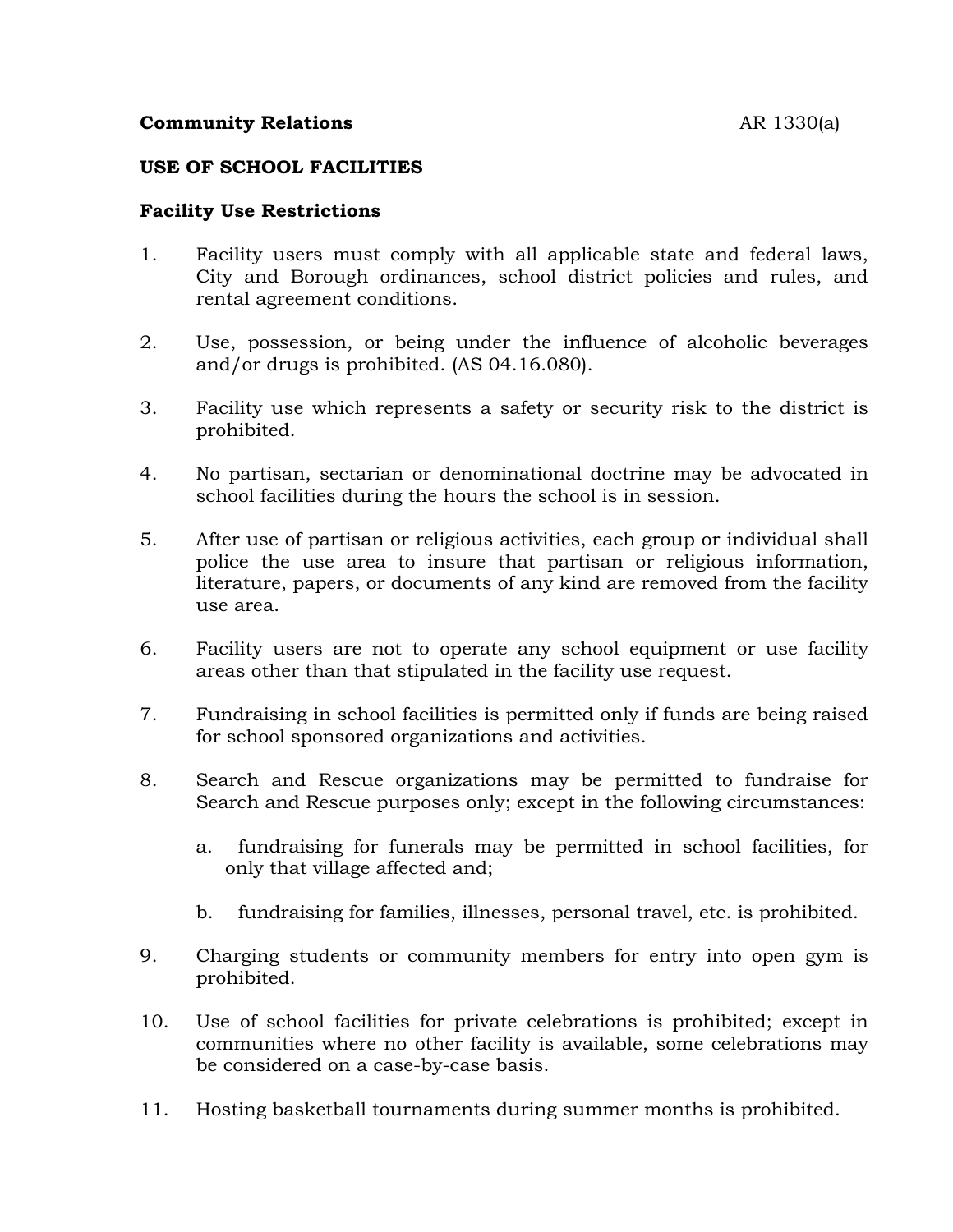## **USE OF SCHOOL FACILITIES** (Continued)

*(cf. 0410 - Nondiscrimination in District Programs and Activities)*

## **Facility Use Requests and Application Procedures**

Requests for approval to use school facilities shall be approved whenever possible. However, the district reserves the right to reassign the requested space or any facility use for reasons of building security, maintenance requirements, fuel economies, and appropriateness of the activity for the area requested.

The Superintendent or designee reserves the right to approve facility use, without charge, for educational or other groups whose purpose provides benefits to the district, school or community.

School district approval to use school facilities will be given impartially to groups. In weighing competing requests for the use of school facilities, preference shall be given in the following order:

- 1. In-school uses (clubs, class events, etc.).
- 2. School support groups and youth groups.
- 3. Community recreational and cultural events.
- 4. Public agencies and public affairs groups.
- 5. Private, non-school connected classes and educational events.
- 6. Contracted uses.
- 7. Profit-making or commercial events, out-of-town groups, etc.

The only facility use agreements that will require Borough School Board approval will be those where an Advisory School Council has determined not to charge the using organization for the use of the facility. All other agreements will be approved by the Advisory School Council and copies of these agreements will be filed with the District Office.

Groups using school facilities under the provisions of this policy shall be liable for any property damages caused by the activity. The Board shall charge the amount necessary to repair the damages and may deny the group further use of school facilities.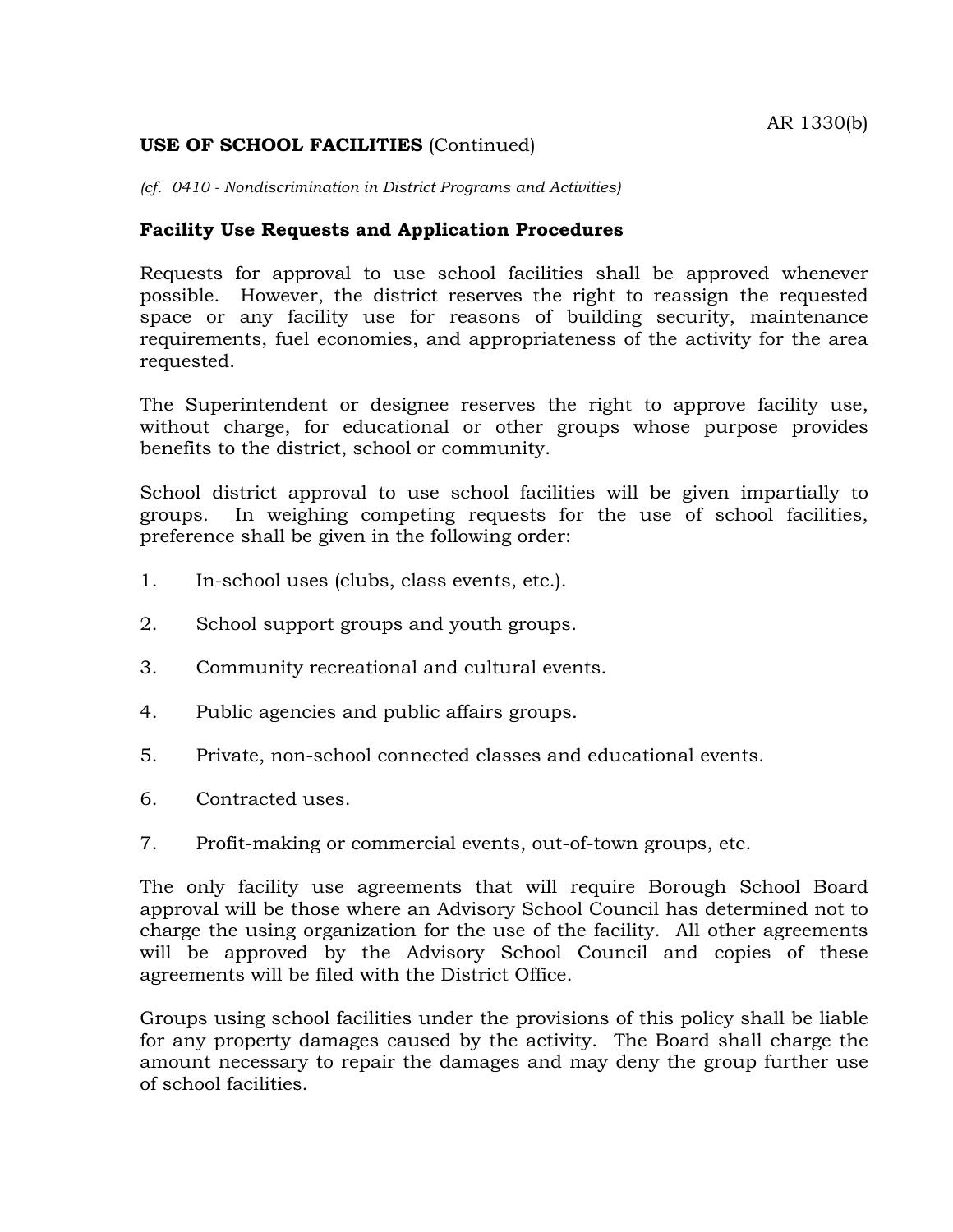## **USE OF SCHOOL FACILITIES** (Continued)

Any group using school facilities shall be liable for any injuries resulting from its negligence during such use. The group shall bear the cost of insuring against this risk and defending itself against claims arising from this risk. The Superintendent or designee may require that groups using school facilities include the district as an additional insured on their insurance policies. The Superintendent or designee may require a hold harmless agreement when warranted by the type of activity or the specific facility being used.

The Superintendent or designee shall establish procedures to process requests to use school facilities or grounds in accordance with district policies and regulations, preserve order in school buildings and on school grounds, and protect school facilities.

## **Fee Schedule**

A fee schedule, including a damage/cleanup deposit, will be established by the Board and rent charged accordingly. Advisory School Councils may set facility usage fees at a higher rate than the minimums established by the Board. Revenue generated from such fees shall be retained by the local school for their student activities. The local Advisory School Council may determine, subject to the prior approval of the Board, which community organizations shall be charged for use of school facilities.

All costs associated with any vandalism done to the school facilities, while it is being used by a community organization, shall be the responsibility of that organization.

*(cf. 3513 - Fee Schedule)* 

*Revised: June 09, 2015*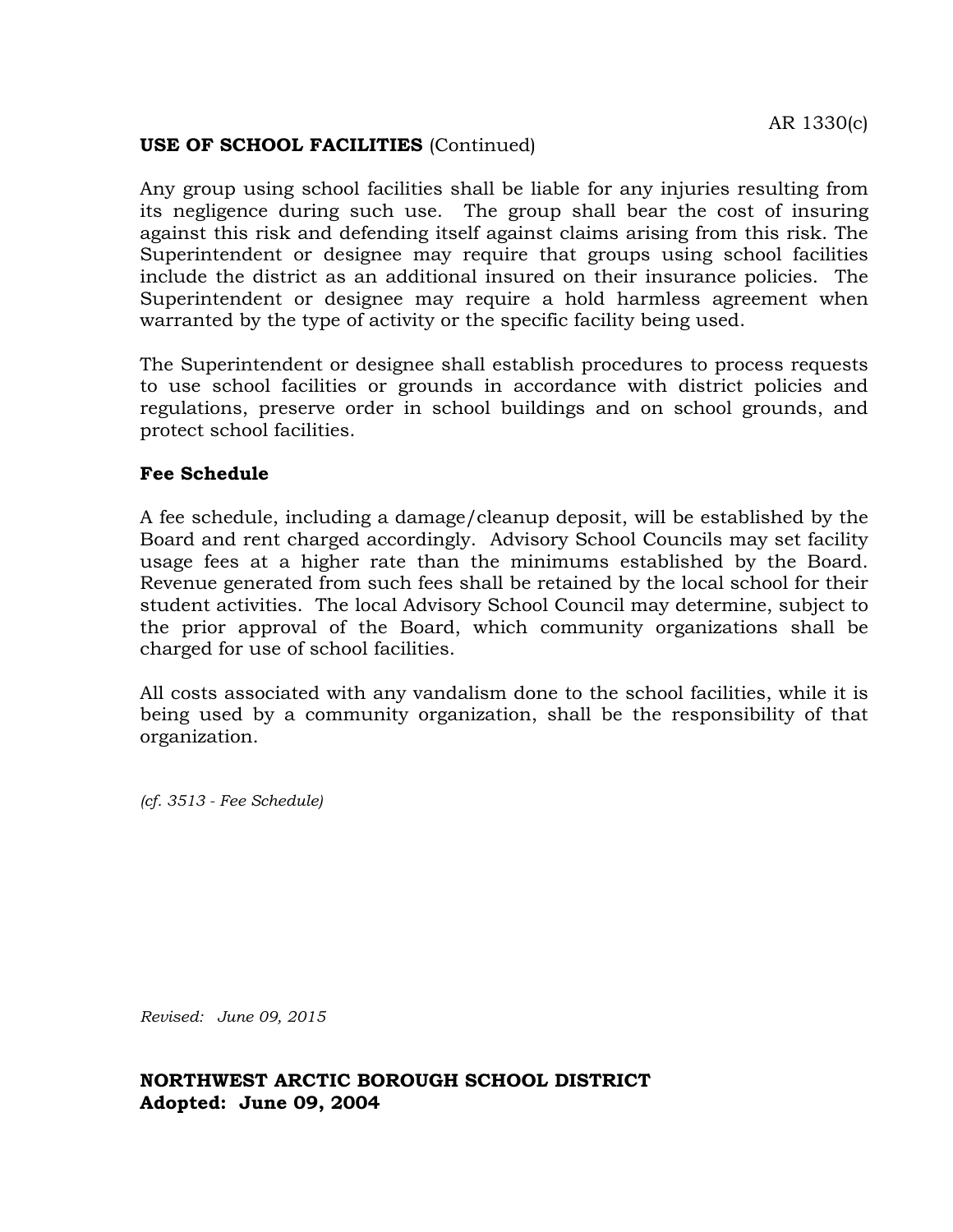## **FACILITY USE PERMIT**

between

Northwest Arctic Borough School District/\_\_\_\_\_\_\_\_\_\_\_\_\_\_\_\_\_\_\_\_\_\_\_\_\_\_\_\_\_\_\_\_\_

Type Name of School

and

 $\overline{\phantom{a}}$  , where  $\overline{\phantom{a}}$  , where  $\overline{\phantom{a}}$  , where  $\overline{\phantom{a}}$ Type Name of Permit Holder

1. Responsibility of the Northwest Arctic Borough School District and

\_\_\_\_\_\_\_\_\_\_\_\_\_\_\_\_\_\_\_\_\_\_\_\_\_\_\_\_\_\_\_\_\_\_\_. Type Name of School

A. Make available the \_\_\_\_\_\_\_\_\_\_\_\_\_\_\_\_\_\_\_\_\_\_\_\_\_\_\_\_\_\_\_\_\_\_\_\_\_\_\_\_\_\_\_\_\_\_\_ to Type Name of facility(ies)

 $\Box$  for

Type Name of Permit Holder Type Name of Event/Activity

- 2. Responsibilities of\_\_\_\_\_\_\_\_\_\_\_\_\_\_\_\_\_\_\_\_\_\_\_\_\_\_\_\_\_\_\_\_\_\_\_\_\_\_\_\_\_\_\_\_\_\_\_\_\_\_\_ Type Name of Permit Holder
- A. No activity that subjects the facility(ies) and grounds to undue wear and damage will be conducted by \_\_\_\_\_\_\_\_\_\_\_\_\_\_\_\_\_\_\_\_\_\_\_\_\_\_\_\_\_\_\_\_\_\_\_

Type Name of Permit Holder

(hereafter permit holder). Moreover, it shall be the responsibility of the permit holder to clean the above named facility(ies), returning same to original state after each use. Furthermore, no use shall be made of district personnel for cleaning up, for furniture and equipment relocation/set-up, or for maintenance services.

- B. No activity that creates a hazard or a security risk to participants shall be conducted by the permit holder.
- C. No uses shall be made by the permit holder of the facility(ies), except as stipulated herein.
- D. No subleasing of the facility (ies) shall be permitted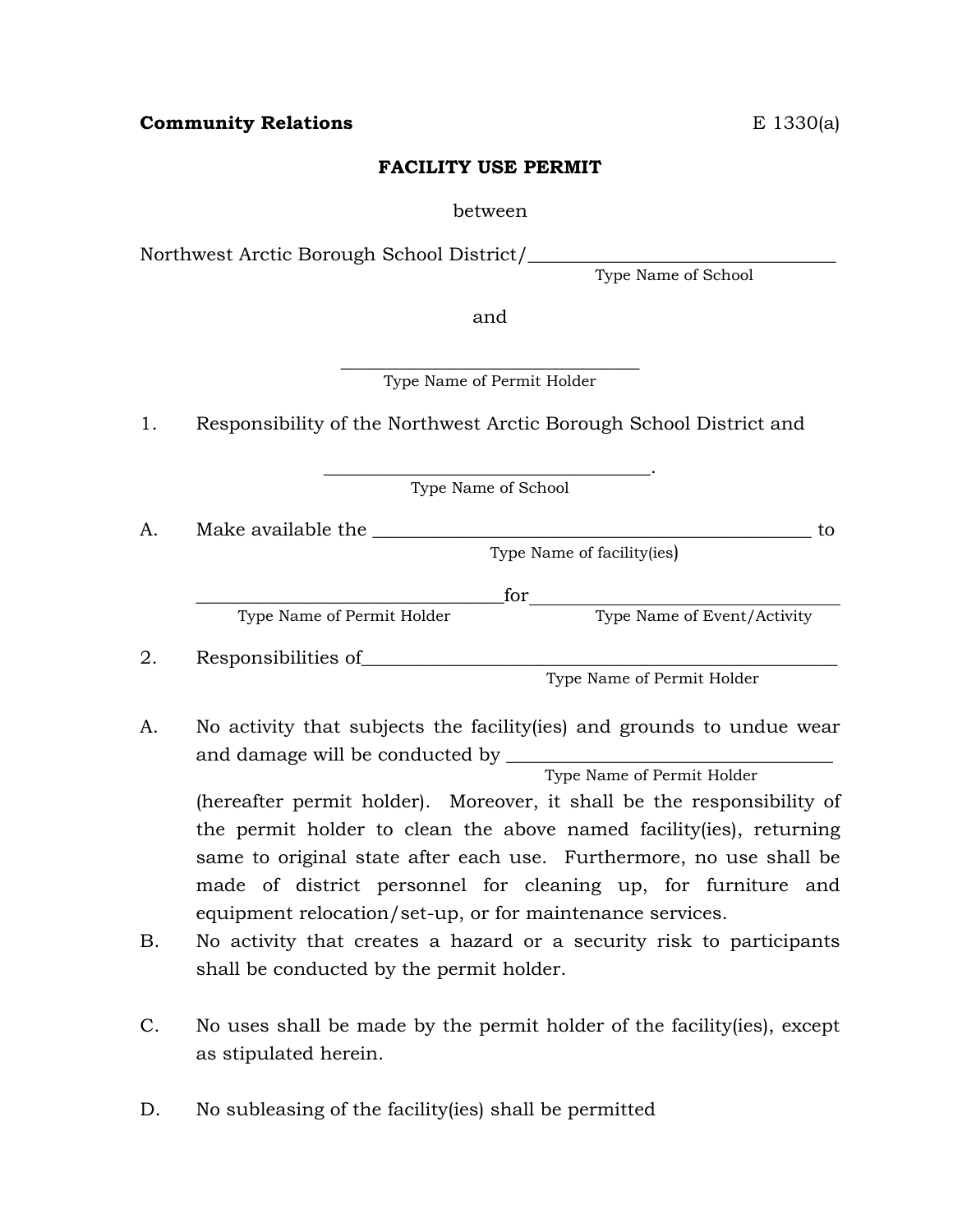## **FACILITY USE PERMIT** (Continued)

- E. The permit holder shall be responsible for the conduct and control of its employees, patrons, and participants using the facility(ies), ensuring compliance with applicable Federal and State Laws, Municipal Ordinances, District policies and regulations, and conditions stated herein. All measures necessary to ensure safe, healthy, and lawful conduct of those participating in an event shall be undertaken and financed by the permit holder. These measures shall include, but are not limited to, crowd control, security, and building protection from vandalism. Further, as a condition of obtaining a facility use permit, the permit holder shall post a cash bond of up to \_\_\_\_\_\_\_\_\_\_\_\_\_\_\_\_\_\_ with the district prior to the use of above named facility(ies).
- F. In the event of damage to the facility(ies) or equipment, other than normal wear and tear, the permit holder shall accept the district's estimate of the amount for same and shall pay all appropriate costs.
- G. The permit holder agrees to protect, defend, indemnify, and save harmless the district, its employees, agents, and board members, from and against any and all claims, demands, and causes of action of any nature whatsoever for injury to or death of persons or loss of or damage to property arising out of the permit holder's use and occupancy of the facility(ies) pursuant to this facility use permit. Further, the permit holder, as a condition of obtaining a facility use permit, must procure and maintain liability insurance coverage in the amount of \_\_\_\_\_\_\_\_\_\_, naming the district, its employees, agents, and board members as insureds.
	- H. Smoking, alcohol consumption, use of illegal drugs, fighting, betting, possession of firearms, or other forms of unlawful conduct shall be prohibited by the permit holder upon the district's premises or within the facility(ies). Enforcement of these prohibitions shall be the responsibility of the permit holder.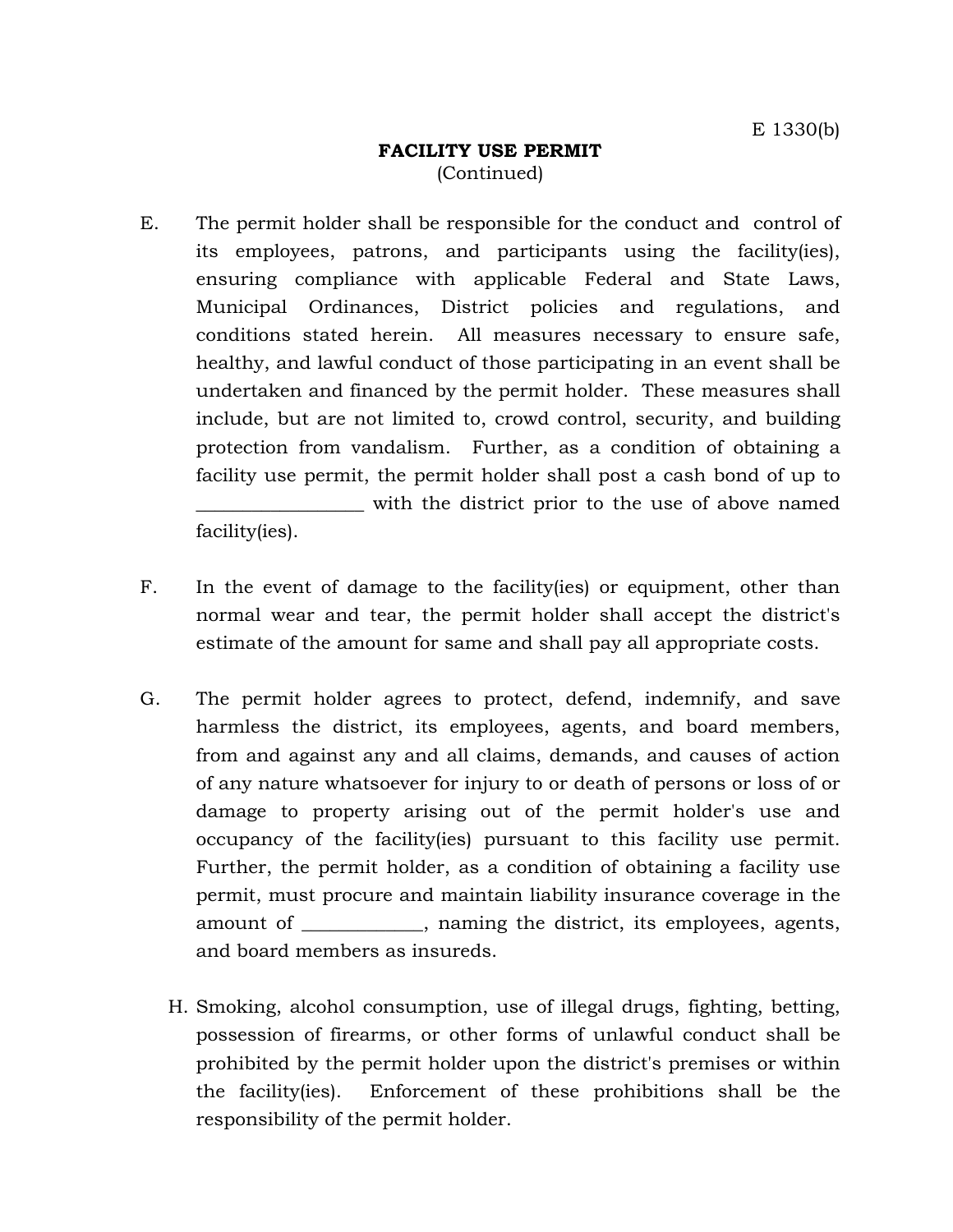## **FACILITY USE PERMIT** (Continued)

- I. Use of the facility(ies) is limited to \_\_\_\_\_\_\_\_\_\_\_\_\_\_\_\_\_\_\_\_\_\_\_\_\_\_\_\_\_\_\_\_\_\_\_ Type Name of Facility(ies) during the dates and times specified: \_\_\_\_\_\_\_\_\_\_\_\_\_\_\_\_\_\_\_\_\_\_\_\_\_\_\_\_\_\_\_ Type Date(s) and Time(s) The permit holder shall ensure that the remainder of the building is not entered and/or damaged.
- J. School District administrative personnel shall have the authority, when and where necessary, to impose on the permit holder reasonable conditions in addition to those specified herein.

Signatures:

Advisory School Council Chairperson: \_\_\_\_\_\_\_\_\_\_\_\_\_\_\_\_\_\_\_\_\_\_\_\_\_\_\_\_\_\_\_\_\_\_\_\_\_

\_\_\_\_\_\_\_\_\_\_\_\_\_\_\_\_\_\_\_\_\_\_\_\_\_\_\_\_\_\_\_\_

For: NWABSD/School For:

Type Name of Permit Holder

Authorized Agent **Authorized Agent** 

Date **Date** Date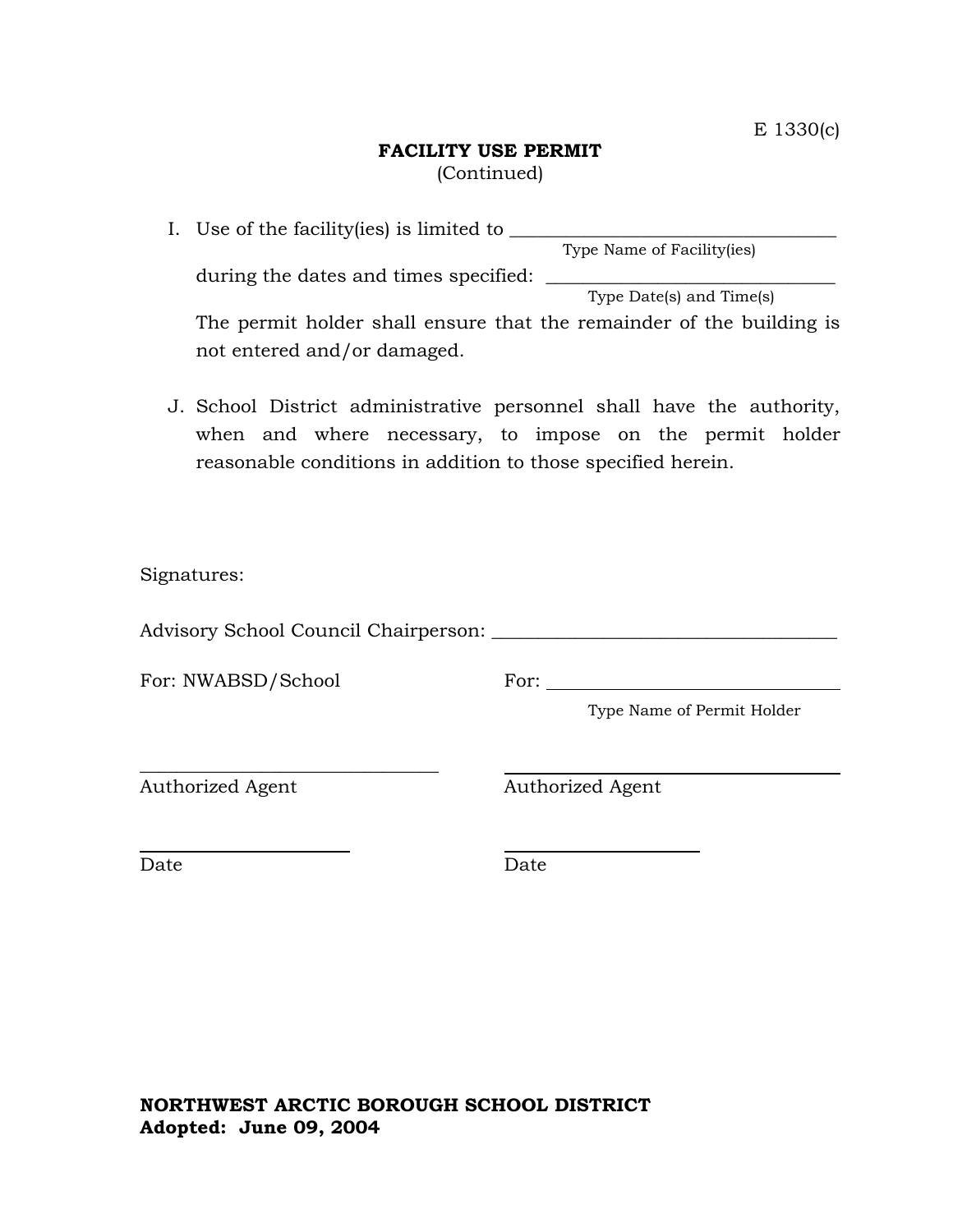### **Community Relations** BP 1331

## **COMMUNITY USE OF INTERNET IN THE SCHOOLS**

The Board will make Internet access available to members of the community outside of school hours, as long as it does not interfere with educational use by students or staff. The superintendent or designee will develop administrative regulation to guide how this access will be managed at school sites.

Community members who wish to utilize school computers for this purpose will be required to familiarize themselves with board policy on Internet use and sign the Acceptable Use of Internet form for Parents/Visitors.

*cf. BP 6161.4 Internet cf. E 1331 Community Use of Internet in the Schools*

Users must exercise caution and good judgment in the use of the e-mail system. Electronic mail messages can be retrieved even if they are deleted and statements made in electronic mail communications can form the basis of various legal claims against the individual author.

*cf. BP 3523 Electronic E-mail*

Users cannot expect any guarantee of privacy or confidentiality in connection with their use of district Internet facilities.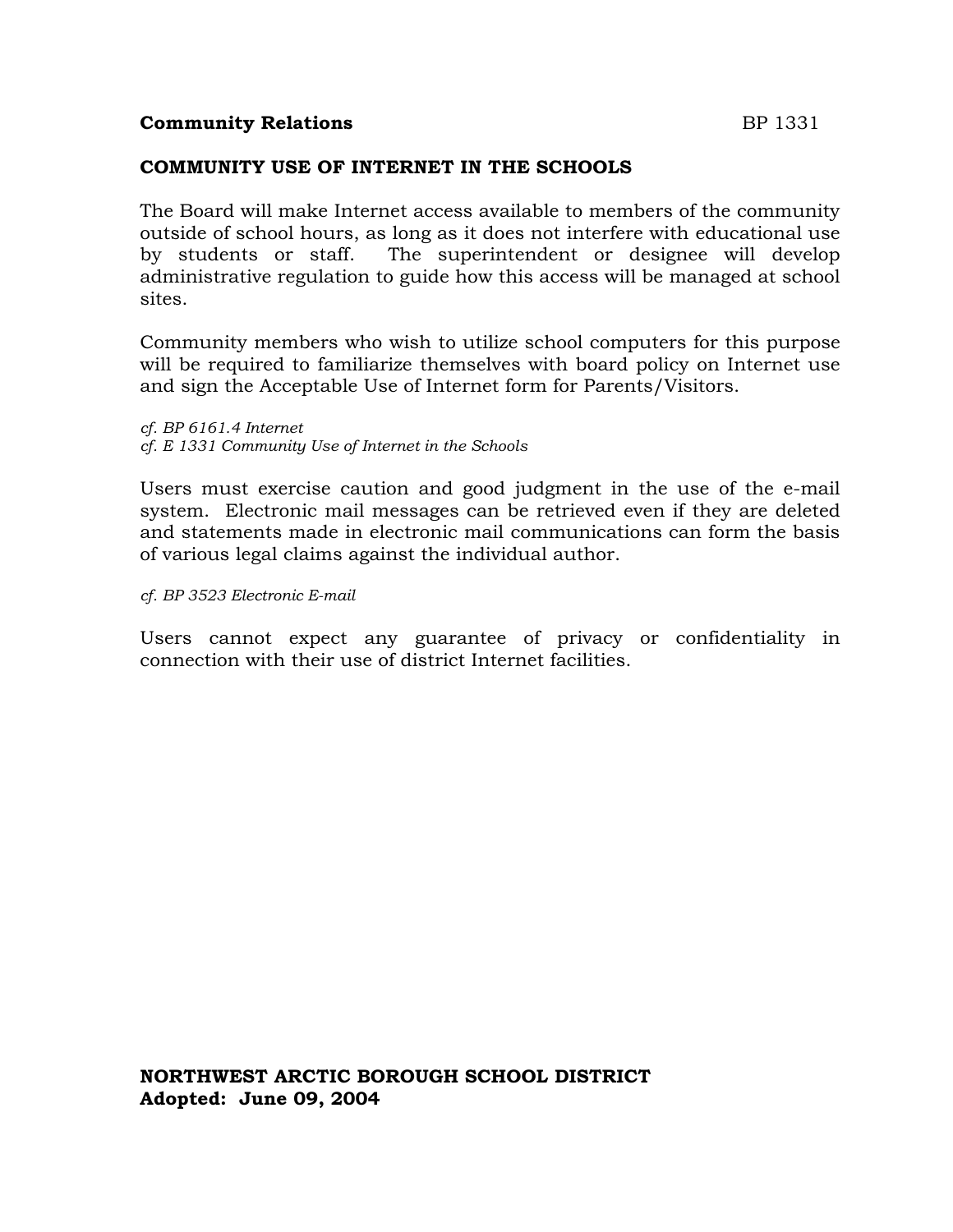## **Northwest Arctic Borough School District Acceptable Use Form for Parents/Visitors**

## **Northwest Arctic Borough School District Acceptable Use Policy**

The following guidelines are intended to help parents and visitors use the network appropriately. It is important that you read this policy and ask any questions that you may have regarding its meaning. If a parent or visitor does not follow our use policies listed below, his/her privilege of using school facilities may be withdrawn.

## **User Agreement**

The use of school and district networks must be in support of education, research, and personal and professional development. School computers are the property of the district and users should not expect that their files will be private. Parents and visitors are personally responsible for this provision at all times when using building or district networks.

- The use of another organization's networks or computing resources must comply with these rules as well as rules appropriate to that network
- Transmission of any material in violation of School Board policies and federal, state, and local statues and regulations is prohibited. This includes, but is not limited to, copyrighted materials, threatening or obscene material, or material protected by trade secret.
- The school district will not be responsible for any unauthorized charges or fees resulting from access to computer networks.

Be familiar with these rules and how to use the Internet before getting online. If you have any questions about these rules, please contact your chil(ren)'s teacher. Be aware that the inappropriate use of electronic information resources can be a violation of school rules, local, state, and federal laws and that you can be prosecuted for violating those laws.

Your children may not use the Internet unsupervised. Internet access is designed for educational purposes. By signing this document, you are agreeing to take responsibility for supervising your child(ren) at your location. Parents and visitors must be familiar with and enforce appropriate use rules with their child(ren).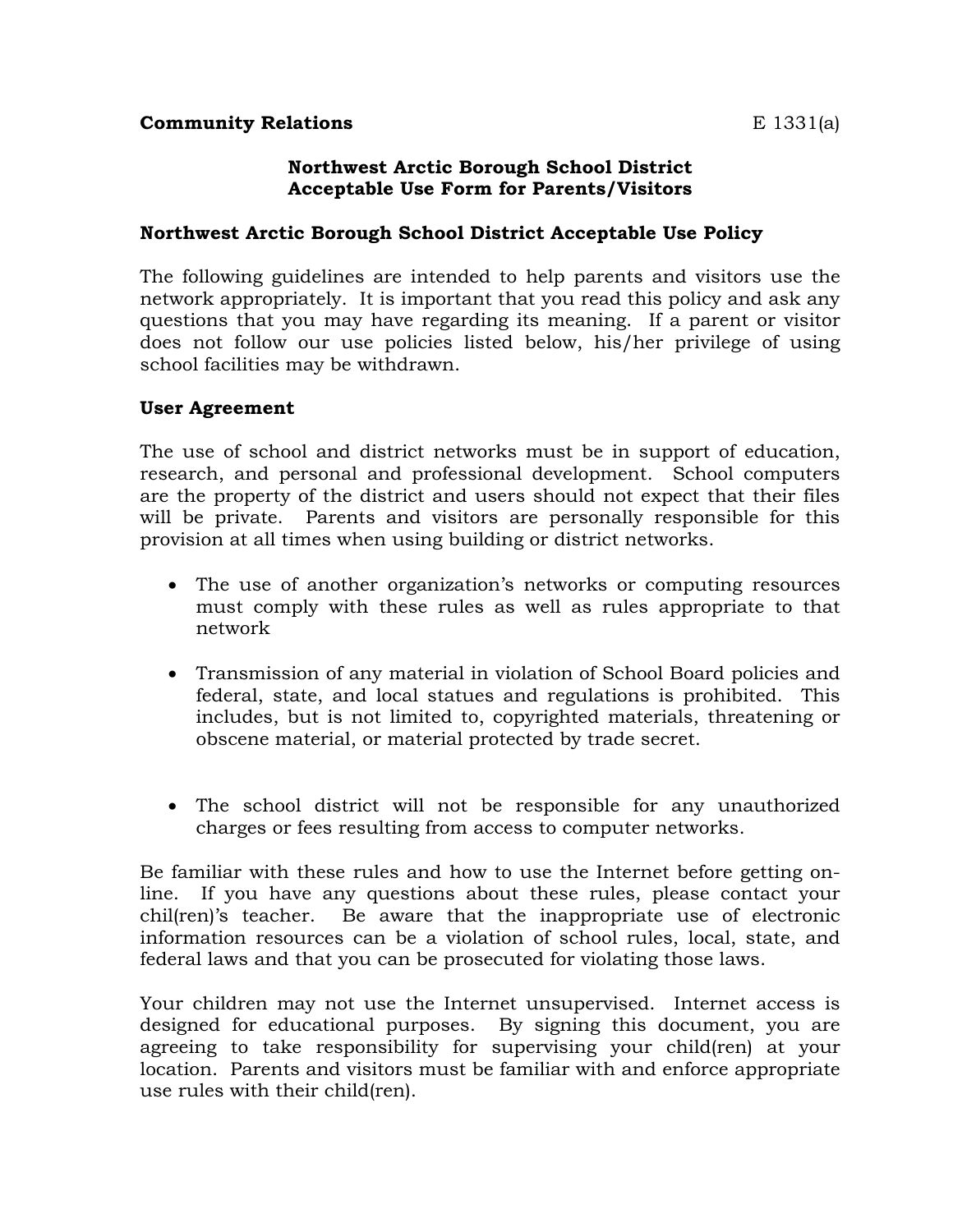## E 1331(b)

## **Northwest Arctic Borough School District Acceptable Use Form for Parents/Visitors** (Continued)

## **Privileges**

The use of building and district information systems is a privilege, not a right, and inappropriate use will result in a cancellation of those privileges. The district administration will decide what is appropriate and their decision is final.

## **Network Etiquette and Privacy**

You are expected to abide by the generally accepted rules of network etiquette. These rules include but are not limited to:

- 1. Be polite: Never send, or encourage others to send, inappropriate or abusive messages.
- 2. Use Appropriate Language: You are a model for your child(ren) on a public system. Never swear, use vulgarities, or any other inappropriate language.
- 3. Privacy: Do not reveal the addresses or phone numbers of friends or colleagues without written permission.
- 4. Disruptions: Do not use the network in any way that would disrupt the use of the network by others. Do not damage hardware or software.
- 5. Representations: Do not originate anonymous messages or represent a message to have been authored by another. All correspondence should be clearly identifiable as to its originator.
- 6. Appropriate Use: Do not use the network for commercial purpose which includes promoting or soliciting private business or advertising items for sale or any transmission or sue which has the purpose or effect of promoting hatred or harassment.

## **Security**

If you identify a security problem in the building or district network, notify the system administrator at once. Never demonstrate a problem to other users. Never use another individual's account. Never tell anyone your password. Any use identified as a security risk will be denied access to the network, and may be liable for disciplinary action or prosecution.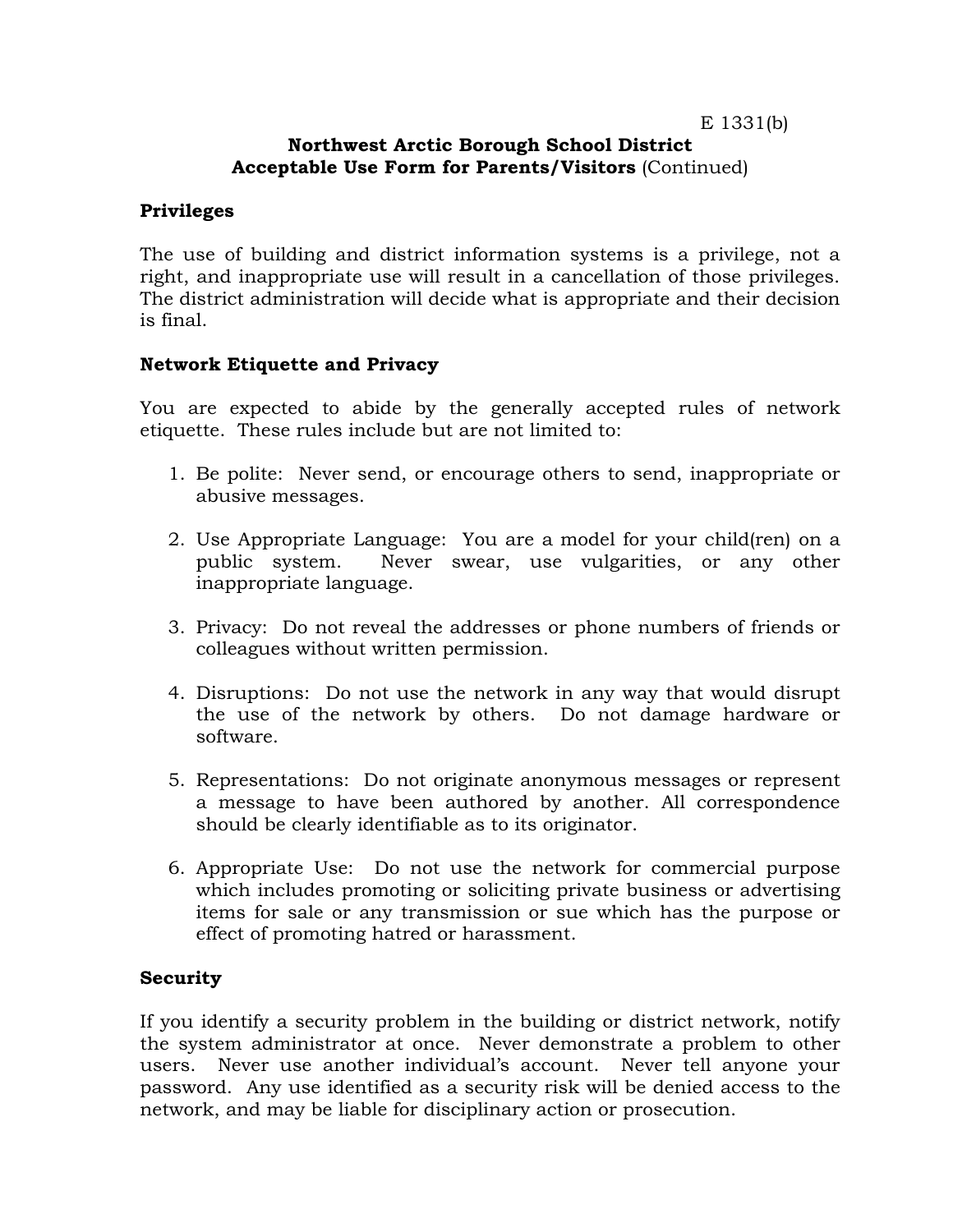#### E 1331(c) **Northwest Arctic Borough School District Acceptable Use Form for Parents/Visitors** (Continued)

### **Vandalism**

Vandalism is defined as any malicious attempt to physically deface, disable, or destroy computers, peripherals, or other network hardware or to harm or destroy data of another user or any other agencies or networks that are connected to the system. Any vandalism will result in loss of network privileges, disciplinary action, or possible legal referral.

Name:

## **Acceptance**

I have read the Northwest Arctic Borough School District Acceptable Use Policy for Building and District Networks by Parents/Visitors. I agree to comply with the rules stated on this form and use school and district networks in an appropriate manner. I also agree to take responsibility for supervising my child(ren) using the networks.

(Signature/date)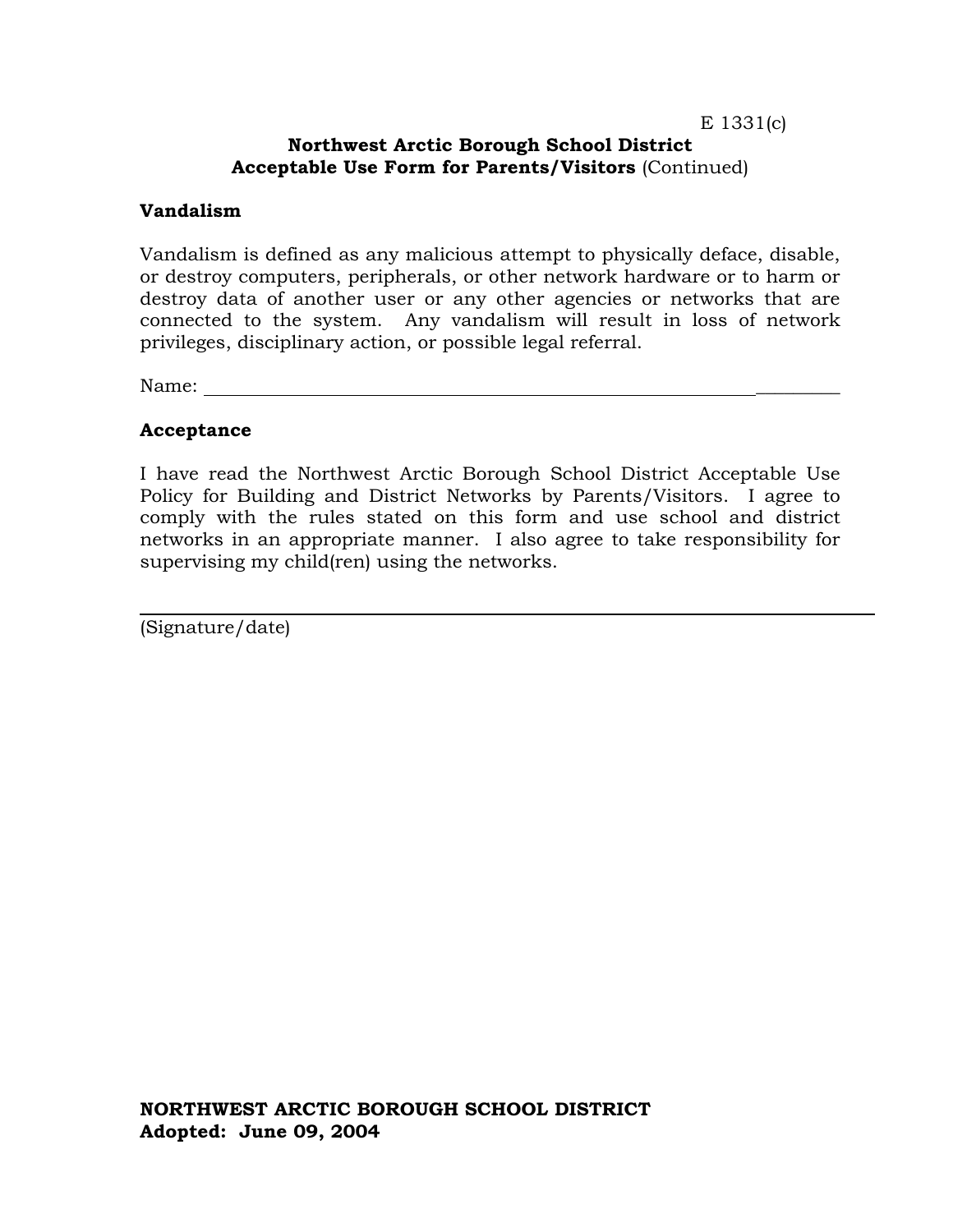## **Community Relations BP** 1332 (a)

## **MEMORIAL POLICY**

Note: The following optional policy may be revised or deleted to reflect district philosophy and needs. School districts may wish to adopt this policy limiting student/staff memorials to avoid inconsistent treatment between particular deceased students or staff, disruption to memorials when school building or grounds are renovated, space availability and maintenance of memorials, and concerns about how a memorial may impact students at risk of suicide.

The School Board recognizes that the loss of a member of the school community has a great impact on students, staff, and families. Furthermore, the School Board recognizes that decisions made about memorials immediately after traumatic events may not take into full consideration the potential impacts for students, staff, and community members. The purpose of this policy is to assist staff, students and families impacted by a death by providing guidelines for decision-making regarding memorials and memorializing activities. "Memorials" mean objects or activities meant to remember an event or deceased person(s).

The focus of a school is to support students in their learning. This may necessarily include support for students and staff who are grieving a loss of a member of the school community. Memorials, though, can be an ongoing reminder of a traumatic event and can be impossible for students to avoid when located on school property.

Note: Following are optional provisions providing alternative language for school districts as to permanent and temporary memorials. Option 1 prohibits all permanent and temporary memorials. This option provides a clear directive for families of students/staff and avoids many of the potential problems with school memorials outlined in the note above, but may be considered harsh by families of the deceased. Option 2 provides that districts may allow temporary memorials to deceased students/staff, but provides guidance on the content, type and duration. While Option 2 provides districts more flexibility, it does not avoid all concerns identified in the note above. If Option 2 is adopted, it should be applied in an even-handed manner.

Therefore, school buildings and grounds shall not be used for permanent or temporary memorials. Additionally, the district does not authorize public memorial activities during the school day or during school-sponsored activities. The district recommends that gifts and recognitions in memory of an individual be in the form of student scholarships, or donations in the name of the deceased.

*(cf. 1330 – Use of School Facilities)*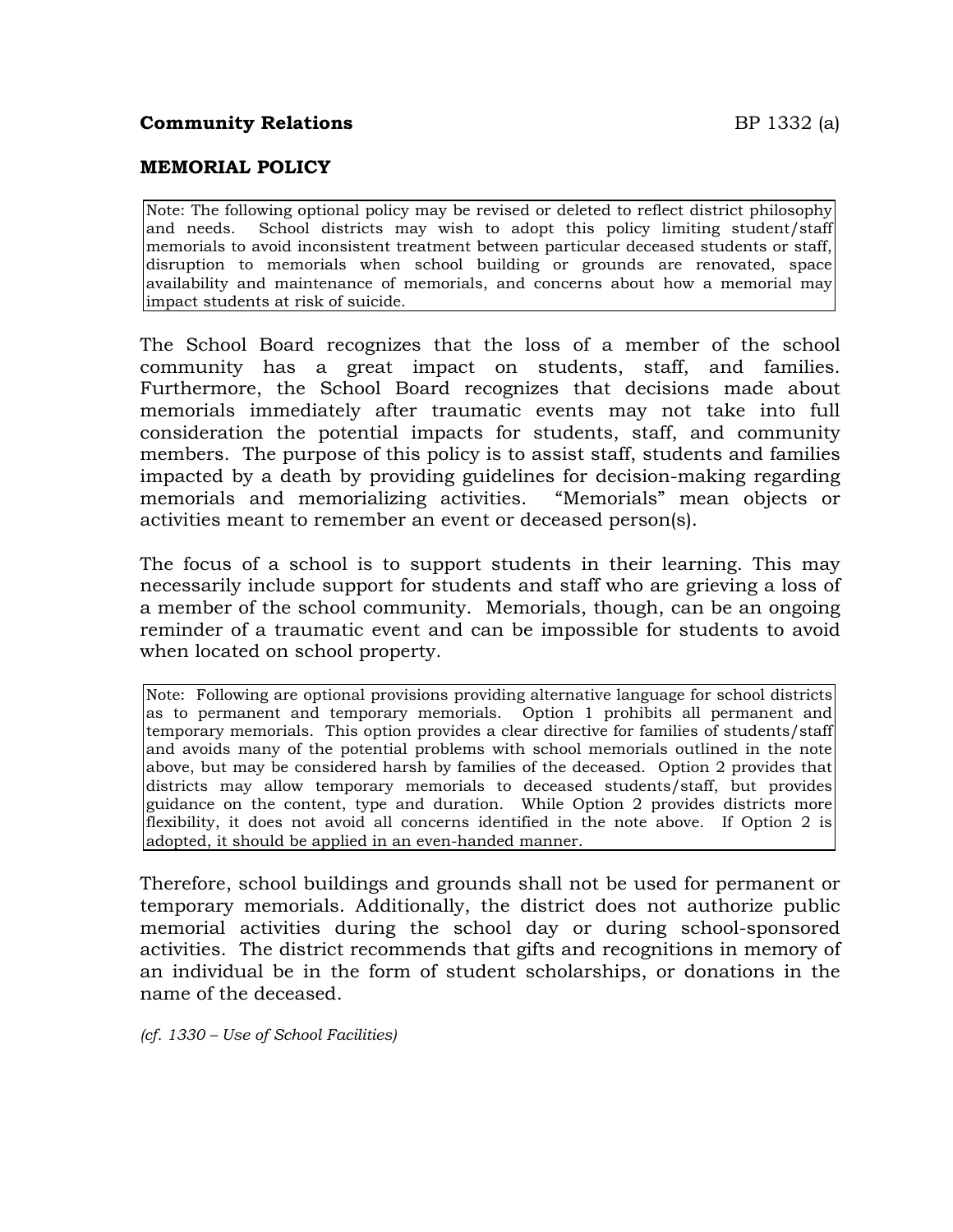#### **MEMORIAL POLICY** (continued)

This policy will guide decisions moving forward from the date of first adoption and will not impact previous memorials. The guidelines regarding memorials will be kept in each building and in the office of the superintendent. Persons who have questions, comments or concerns should contact the Superintendent or designee.

**NORTHWEST ARCTIC BOROUGH SCHOOL DISTRICT ADOPTED: MARCH 07, 2017**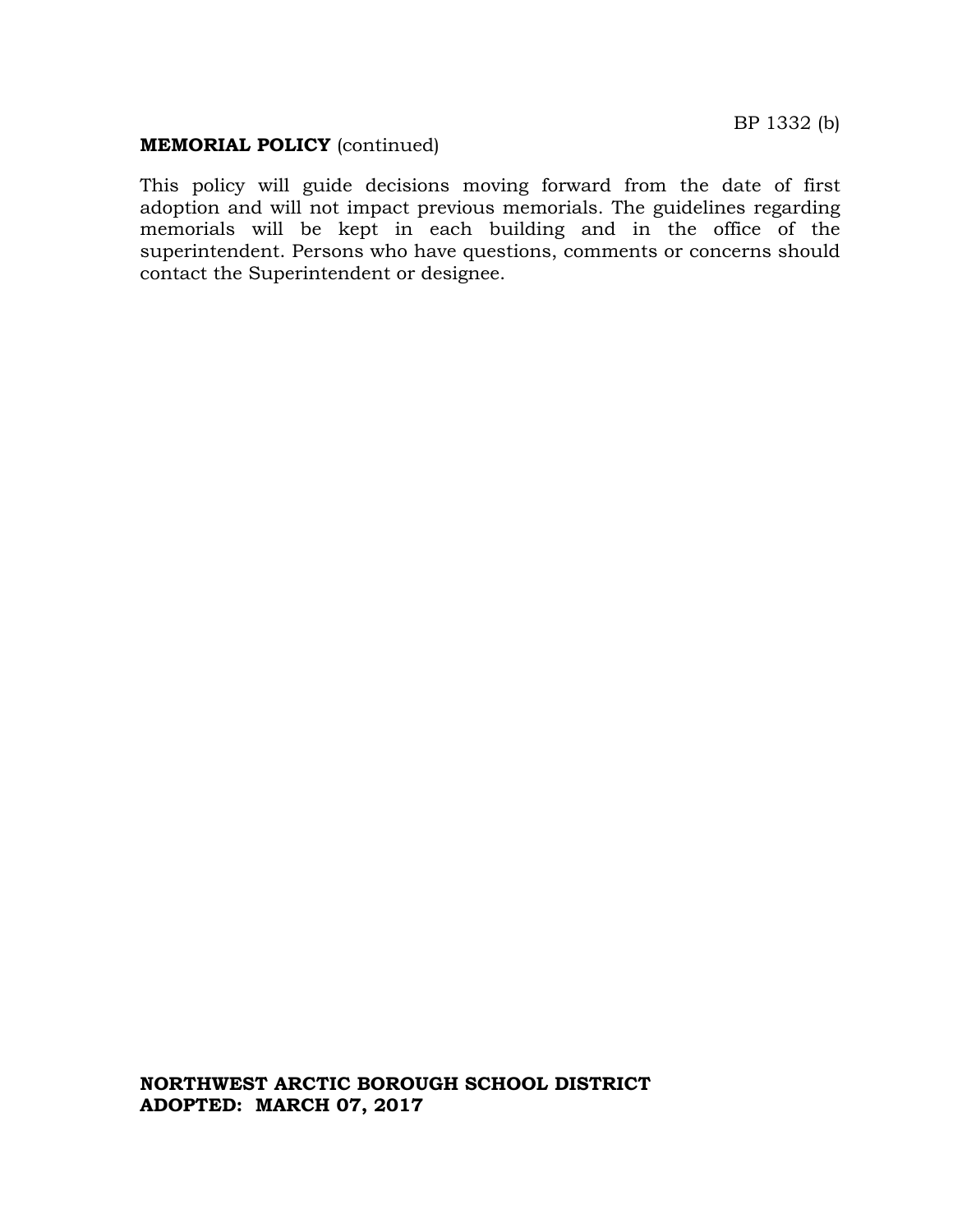#### **COMMUNITY RELATIONS BP 1340**

## **ACCESS TO DISTRICT RECORDS**

Note: AS 09.25.120 sets forth the right of the public to access public records. There is strong public policy favoring inspection of public records and any exceptions to disclosure based on need should be construed narrowly.

The School Board recognizes that state policy provides broad public access to district records. Public access shall not be given to records exempt from public disclosure by state or federal law or by the Board based on the need of the district to maintain confidential information.

*(cf. 3580 – District Records) (cf. 4112.6/4212.6/4312.6 – Personnel Records) (cf. 4119.23/4219.23/4319.23 – Unauthorized Release of Confidential Information) (cf. 5125 – Student Records; Confidentiality) (cf. 9011 – Disclosure of Confidential Information) (cf. 9321 – Closed Sessions)*

Any person shall have reasonable access, during regular business hours, to the public records of the schools and district. The Superintendent or designee shall establish regulations to authorize and facilitate public access to district records in accordance with law, to protect the security of district records, and to prevent interference with regular district operations.

The district may charge for copies of public records or other materials requested by individuals or groups. The charge, based on actual costs of duplication, shall be determined by the Superintendent or designee.

*Legal Reference:*

*ALASKA STATUTES 09.25.120 – 09.25.220 Public Records Act 14.03.115 Access to school records by parent, foster parent, or guardian 14.14.090 Additional duties 14.20.149 Employee evaluation 14.43.930 Scholarship program information 23.40.235 Public involvement in school district negotiations City of Kenai v. Kenai Peninsula Newspapers, 642 P2d 1316 (Alaska 1982) Anchorage School District v. Anchorage Daily News, 779 P2d 1191 (Alaska 1989)*

*UNITED STATES CODE, TITLE 20 1232g Family Educational Rights and Privacy Act of 1974*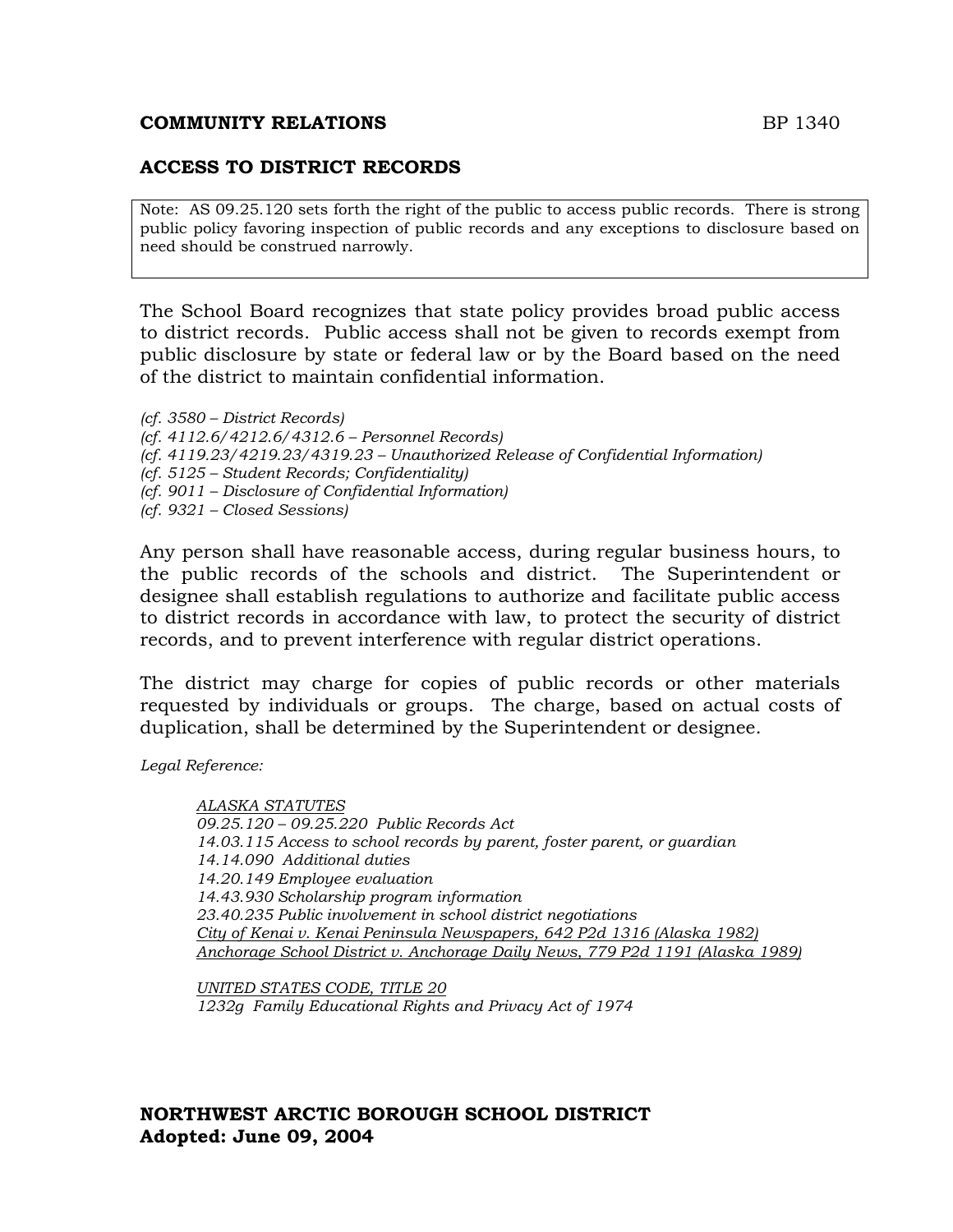## **Community Relations AR** 1340(a)

## **ACCESS TO DISTRICT RECORDS**

Note: AS 09.25.120 requires the district to furnish proper and reasonable facilities for the review of district records, subject to rules and regulations to protect district records and prevent interference with district operations.

Any person may have access to and receive a copy of any identifiable public record. Requests for district records shall be submitted to the Superintendent or designee. District records shall be examined in the presence of the staff member regularly responsible for their maintenance and security or his/her designee.

Public records include any writings and records except:

- 1. records of vital statistics and adoption proceedings which shall be treated in the manner required by AS 18.50. (AS 09.25.120)
- 2. records pertaining to juveniles. (AS 09.25.120)
- 3. medical and related public health records. (AS 09.25.120)
- 4. records required to be kept confidential by a federal law or regulation or by state law, including but not limited to: (AS 09.25.120)
	- a. Personnel evaluation records (4 AAC 19.040 and AS 14.20.149).

Note: Although AS 14.20.149 and 4 ACC 19.040 exempts personnel evaluation records from public disclosure, superintendent and high level administrative evaluations may be public records in light of the Supreme Court ruling in City of Kenai v. Kenai Peninsula Newspapers. The district should evaluate any public demand for professional evaluations with their attorney.

- b. Education records of students containing personally identifiable information. (20 U.S.C. 1232g)
- c. Records regarding ongoing negotiations on a pending collective bargaining agreement, disclosure of which would impair the district's bargaining position. However, initial proposals, lastbest-offer proposals, tentative agreements before ratification, and final agreements are all public documents which must be made available for inspection. (AS 23.40.235)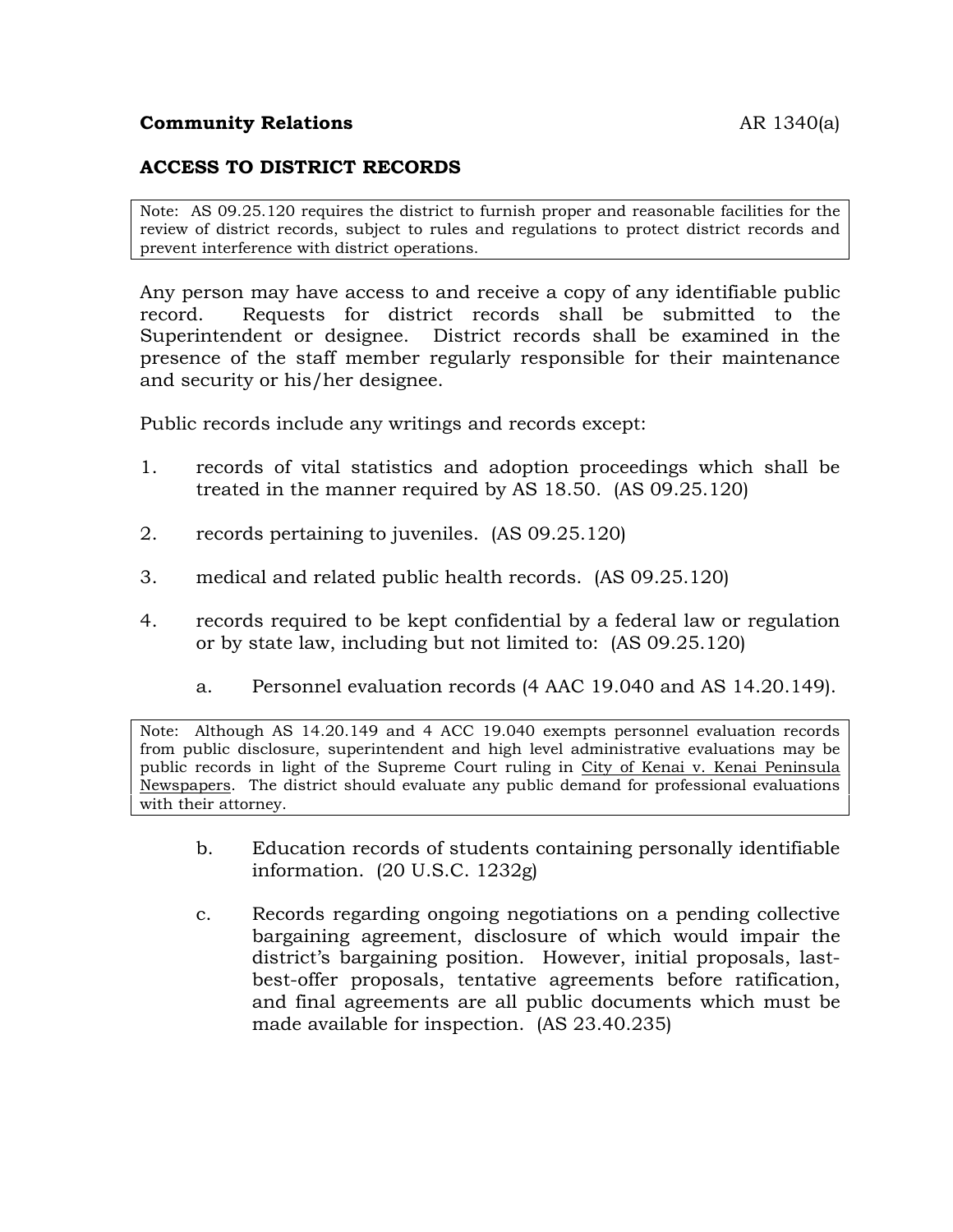## **ACCESS TO DISTRICT RECORDS** (Continued)

- d. Records of contemplated purchase, lease, or acquisition of real property, or other property or services where release would impair the district's ability to obtain favorable terms in the transaction, or where the disclosure would provide the potential seller with an unfair competitive advantage.
- e. Information obtained by the district's insurance carriers and their attorneys and agents regarding potential or pending claims against the district.
- 5. records compiled for law enforcement purposes, but only if disclosure would interfere with enforcement proceedings, would deprive a person of a fair trial, would constitute an unwarranted invasion of privacy, would disclose a confidential source, would disclose confidential techniques or law enforcement guidelines, or would endanger life or physical safety. (AS 09.25.120)
- 6. library records, names, addresses, or other personal identifying information contained in school library records, except as requested by the parent/guardian. (AS 09.25.140)

When authorized, an exact copy of any identifiable public record shall be provided upon request unless it is impracticable to do so. Computer data shall be provided in a form determined by the Superintendent or designee. Copies shall be furnished at cost as determined by the Superintendent or designee.

As soon as possible upon receiving any request for a copy of records, the Superintendent or designee shall determine whether to comply with the request and shall inform the person making the request of his/her determination and the reasons for it. Any notification denying a request for public records shall state the reason for the denial and to whom the decision may be appealed.

#### *(cf. 1312 – Complaints Concerning the Schools)*

Note: AS 09.25.125 authorizes injunctive relief for the obstruction or attempted obstruction of public access to open records.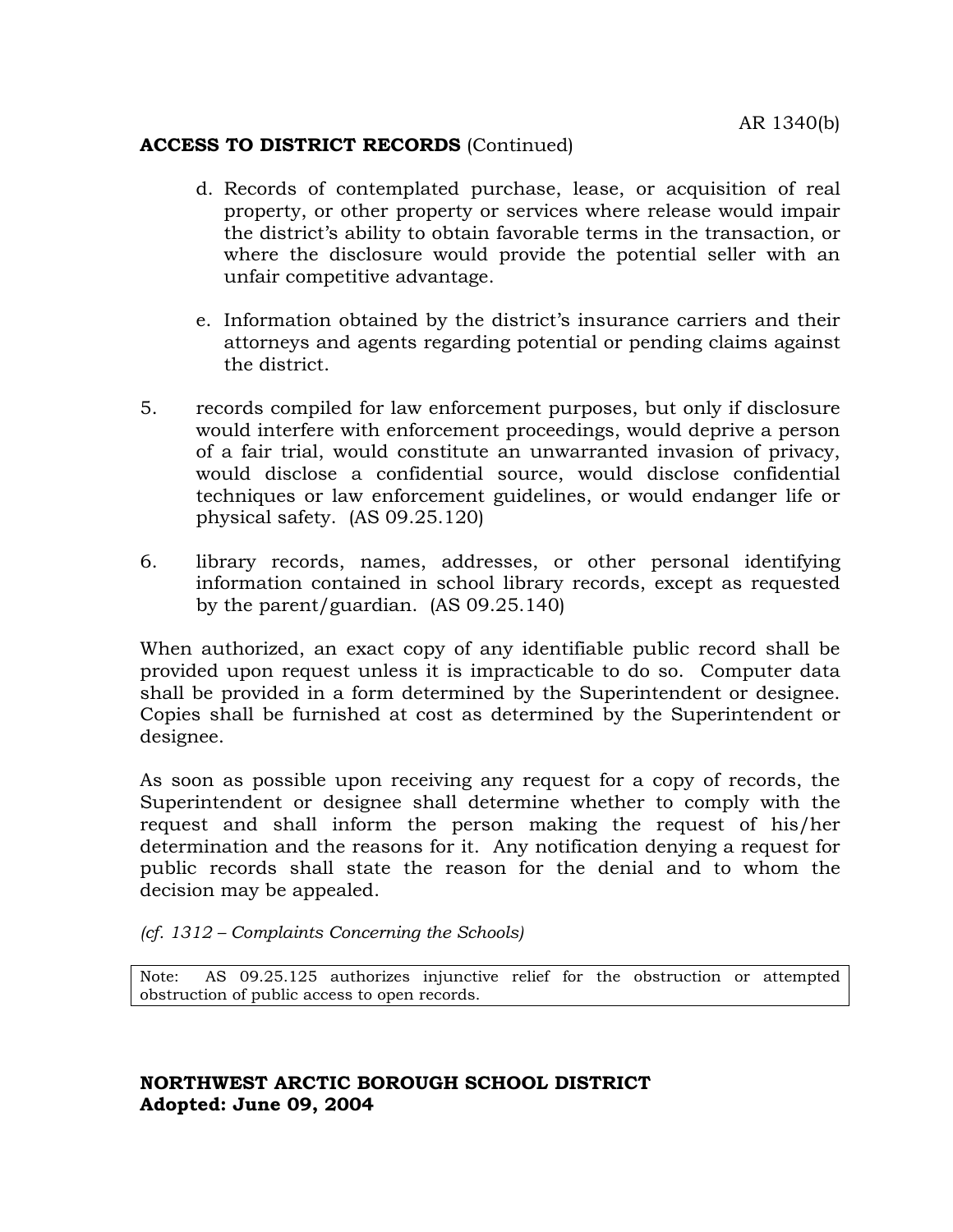#### **Community Relations** BP 1400

#### **RELATIONS BETWEEN OTHER GOVERNMENTAL AGENCIES AND THE SCHOOLS**

The School Board recognizes that agencies at all levels of government share its concern and responsibility for the welfare, health and safety of our youth. The Board and staff shall take every opportunity to work cooperatively with these agencies for the benefit of our students.

*(cf. 1020 – Youth Services) (cf. 9140 – Board Representatives) (cf. 9311 – Board Policies)*

The Superintendent or designee shall initiate and maintain good working relationships with representatives of other public agencies in order to help our schools and students make use of the resources which governmental agencies can provide. The Superintendent or designee shall ensure that agreements with other agencies which involve the exchange of funds or reciprocal services are executed in writing so that roles and responsibilities are clearly defined.

*(cf. 3312 – Contracts)*

*Legal Reference:*

*ALASKA STATUTES 03.20.100 Farm-to-school program 14.12.150 – 14.12.170 Regional Resource Centers 47.10.093 Disclosure of agency records. 47.10.090 Court records 47.12.310 Agency records*

*Revised: February 2012*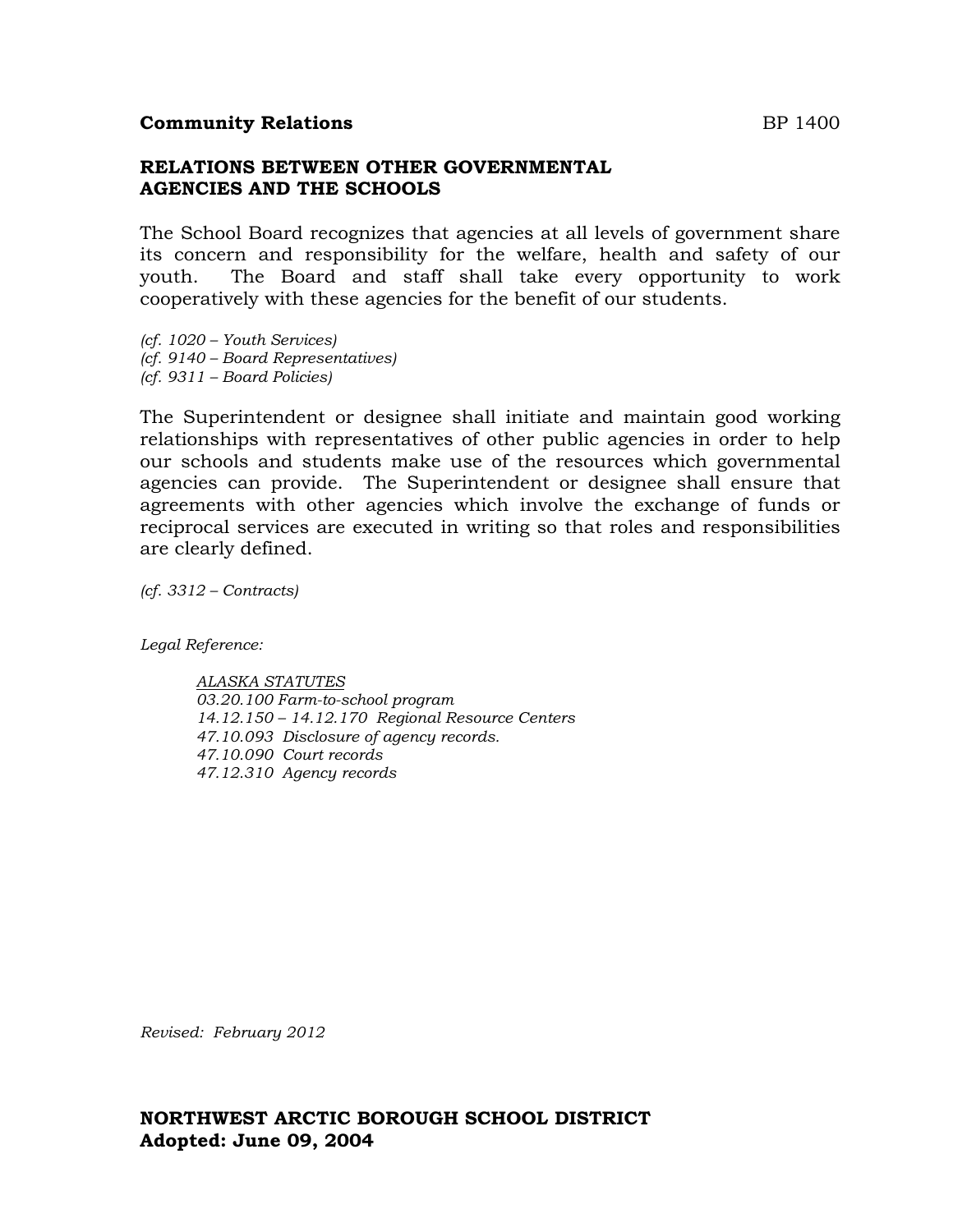## **Community Relations** BP 1410(a)

### **INTERAGENCY COOPERATION FOR STUDENT AND STAFF SAFETY**

Note: State law allows the sharing of information between law enforcement agencies and school districts when a student has committed, or been the victim of, a serious crime. Law enforcement and youth service agencies are authorized to disclose information to a school district as may be necessary to protect the safety of school students and staff and this information should be disclosed as soon as it is reasonably practicable. The Board should work with the appropriate youth services or law enforcement agencies in the community to develop procedures for the disclosure of information to school officials. By January 1, 2001, districts must have procedures in place for notifying teachers of dangerous students when information is received from law enforcement or other agencies

Students and staff have a right to feel safe and secure within the school environment. The Board recognizes that a safe school environment can be furthered by cooperation between the district and other agencies, including law enforcement. The district will actively facilitate such cooperation, including the sharing of criminal information as allowed by law. The Superintendent or designee shall work with appropriate agencies for the sharing of information as may be necessary to protect the safety of school students and staff.

A teacher, teacher's assistant, principal, or other person responsible for students who receives information about a student that may affect the safety of students or staff, including information from other agencies, shall disclose such information in accordance with the procedures developed by the Superintendent.

Note: Effective January 1, 2001, a teacher, teacher's assistant, administrator, or other employee responsible for students who, during the course of employment, observes a student committing a crime must report the crime to local law enforcement. AS 14.33.130. The obligation to report to law enforcement resides with the staff member observing the crime. "Crime" means an offense for which a sentence of imprisonment is authorized; a crime is either a felony or a misdemeanor. AS 11.81.900.

Staff members who, in the course of their employment, observe a student committing a crime shall report the crime to local law enforcement. The staff member shall also immediately report the crime to the Superintendent.

Programs and activities designed to enrich district curriculum and to develop and promote good citizenship and a healthy attitude toward law enforcement agencies and officials will be encouraged by the district. Law enforcement participation in such programs and activities is encouraged.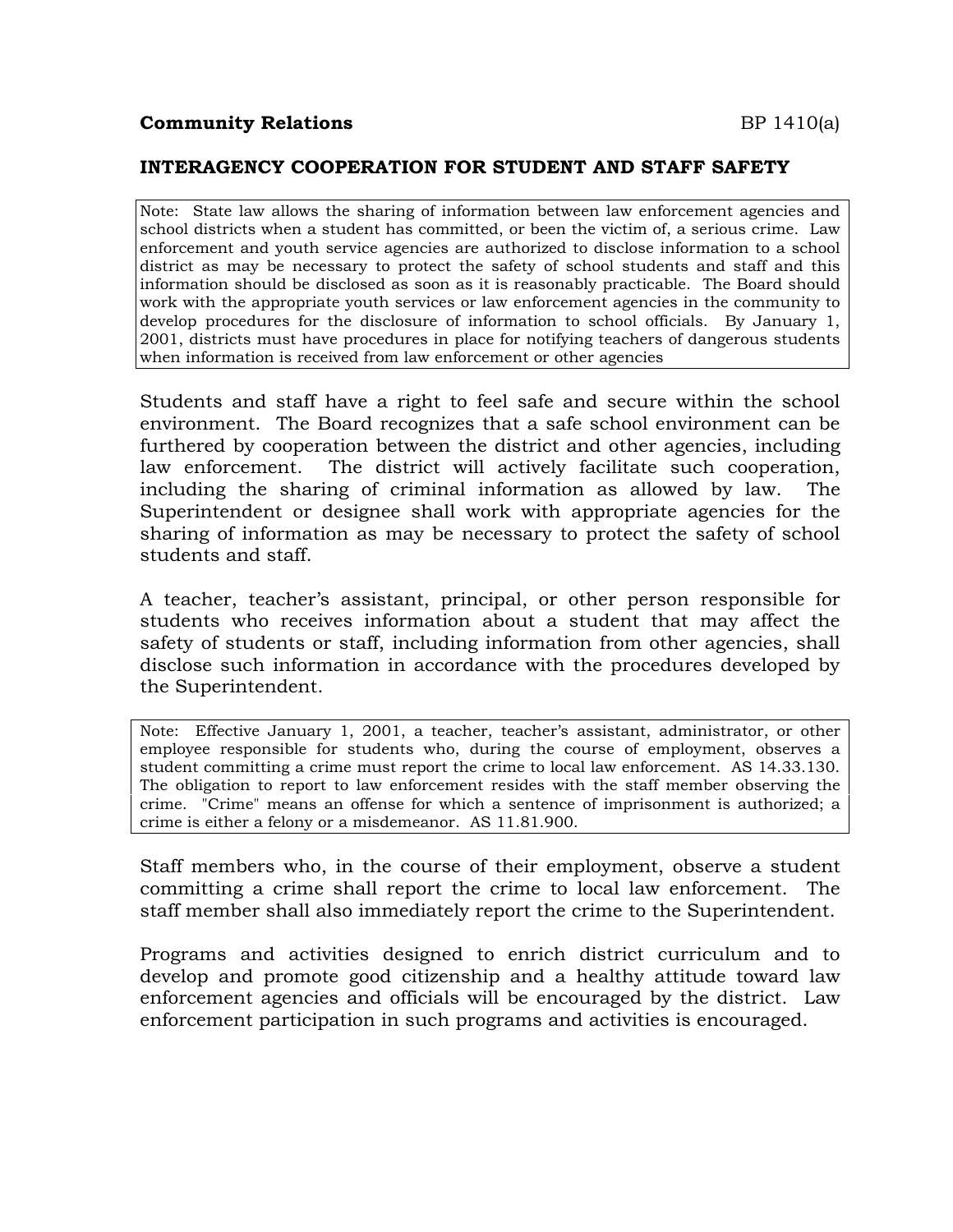## **INTERAGENCY COOPERATION FOR STUDENT AND STAFF SAFETY** (Continued)

Law enforcement officials may enter school facilities if a crime has been committed on district property or to investigate matters concerning staff and students upon request initiated by either agency officials or by district administrators.

*(cf. 1400 - Relations between Other Governmental Agencies and the Schools) (cf. 3515 - School Safety and Security) (cf. 5125 - Student Records) (cf. 5142 - Safety)*

*Legal Reference:*

 *ALASKA STATUTES 11.81.900 Definitions 14.12.150-14.12.170 Regional Resource Centers 14.33.120 School Disciplinary and Safety Program 14.33.130 Enforcement of Approved Program, Additional Safety Obligations 47.12.310 Agency Records 47.12.315 Public Disclosure of Information in Agency Records Relating to Certain Minors 47.10.093 Disclosure of Agency Records 47.10.090 and 47.12.300 Court Records*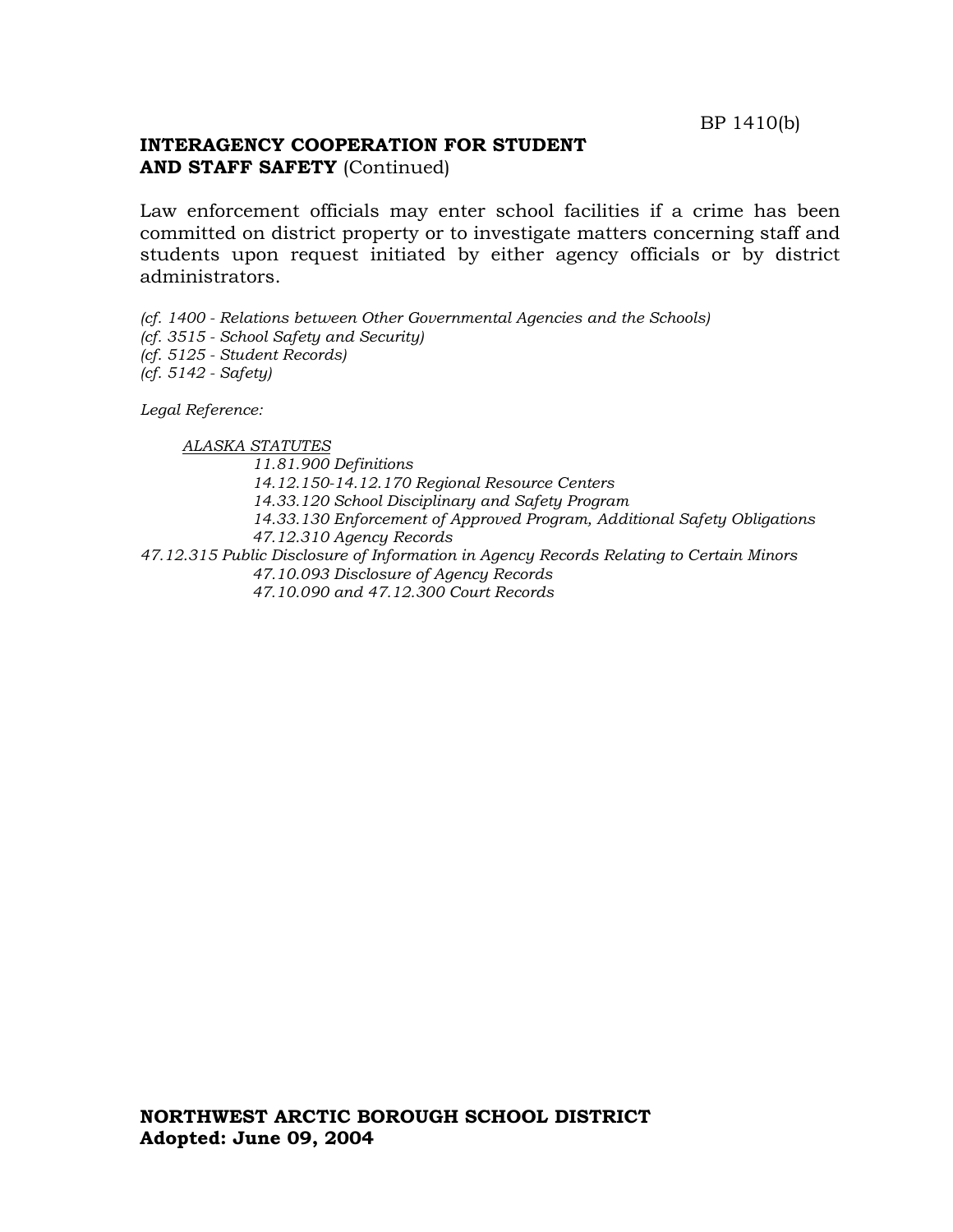## **Community Relations** and the set of the set of the set of the set of the set of the set of the set of the set of the set of the set of the set of the set of the set of the set of the set of the set of the set of the set o

#### **INTERAGENCY COOPERATION FOR STUDENT AND STAFF SAFETY**

The following protocol will be followed when information regarding a student that may affect the safety of students or staff is received from law enforcement, the Division of Family and Youth Services or other agencies, or any other source:

- 1. The Superintendent is designated to receive safety information regarding students, including notices of criminal conduct. A staff member having information about a student concerning a possible threat to safety shall immediately report such information to the Superintendent. The Superintendent will forward information from staff members or agencies to the designated administrator at the site attended by the student.
- 2. Each site should develop a procedure for handling this information as it arrives.
- 3. One person at each school (principal, assistant principal, or counselor) should be identified to handle the law enforcement notices.
- 4. The confidentiality of the student must be protected and disclosure of this sensitive information is not authorized except as set forth in these procedures.
- 5. The site administrator will review the information and share on a need to know basis with appropriate staff who work closely with the student.
- 6. These alerts should be placed in the student's cumulative folder and transferred with the student if the student moves to another school.
- 7. If the school has other information which it thinks the law enforcement agency needs to be aware of regarding the student, this information should be relayed to the Superintendent who will then forward it to the appropriate agency.